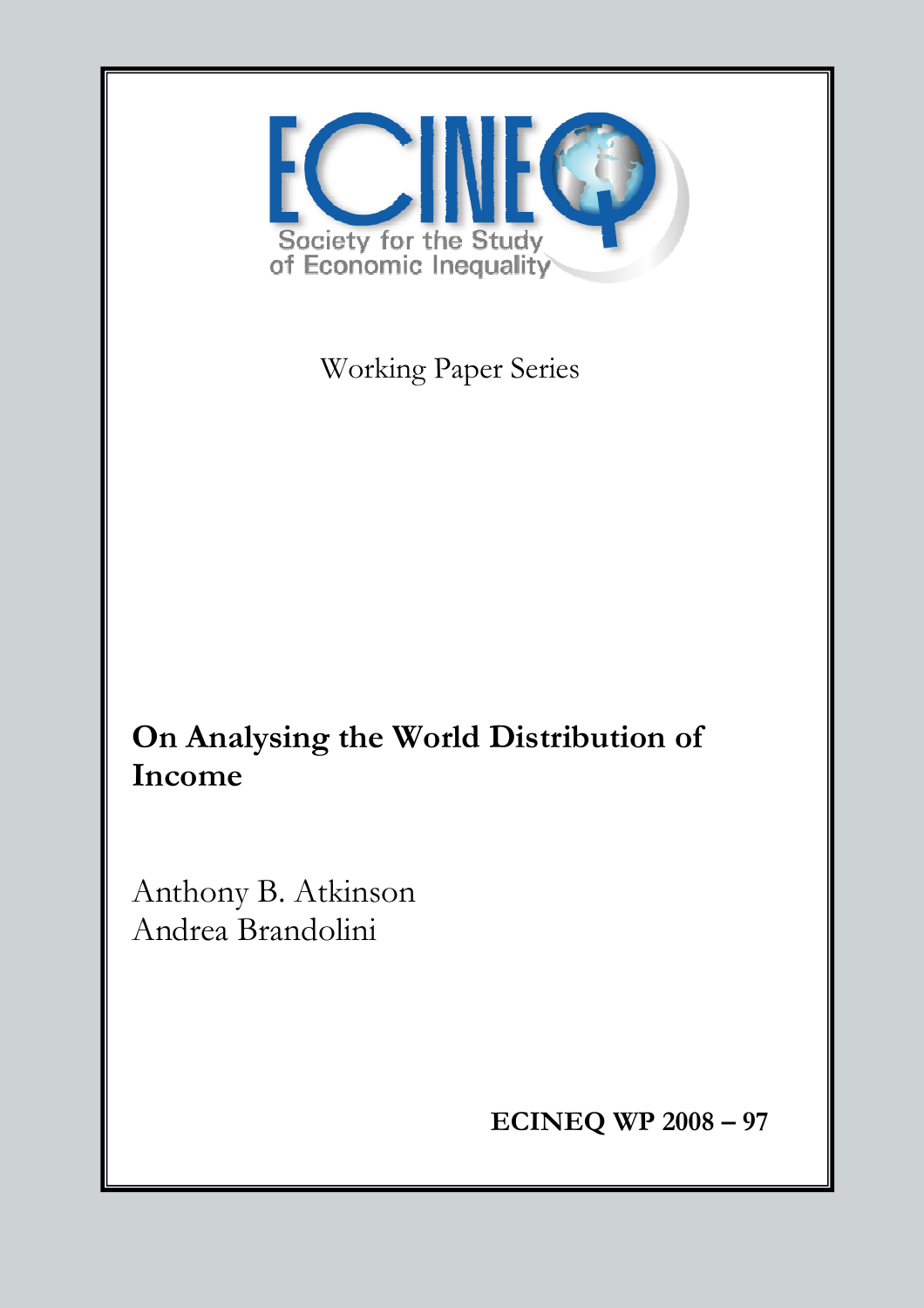

www.ecineq.org

# **On Analysing the World Distribution of Income \***

# **Anthony B. Atkinson**

*Nuffield College, Oxford* 

# **Andrea Brandolini†**

*Bank of Italy, Department for Structural Analysis* 

# **Abstract**

This paper argues that consideration of world inequality should cause us to reexamine the key concepts underlying the welfare approach to the measurement of income inequality and the inter-relation between the measurement of inequality and the measurement of poverty. There are three reasons why we feel that a reexamination is necessary: (i) the extent of global income differences means that we cannot simply carry over the methods used at a national level; we need a more flexible measure; (ii) we have to reconcile measures of world inequality and world poverty; and (iii) we need to explore more fully the different ways in which measures may be relative or absolute. This leads us to propose a new measure, which (a) combines poverty and inequality, including provision for those who are concerned only with poverty, (b) incorporates different approaches to the measurement of inequality; and (c) allows the cost of inequality to be expressed in different ways. Applied to the world distribution for the period 1820-1992, the new measure provides different perspectives on the evolution of global inequality.

**Keywords**: global income inequality, absolute vs. relative inequality, poverty, world citizens. **JEL Classification**: D31, C80.

 $\overline{a}$ 

<sup>\*</sup> This paper builds on Atkinson and Brandolini (2004), which contains analysis of international income inequality as well as world inequality, and considers the intermediate class of inequality measures. That paper was presented at the 28th General Conference of the International Association for Research in Income and Wealth (Cork, Ireland, 22-28 August 2004), at the 4th International Conference on the Capability Approach: Enhancing Human Security (Pavia, Italy, 5-7 September 2004) and in a seminar at the University of Bari. We are most grateful to Conchita D'Ambrosio for her discussion of the paper at Cork, to seminar participants in Cork, Pavia and Bari for helpful observations, to Stephen Jenkins for invaluable comments that led us to recast the paper, and to François Bourguignon and Peter Lambert for their excellent suggestions regarding this version. Further helpful remarks have been made by Luigi Cannari, Fabrice Murtin, Alessandro Secchi, and Paul Segal. This version of the paper was presented at the conference to celebrate the 70th birthday of Sir James Mirrlees, and we are grateful to him and other participants for their most helpful comments. We thank Federico Giorgi for excellent research assistance. The paper was essentially completed during Atkinson's visit to the Economic Research Department of the Bank of Italy in 2006. The views expressed here are solely ours; in particular, they do not necessarily reflect those of the Bank of Italy.

<sup>†</sup> **Corresponding author:** Andrea Brandolini, andrea.brandolini@bancaditalia.it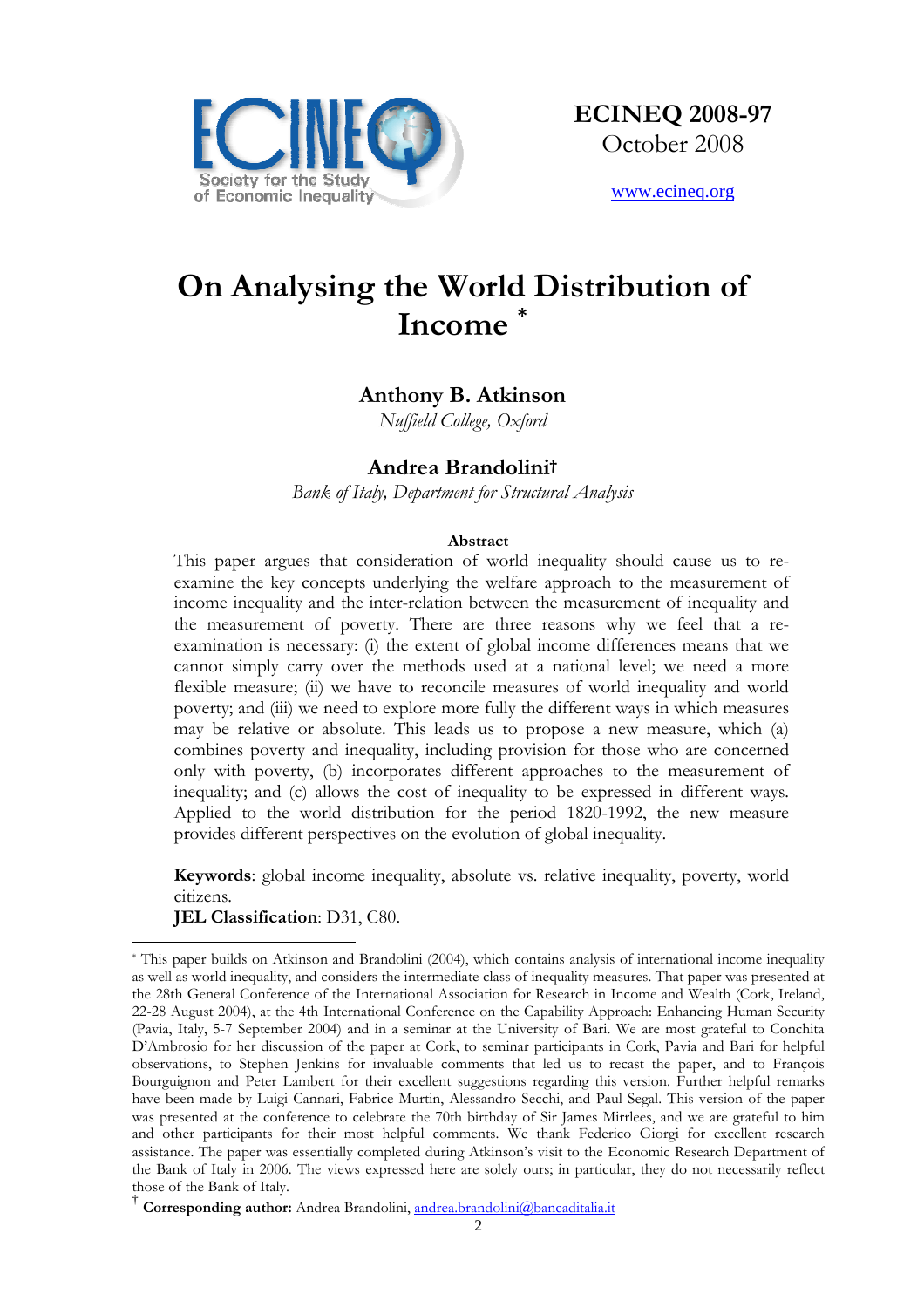# 1. Introduction $<sup>1</sup>$ </sup>

-

There is currently a great deal of interest in the world distribution of income, as evidenced by the wide popular debate and by many academic articles (see the recent survey by Anand and Segal, 2008). People are keen to know whether world inequality is growing or declining. They want to monitor progress towards the eradication of world poverty, as in the UN Millennium Development Goals. The main argument of the present paper is that, before we can give empirical answers to these questions, we need to re-consider the conceptual basis of inequality and poverty measurement. In our view, the move to a world canvas should be the occasion for a fundamental re-examination of the underlying principles. While the issues we raise can apply also at a national level, their heightened significance at a global level means that we can no longer sweep them under the carpet. Starting from a critique of the standard inequality measures, we are led to propose a new approach to the measurement of global inequality and poverty. This paper is primarily about principles, but we illustrate their application by taking as a case study the data on the distribution of income among world citizens assembled by Bourguignon and Morrisson (2002) (referred to below as BM).

There are three reasons why we believe that a re-examination is necessary. First, the differences between incomes are much larger on a world scale than nationally. The BM data show the decile ratio (the ratio of the top to bottom decile) for all world citizens in 1992 as 24.7. The figure given by Gottschalk and Smeeding (1999, Figure 2) for the United States in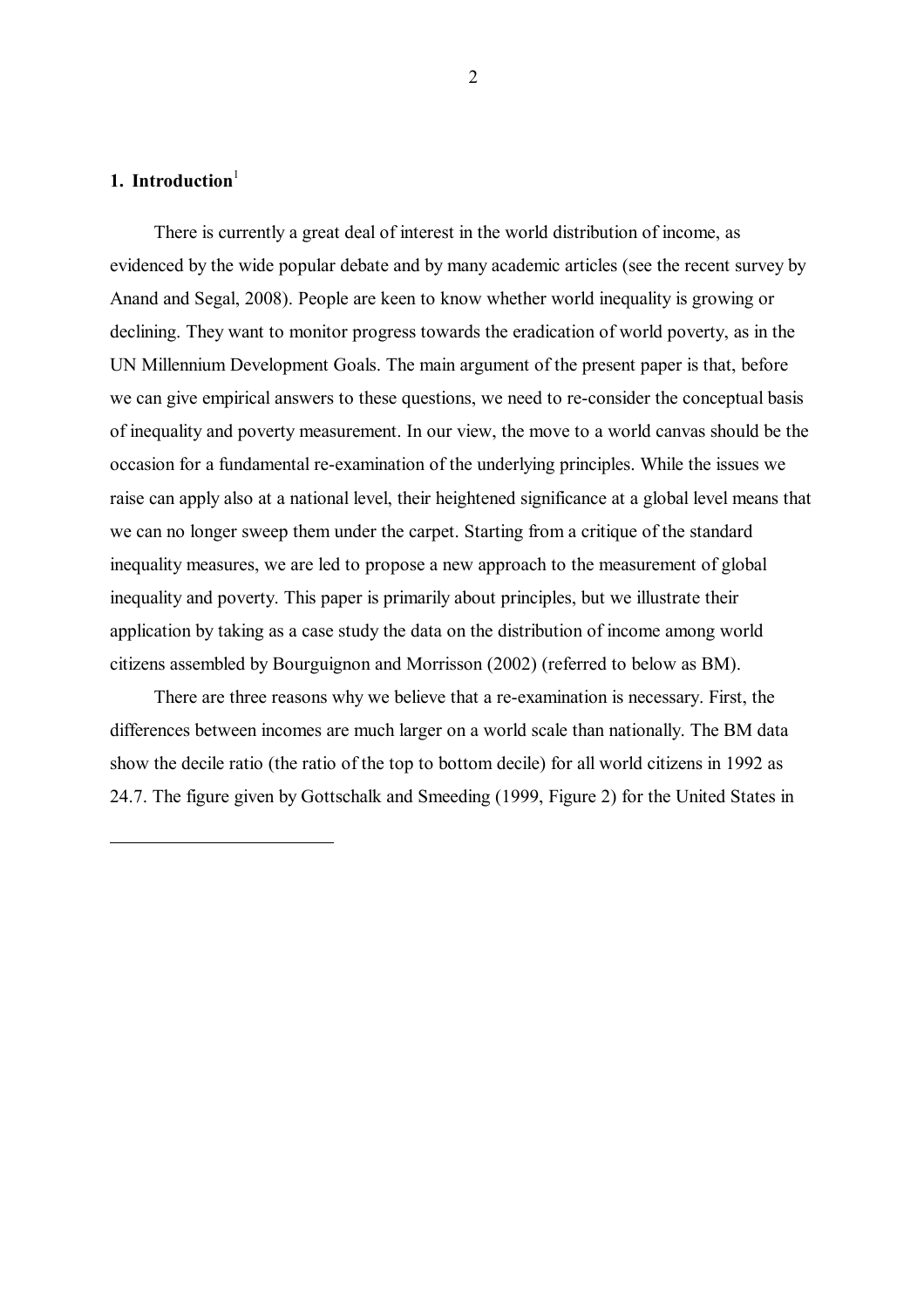1991 (for a different income concept) was 5.8; for Sweden it was 2.8, almost an order of a magnitude less than the global figure. This means that, in order to measure world inequality, we have to evaluate a much wider range of incomes than found in the typical advanced OECD country. (The move to a global scale is our focus here, but there are countries where the within-country income differences are much wider than in the United States, and the argument made here may also be seen as questioning the use of standard inequality measures within those countries.) As we discuss in Section 3, standard inequality measures impose too tight a straitjacket when we seek to apply them both to within-country differences and to differences across the world. We need more flexibility than can be accommodated with a single parameter, which is why the new measure proposed in Section 4 has several parameters.

The second reason is that we need to consider the relation between the measurement of income inequality and the measurement of poverty. People are interested in both world inequality and world poverty, but the two literatures run in parallel, rather than treating the subject in an integrated way (see Atkinson and Bourguignon, 1999). There is an uneasy relationship between the two analyses. The same criticism applies to studies at the national level but it is easier to avoid a confrontation of the two concepts when they are moving in the same direction, whereas at a global level we are faced with a situation where the proportion living below \$1 a day is falling but the world Gini coefficient remains stubbornly high (see Figure 1 below). Do we give priority to one of the indicators? Some people have a lexicographic approach, giving total priority to poverty reduction, but others believe that there is some trade-off between the two concerns. One possibility could be to give an independent role to both inequality and poverty measures in a reduced-form social welfare function as discussed by Fields (2006) and Kanbur (2008). The new approach suggested here accommodates differences in weighting of poverty and inequality by devising a social welfare function that can be tilted towards either concept by varying its parameters; more fundamentally, it goes to the heart of the difference between the two concepts through the analysis of how the society values an extra dollar at different places of the income distribution.

The third reason is that, on a global scale, we need to consider absolute as well as relative differences. In 2005 the real per capita income of China was US \$4,091, or 1/10 of the US \$41,674 of the United States (World Bank, 2008, Summary Table, pp. 23-7). This means that China has to grow 10 times as fast as the United States to obtain the same absolute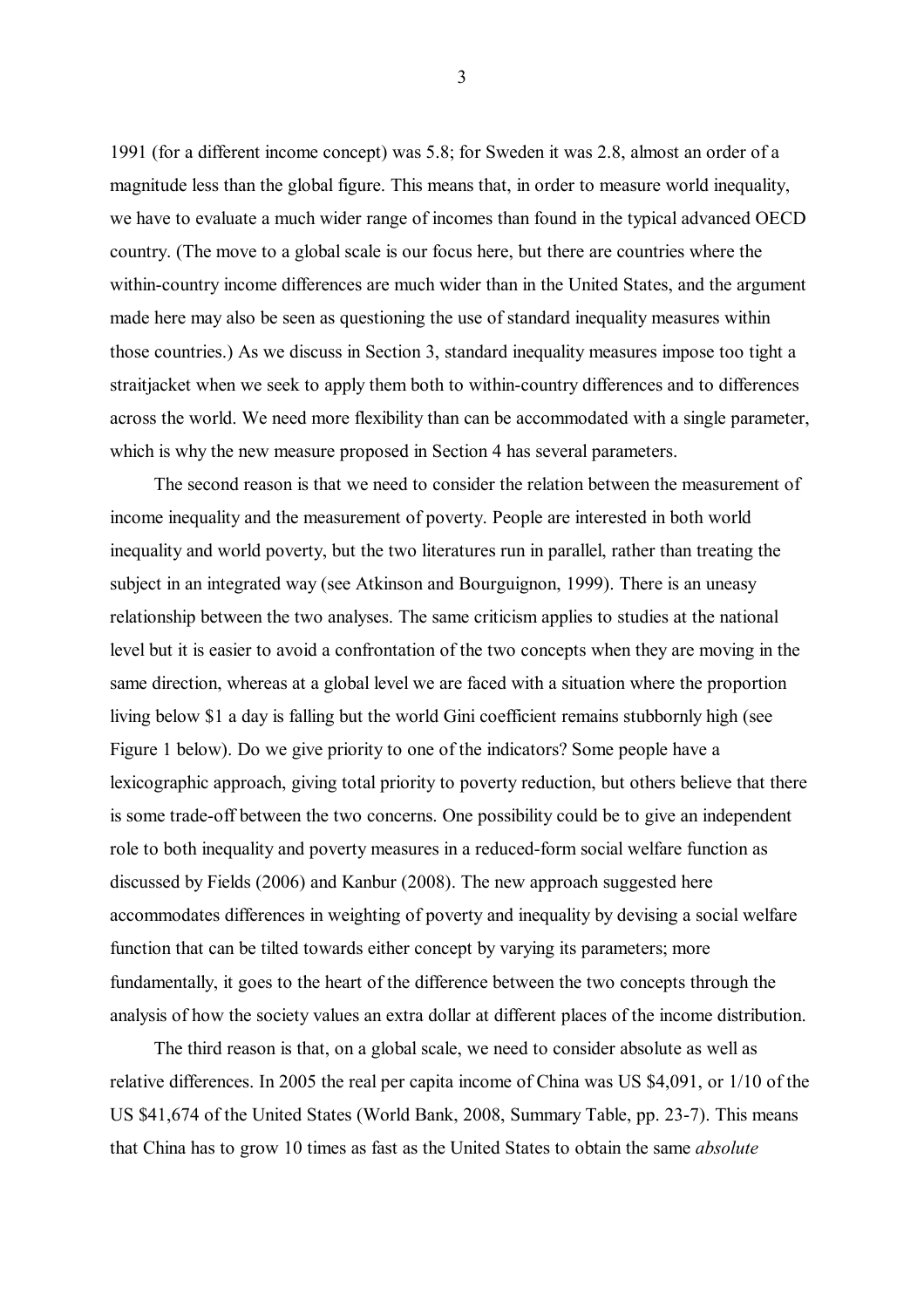increase in the production of goods and services per head. Even if China grows faster in relative terms, the absolute gap may be widening. For example, with annual per capita growth rates of 5 per cent in China and 2 per cent in the United States, the absolute income gap between the two countries would widen for a further 49 years before starting to narrow, to finally disappear after 80 years. Concern for the absolute dimension of economic growth has far-reaching implications for the assessment of its distributive consequences, both between and within countries. As put by Livi Bacci, in commenting on Dollar and Kraay's (2002) conclusions on the "pro-poor" effect of economic growth, "it is not much of a relief for somebody living with a dollar per day to see that his income up by 3 cents is growing as much as the income of the richest quintile" (2001, p. 114; our translation).

At the empirical level, however, relative inequality measures predominate. We have never seen official publications reporting estimates of absolute inequality, and even academic studies are rare (one example is Del Río and Ruiz-Castillo, 2001). In the case of global income inequality, Chotikapanich et al. (1997), Schultz (1998), Bhalla (2002), Bourguignon and Morrisson (2002), Milanovic (2002), Dowrick and Akmal (2005) and Sala-i-Martin (2006) often take different routes, but they have in common a focus on relative measures of inequality. Anand and Segal (2008) focus their survey on relative global inequality. Firebaugh (2003, pp. 72-3) briefly deals with the question to make it clear that "[i]nequality pertains to proportionate share of some item – not to size differences", and to avoid confusion he introduces the terms "widening and narrowing gaps" to refer to changing absolute differences. Only in two recent contributions has attention been drawn to the absolute/relative issue. Ravallion (2004) notes that "[w]hile relative inequality has been the preferred concept in empirical work in development economics, perceptions that inequality is rising may well be based on absolute disparities in living standards" (p. 19). He shows how the "virtually zero correlation" between the relative Gini index and income growth becomes a "strong positive correlation" when an absolute Gini index is employed. Svedberg (2004) highlights the importance of looking at the absolute distribution of income across countries, and concludes that "[t]o pay more heed to the growing absolute income gaps between rich and poor countries, and their consequences, seems an urgent task for future research into growth and distribution" (p. 28).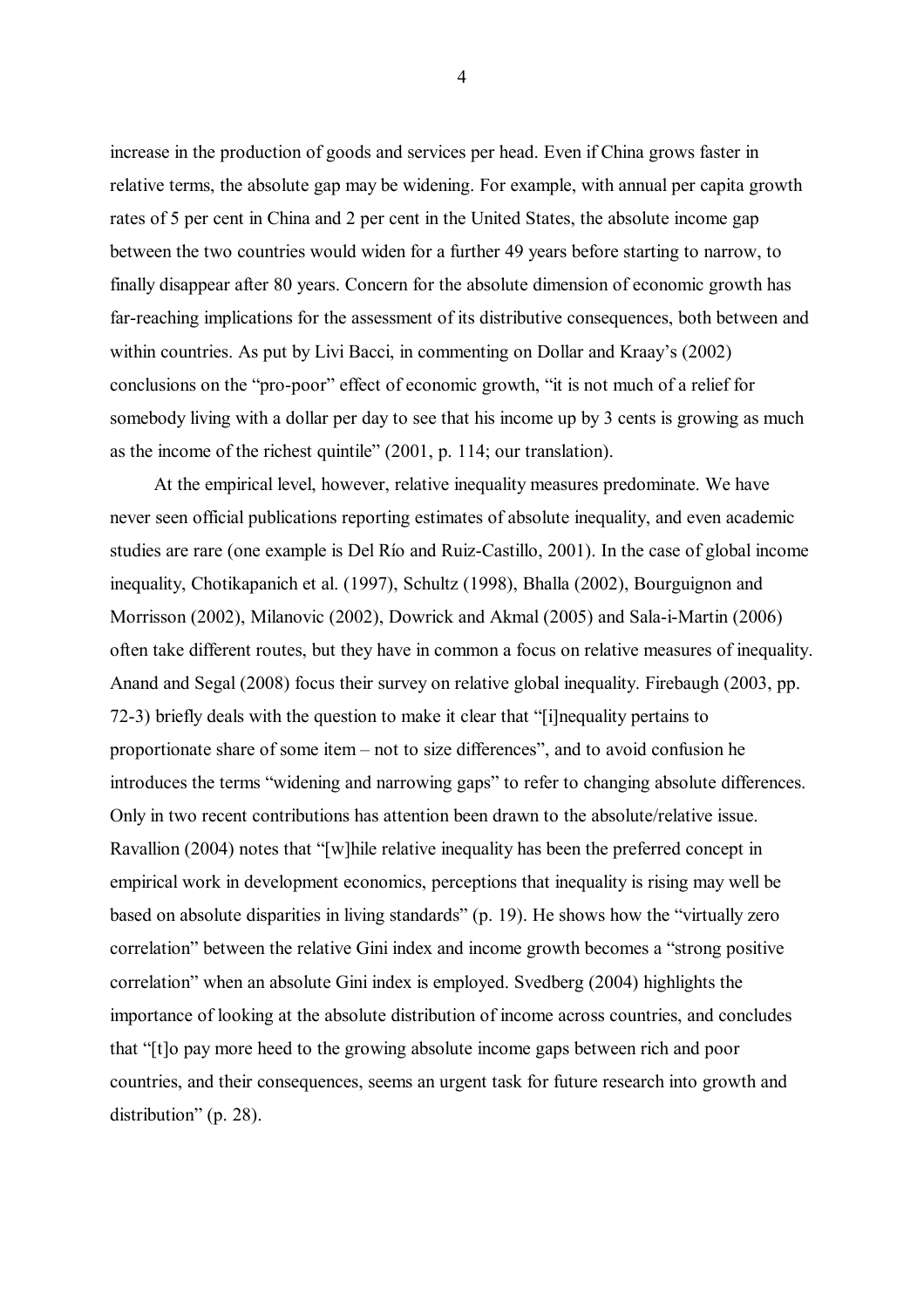In Section 2 we consider the application of the standard approaches to the world distribution of income, and we highlight the contrasting findings regarding the trends in poverty, relative inequality, and the absolute cost of inequality. In order to understand this further, we seek to make explicit the "world social welfare function" underlying the exercises of measuring world income inequality and world poverty. The main tool in our analysis is the "social marginal valuation of income", or the social value attached to an extra dollar received by people located at different points in the income distribution. Specification of the way in which the social marginal valuation of income changes over the income scale is the first key step in the choice of an inequality measure, but we also identify a second key step: the expression of the cost of inequality in relation to mean income. These two key steps underlie the construction of any inequality index, but in Section 3 we explain why we believe the standard approaches to the measurement of inequality fall short of being fully satisfactory when we seek to apply them over the whole range of world incomes, and why the same applies to the alternative, absolute, approach proposed by Kolm (1976). In effect, the existing measures impose too tight constraints on the way in which the social marginal valuation varies with income and provide no ready means to integrate the analysis of poverty and inequality. This leads us to propose, in Section 4, a new measure, grounded in an absolute approach, but more flexible in form. The flexibility not only allows us to encompass a wider range of variation of income, as found on a global scale, but also shows how different measures can be obtained as limiting cases (and hence how the different approaches can be blended together). The new measure, which differs in both of the key steps outlined above, is applied in Section 5 to the changes in the world distribution of income from 1820 to 1992. The data are not new – they are those of the BM dataset – but the application of the new approach suggested in this paper helps us understand the reasons why people reach different conclusions regarding the evolution of world inequality and poverty. The main arguments are summarised in Section 6.

There is an important aspect that should be clarified at the outset. Consideration of the world distribution as a whole, as in the studies cited above, assumes that there is a single world evaluation function. The main, but not the only, way in which inequality measures have been interpreted is in terms of social welfare. Adopting for the purposes of this paper such a welfarist perspective (although we believe other approaches to inequality also to be important – see Sen, 1992), the world social welfare function is posited to be a symmetric function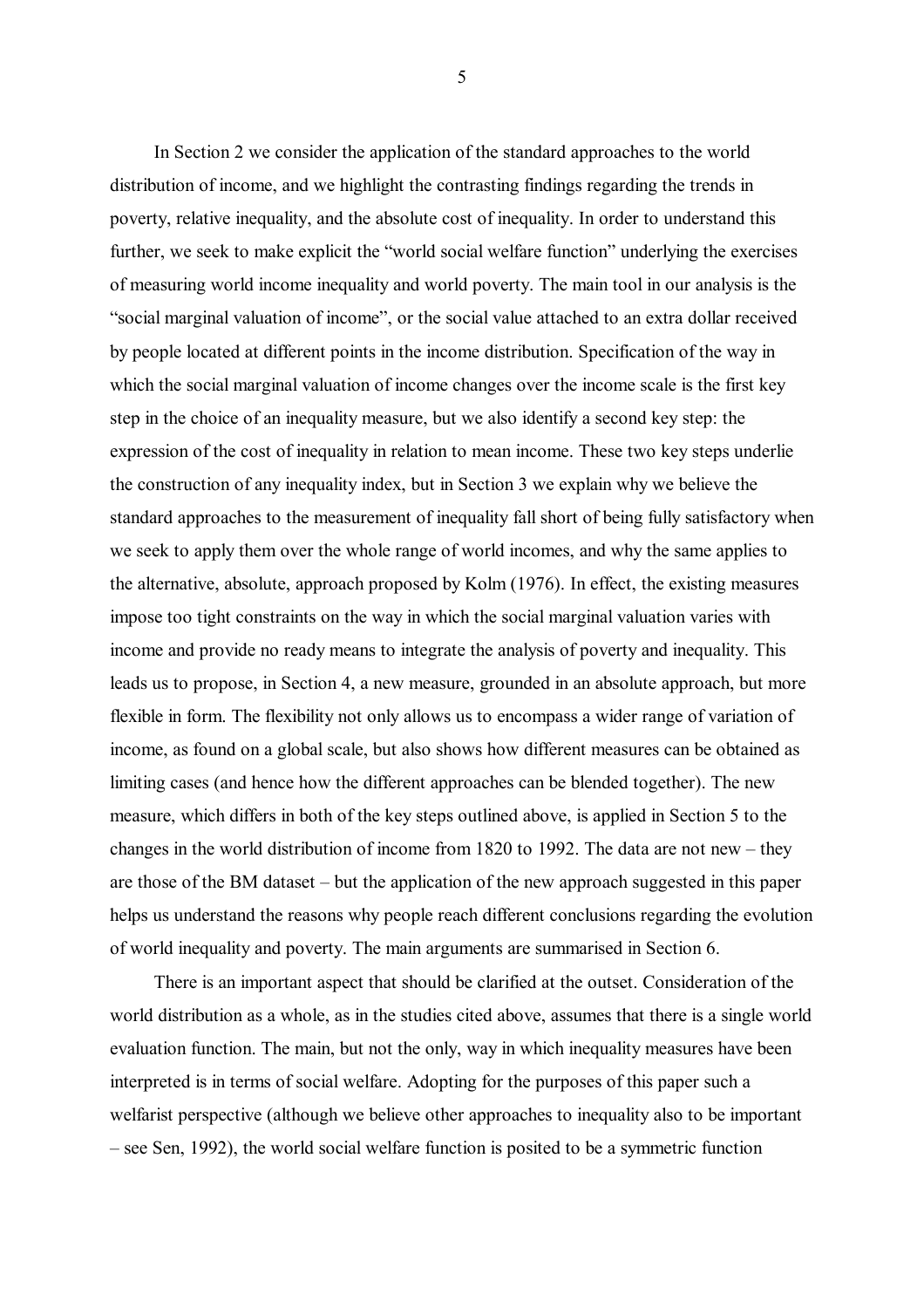$W(y_1,..., y_n)$  of the real (i.e. purchasing power adjusted) incomes  $y_i$  of the *n* persons (households) in the world ranked by their income from the lowest  $y_l$  to the highest  $y_n$ . There are assumed to be no other relevant differences between people apart from income,<sup>2</sup> which justifies the symmetry assumption. There is then a mapping from the properties of the world social welfare function to the properties of the inequality measure, and vice versa. But there is an important difference between the world distribution and the distribution within a country. The people  $I$  to  $n$  are not all part of the same political entity. In particular, redistributive mechanisms typically operate at the national level, and are much more limited at the global level. The formulator of the social objective in a particular country may feel different degrees of responsibility and hence treat differently people who belong to that country from those belonging to other countries. This may, for example, lead to people with (real) income  $\nu$  being considered poor if they come from country A but not if they come from country B. Such a differential treatment would however be inconsistent with there being a single symmetric world social welfare function. Some people would, for this reason, simply reject the idea of a world welfare function and hence any calculations of global inequality or global poverty (see for example Bhagwati, 2004). Here, our aim is to make sense of such calculations, which implicitly assume a symmetric world social welfare function, treating as irrelevant the country to which a person belongs. It is on this assumption that the following analysis is based.

## 2. Applying standard indices to the world distribution

-

The single most popular index applied to inequality measurement is the Gini coefficient (half the mean difference divided by the mean). Figure 1 shows its value for the world income distribution from 1820 to 1992 using the BM data, available at www.delta.ens.fr/XIX. Bourguignon and Morrisson's method is to use evidence on the national distribution (or the distribution for a grouping of countries) about the income shares of decile groups, and the top 5 per cent. The groups are treated as homogeneous, which means that the degree of overall

<sup>&</sup>lt;sup>2</sup> It should be noted that our analysis is entirely static, considering the level not the growth of income. As emphasised by Bourguignon, Levin and Rosenblatt (2006), and others, it is the *dynamics* of incomes with which many people are concerned. The welfare evaluation of income changes raises questions that we do not address.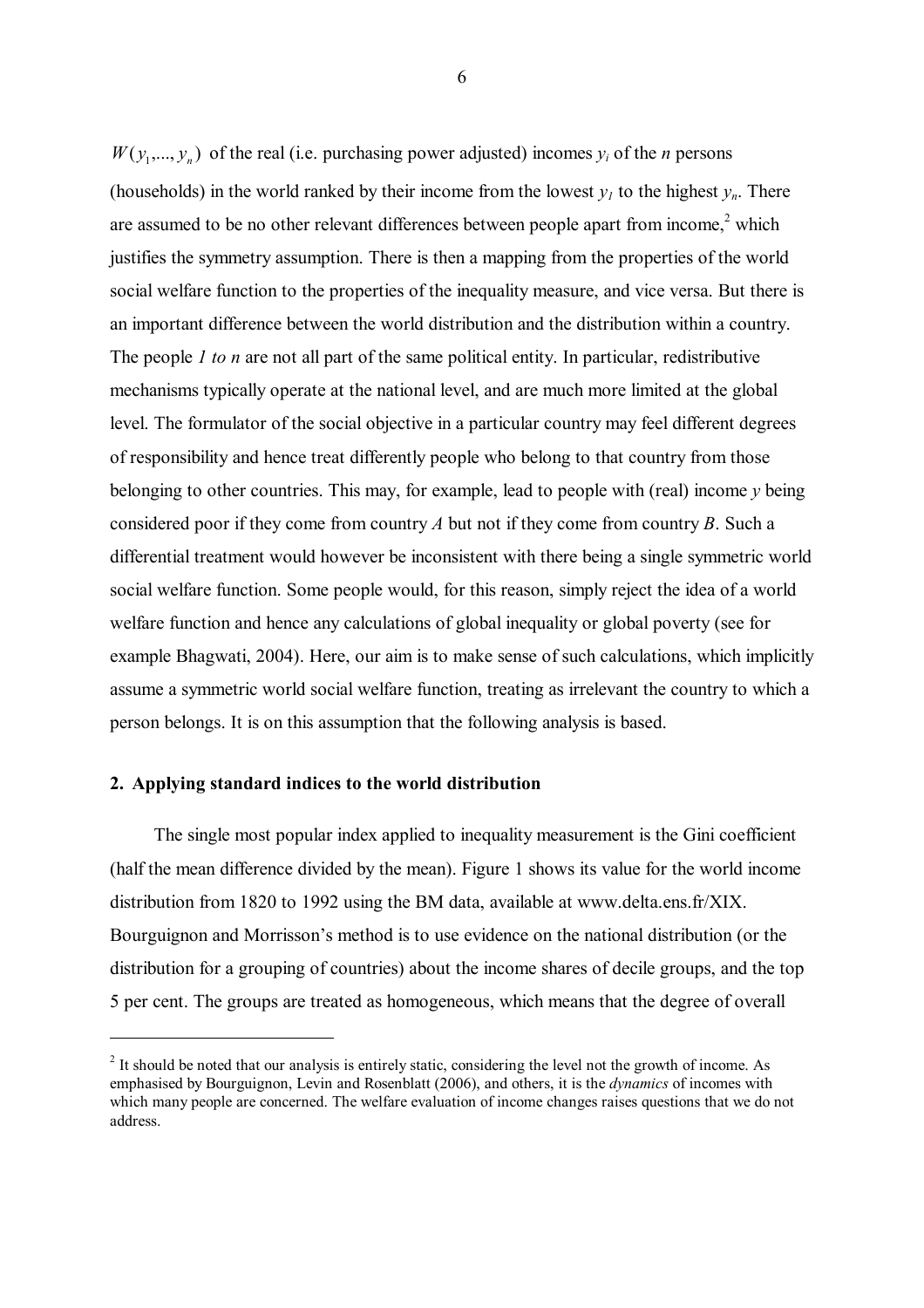inequality is under-stated. The distributional data are then combined with estimates of national GDP per head, expressed in constant purchasing power parity (PPP) US dollars at 1990 prices, which are in turn derived from the historical time series constructed by Maddison  $(1995)$ .<sup>3</sup> We do not discuss here the issues raised by such a method; nor do we consider more generally the issues of data reliability. $4$  We take their estimates at face value.

As Bourguignon and Morrisson show, the Gini coefficient rose almost continuously from 1820 to 1950 and then more or less levelled off between 1950 and 1992: "the burst of world income inequality now seems to be over. There is comparatively little difference between the world distribution today and in 1950" (2002, p. 742). If there is a Kuznets inverse-U curve for the world as a whole, then we are slow to enter the downward phase: see the Gini coefficient in Figure 1. On the other hand, measures of world poverty based on a constant purchasing power poverty standard show a steady, indeed accelerating, downward trend. Figure 1 shows the world poverty headcount calculated by Bourguignon and Morrisson applying a standard comparable with that of \$1 a day used by the World Bank.

# "Relative" and "absolute" approaches

-

The poverty measure in Figure 1 represents an "absolute" approach, in that the poverty line is fixed in terms of purchasing power, while a "relative" approach would make it proportional to the median or the mean of the distribution. However, an "absolute" approach does not imply that the line must be kept constant over time, as discussed below. This suggest that we need to be careful in the use of the word "absolute", which may take on different meanings, as shown by Foster (1998) in the context of poverty measurement. A different usage arises in the case of inequality measurement. Following Kolm (1976), inequality measures are described as "relative" when they are invariant to proportional transformations (scale invariance), and "absolute" when they are invariant to additive transformations (translation

<sup>&</sup>lt;sup>3</sup> These estimates of GDP per head have subsequently been revised by Maddison (2003), but we retain the original values of the BM dataset.

<sup>&</sup>lt;sup>4</sup> See, for instance, Deaton's critical remark: "the differences in coverage and definition between NAS [National Accounts] and surveys mean that, even if everything were perfectly measured, it would be incorrect to apply inequality or distributional measures which are defined from surveys, which measure one thing, to means that are derived from the national accounts, which measure another" (2005, p. 17). On the reliability of compilations of income distribution statistics see Atkinson and Brandolini (2001).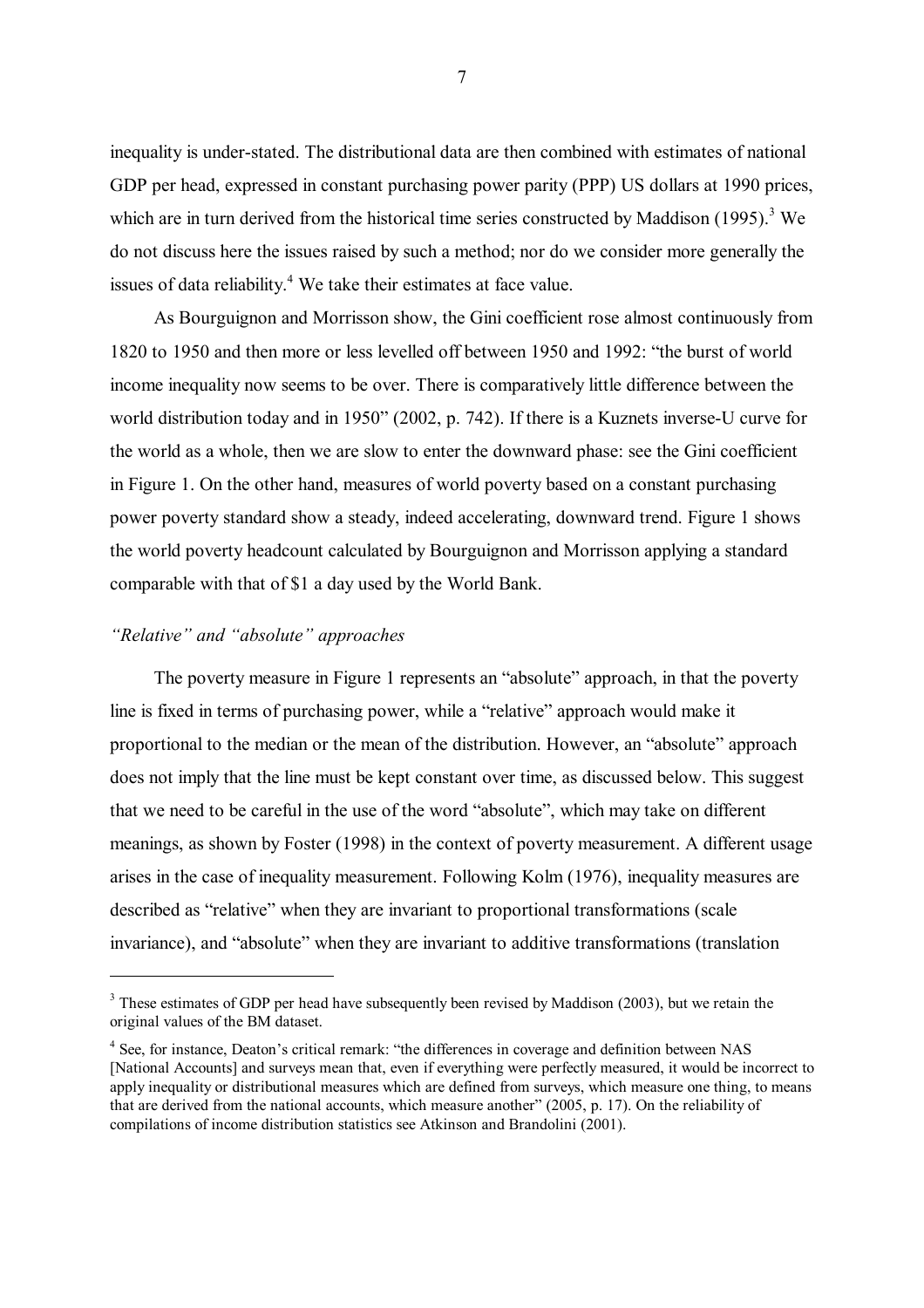invariance). The Gini coefficient described above is "relative". If all incomes are doubled in terms of purchasing power, then the Gini coefficient is unchanged: it is the relative mean difference. On the other hand, there are good reasons for considering absolute income levels. The effect of the doubling of real incomes from their 2005 values would be that the per capita income of the United States remained 10 times that of China, but that the absolute difference increased from US \$37,583 to US \$75,166. The world would be getting richer, but the differences between countries would be becoming larger in absolute terms. One way in which this can be reflected is by taking, not the relative mean difference, but the absolute mean difference, or the "absolute Gini coefficient", shown in Figure 1 by the line marked by crosses. The absolute mean difference has increased throughout the period, accelerating upwards after 1950. This alternative – rather neglected – measure of inequality certainly gives a rather different perspective on the evolution of the world distribution. If the \$1 a day poverty headcount is the "optimistic" view of recent decades of the world distribution, the absolute Gini is the "pessimistic" view.

### Representing different social values

The results in Figure 1 provide some explanation as to why people may reach different conclusions about what is happening to the world distribution. We may look at poverty or inequality, and we may think of inequality in relative or absolute terms. This suggests that we should seek to reflect differences in social judgments in the functional form of the world social welfare function. Indeed, Bourguignon and Morrisson (2002) show how alternative inequality indices may record different directions of change: the period from 1980 to 1992 saw the mean logarithmic deviation fall, the Theil index rise, and the Gini coefficient remain virtually unchanged. Different social values can be incorporated by using functional forms, such as those listed above, or by allowing a parameter to vary within a specific functional form. We adopt the second approach, since it makes more transparent the underlying social values.

The constant elasticity index, I, introduced by Kolm (1969) and Atkinson (1970) allows users to choose different values of the elasticity, reflecting differing views about the weights to be applied to changes at different points in the income distribution. The index, which is based on the mean of order  $(1 - \varepsilon)$  is given by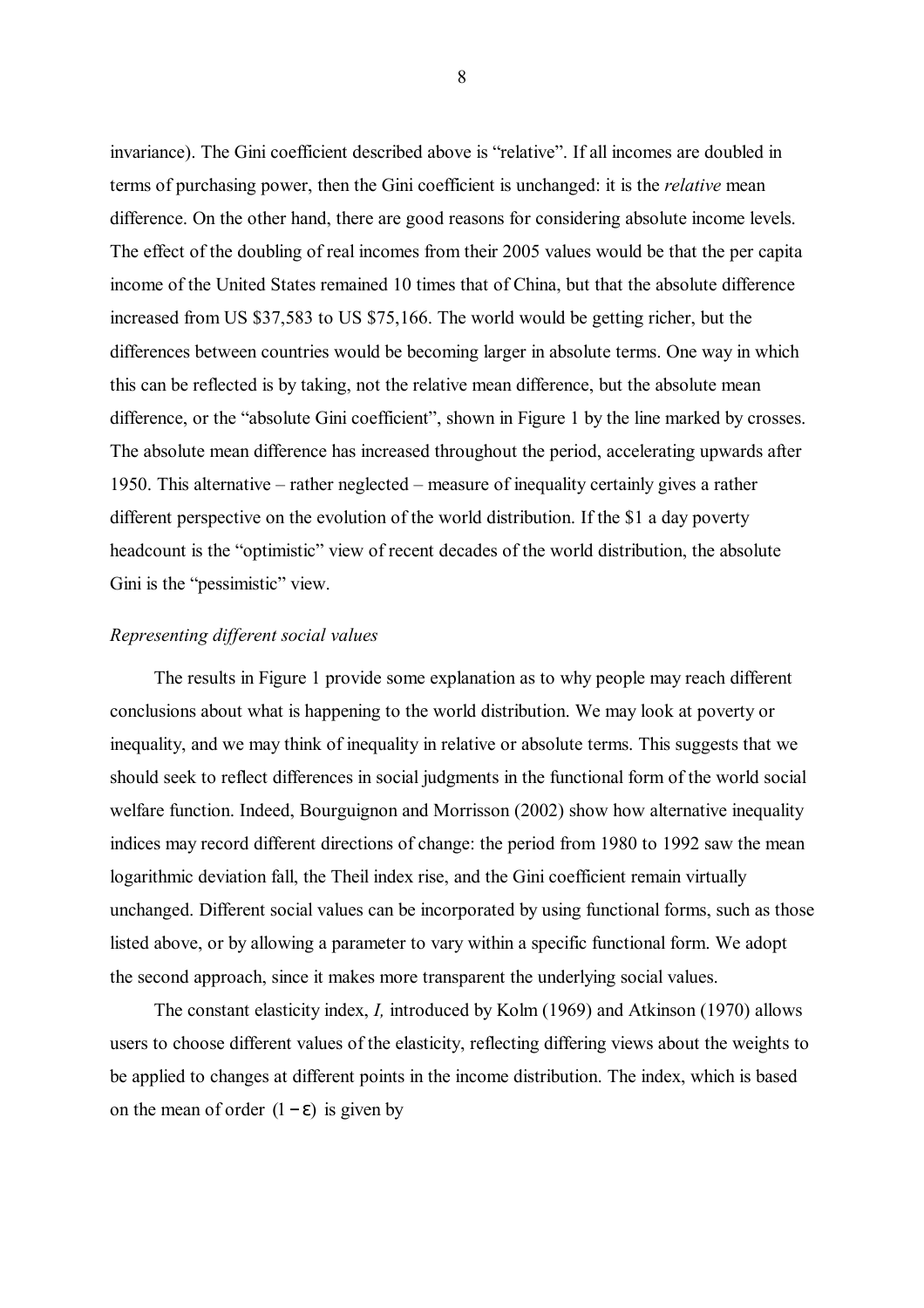$$
I = \begin{cases} \left[1 - \left[\frac{1}{n}\sum_{i=1}^{n} \left(\frac{y_i}{\mu}\right)^{1-\epsilon}\right]^{1/(1-\epsilon)}\right] & \epsilon > 0, \ \epsilon \neq 1\\ \left[1 - \prod_{i=1}^{n} \left(\frac{y_i}{\mu}\right)^{1/n}\right] & \end{cases}
$$
 (I)

where  $y_i$  denotes the income of person i in a population of n people with mean income  $\mu$ . People are assumed to be ranked by increasing income, so that  $i$  indicates their position in the income distribution. Here, and throughout the paper, we are assuming that income is strictly positive. As  $\varepsilon$  rises, more weight is given to inequality. Where  $\varepsilon = 1$ , the second version of the formula applies, and I is equal to 1 minus the ratio of the geometric mean to the arithmetic mean. Where  $\varepsilon = 2$ , the value of *I* is higher since it is equal to 1 minus the ratio of the harmonic mean to the arithmetic mean.

The index I can be interpreted as expressing the cost of inequality in terms of the proportionate amount of income that could be subtracted from the mean without affecting the level of social welfare, i.e.  $I = 1 - y_e^I / \mu$  $I = 1 - y_e^I / \mu$ , where  $y_e^I$  is referred to as the "equally-distributed" equivalent income", which can be written as  $\mu(1 - I)$ . It is important to note that this formulation involves two distinct steps, with choices to be made at each stage, and this twostep distinction recurs throughout the paper. The first key step is the specification of the function of individual incomes that is added across individuals. In effect, we are adding across individuals  $y_i^{1-\epsilon}$  /(1 –  $\epsilon$ )  $y_i^{1-\epsilon}$  /(1- $\epsilon$ ), where division by (1- $\epsilon$ ) ensures a non-decreasing function. (The degree of concavity of this function, captured by ε, embodies the chosen distributional values, as discussed further below.) Let us denote this sum, divided by n, by  $\Sigma$ , referred to below as the additive element of the social welfare function. The second key step in the measurement of inequality is to take a function of  $\Sigma$  and the mean income  $\mu$ , to arrive at an interpretable formulation. In the case of the index  $I$ , the concave transformation is first reversed, to give  $[(1 - \varepsilon)\Sigma]^{1/(1-\varepsilon)}$ , and then divided by  $\mu$  and subtracted from 1 to give *I*. The index *I* thus expresses the cost of inequality as the proportionate shortfall of the equally distributed income from the mean. This is however a choice. The cost could be expressed differently, as we discuss below. The two-step process has been described for the constant elasticity index, but applies generally, including to non-additive forms of  $\Sigma$ , such as that embodied in the Gini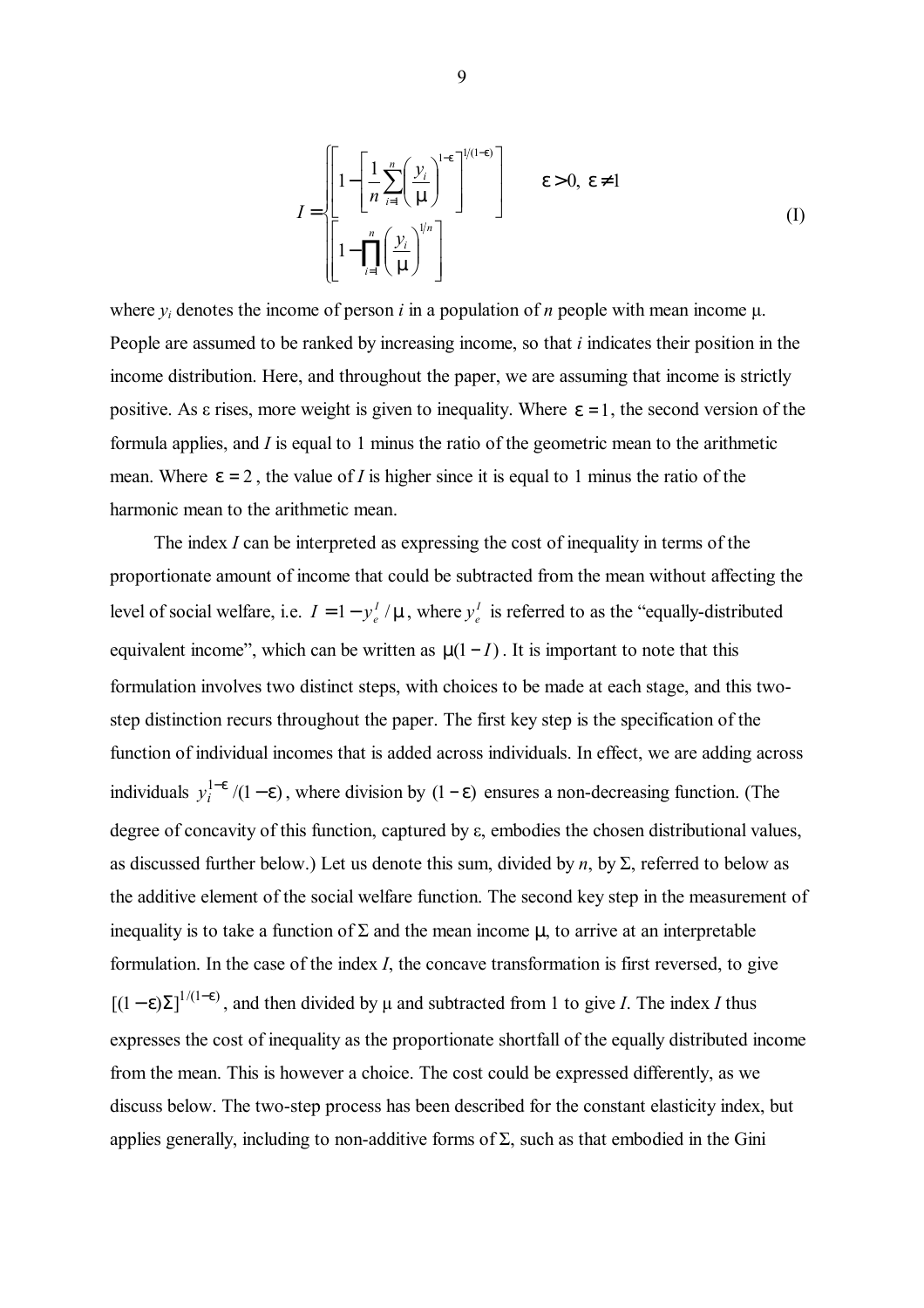coefficient, G. In that case,  $\mu(1 - G)$  gives the equally distributed equivalent income, or what Sen (1976) called "real national income":  $\mu$  is a measure of the aggregate economic performance, and  $(1 - G)$  is the discount applied on account of the cost of inequality.

An increase in the income of person *i* raises social welfare, and we can define the social marginal valuation of income as the value placed on an additional dollar received by a particular person. In the case of the constant elasticity index, I, rather than taking social welfare as being represented by the equally-distributed equivalent income  $y_e^I = [(1 - \varepsilon)\Sigma]^{1/(1-\varepsilon)}$  $y_e^l = [(1-\varepsilon)\Sigma]^{1/(1-\varepsilon)},$ we take its ordinally equivalent representation constituted by the additive element Σ. The social marginal valuation of income  $y_i$  is hence equal to  $y_i^{-\epsilon}$ .<sup>5</sup> The elasticity (defined positively) of the social marginal valuation of income is constant and equal to  $\varepsilon$ . For the index I, the marginal valuation tends to infinity as income goes to zero and to zero as income goes to infinity. For the Gini coefficient, G, the social marginal valuation of income is given by  $[2-(2i-1)/n]$ , where *i* is the person's rank in the income distribution, and *n* is the total number of people.<sup>6</sup> For the poorest person, with  $i = 1$ , the value is  $2 - \frac{1}{n}$ , which approaches 2 as n becomes large; for the median person (with  $n$  odd) it is 1; and for the richest person the marginal value is  $1/n$ , which approaches zero as *n* becomes large. For both indices I and G, the social marginal valuation is non-negative and non-increasing.

The index I has been criticised for being, like the Gini coefficient, a relative measure: measured inequality is unchanged when all incomes are increased (or decreased) in the same proportion. As we have seen, it is a matter of concern at the global level that equal rates of growth in all countries imply widening absolute gaps. Kolm (1976) introduced the absolute index

-

<sup>&</sup>lt;sup>5</sup> Throughout the paper we define the social welfare function in per capita terms rather than in its aggregate form, which implies that the social marginal valuation of income is divided through by  $n$ . Since what matters are the *relative* valuations of incomes *i* and *j* rather than their *absolute* values, we ignore in much of what follows the division by  $n$ , which affects equally all incomes, referring to the *individual* social marginal valuation of income. Note that the definition of social welfare in per capita terms has important implications for the interpretation of welfare changes when the population is growing. See footnote 19 below.

<sup>&</sup>lt;sup>6</sup> This follows from writing the social welfare function as  $\mu(1-G)$  and G as  $\Sigma_i(2i-n-1)y_i/n^2\mu$ , with incomes  $y_i$ 's ranked from the lowest to the highest. On the social welfare function implicit in the Gini coefficient see Sheshinski (1972), Sen (1976) and Blackorby and Donaldson (1978).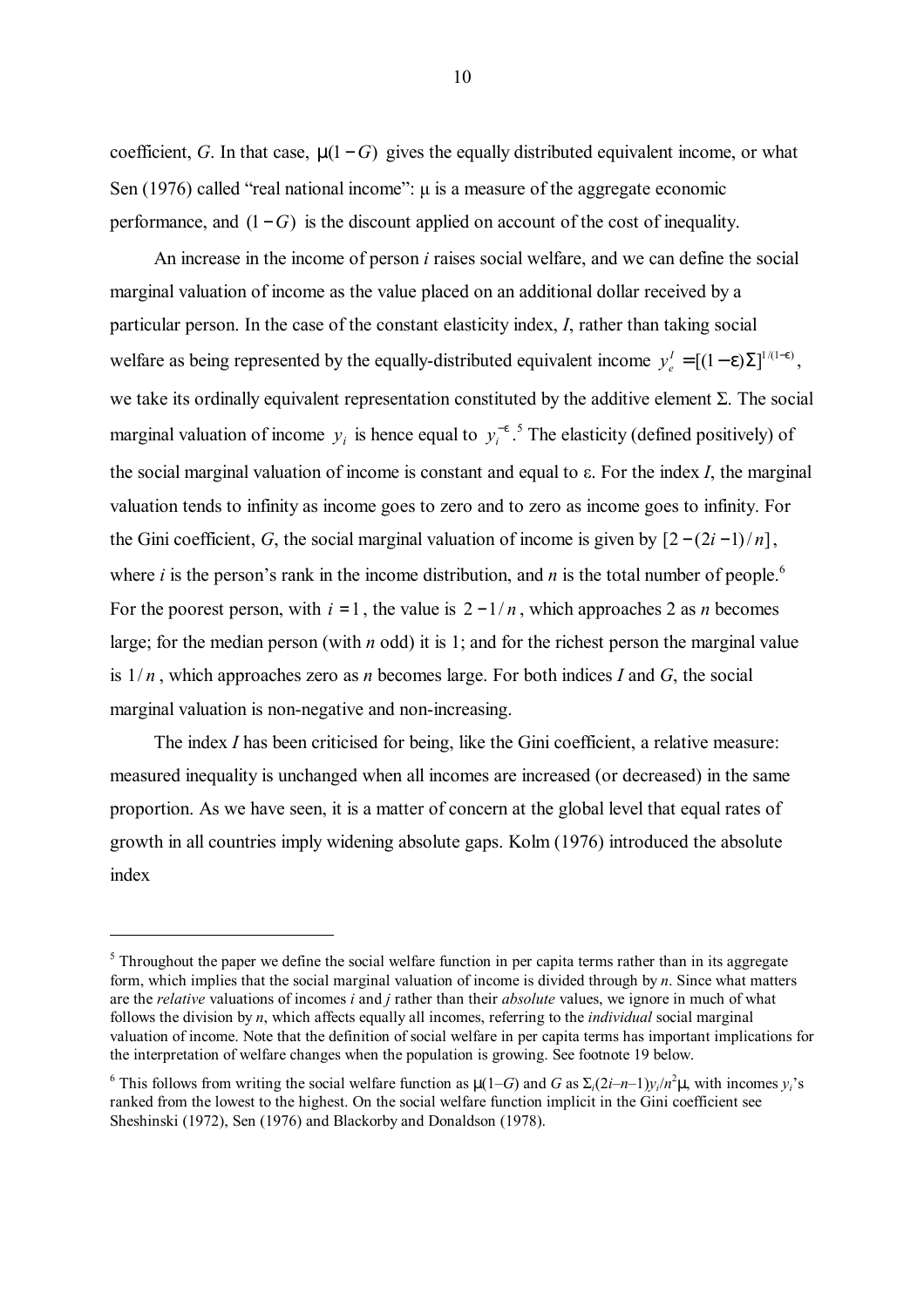$$
K = \frac{1}{\kappa} \ln \left[ \frac{1}{n} \sum_{i=1}^{n} e^{\kappa(\mu - y_i)} \right] \qquad \kappa > 0 \tag{K}
$$

The index  $K$  is absolute in the sense described earlier that inequality is unaffected by an equal addition to (or subtraction from) all incomes. With constant relative growth rates, inequality would increase.

As Kolm clearly recognised (1976, pp. 437-8), his use of the index K involves two, distinct departures, corresponding to the two key steps in the formulation described earlier. The first involves the different functional form in the additive element  $\Sigma$ : exponential rather than iso-elastic. The second involves expressing the cost of inequality in absolute rather than relative terms. The index K represents the cost of inequality defined as the absolute amount of income that could be subtracted from the mean without affecting the level of social welfare, i.e. K =  $\mu - y_e^K$ , where  $y_e^K$  is the equally distributed equivalent income, equal to  $\mu - K$  (see also Blackorby and Donaldson, 1980). We say that inequality costs  $\mathcal{S}X$  billion, rather than x per cent of total income. In this respect, it is parallel to the absolute Gini coefficient. Equally, we can express the measures I in absolute terms  $(\mu I)$ , or the measures K as a proportion of mean income. (The reason why we can normalise the cost in this way is that we are considering an equally distributed equivalent distribution, and in this case absolute and proportional changes in the distribution are identical.)

The index K, like the index I, contains a free parameter  $\kappa$  which captures inequality aversion.<sup>7</sup> The larger κ, the higher the weight attributed to the lowest incomes; when κ tends to infinity, K tends to the difference  $(\mu - y_1)$  between the mean income and the lowest income  $v_1$ . The individual social marginal valuation of income, as before computed from the additive element of the social welfare function, is given by  $exp(-\kappa y_i)$ , and its elasticity with respect to income, defined positively, is equal to κy. The elasticity is increasing with income. Moreover, if we specify the elasticity at a particular value of income, then we can deduce the value of κ. If,

-

<sup>&</sup>lt;sup>7</sup> The Kolm index, and more generally any non-relative measure, is not *unit invariant*: a change in the unit of account of the incomes affects measured inequality, even if the underlying distribution is unaltered. The Kolm index is criticised on this account by Zheng (2007), who goes on to propose an approach based on a new axiom of unit consistency requiring that income inequality rankings be preserved as the unit of account varies. Here we adopt the simpler approach of taking account of the definition of units in the choice of κ.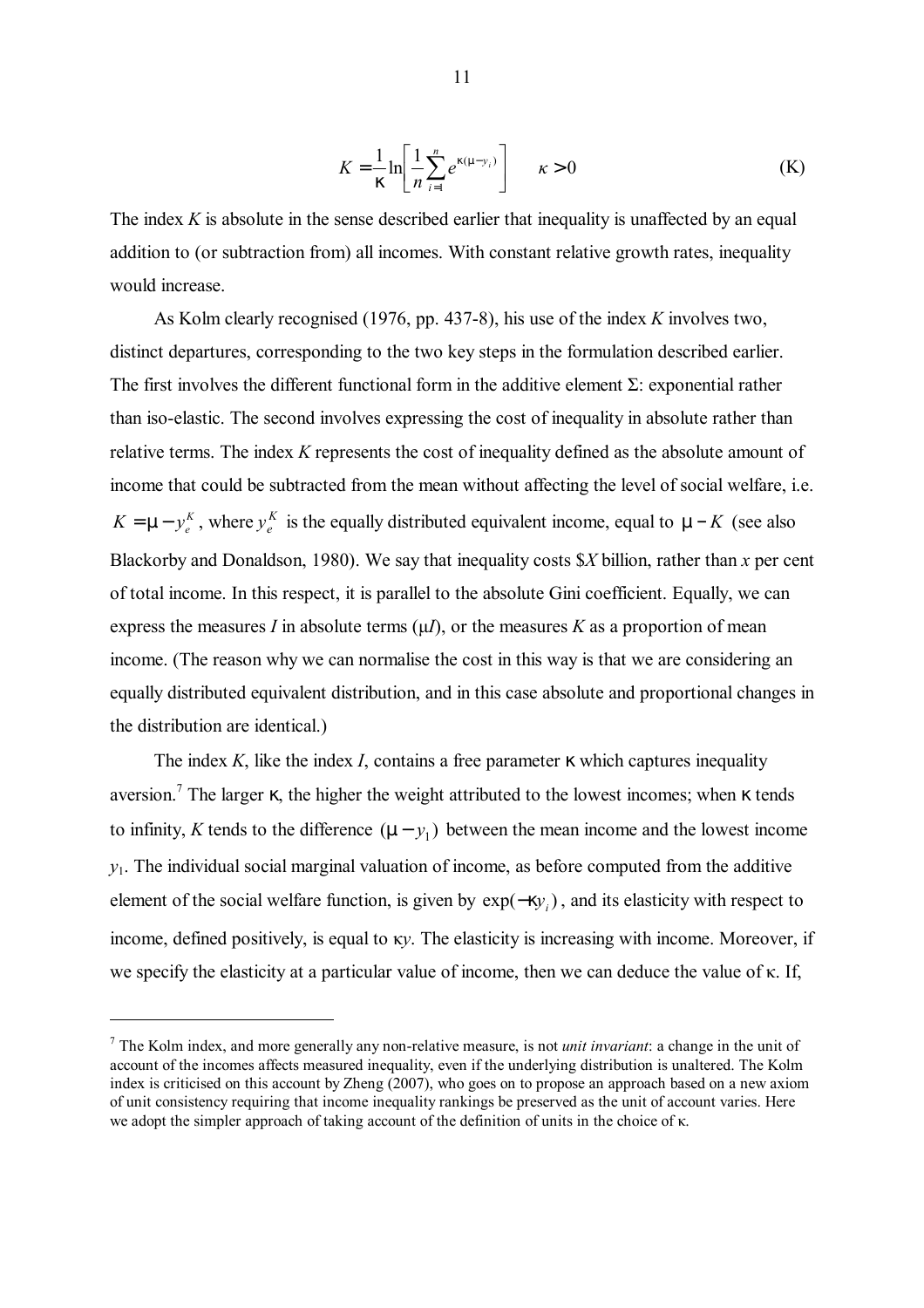for example, the elasticity is set equal to 1 at the mean income, then κ would equal the reciprocal of the mean.<sup>8</sup>

In empirical applications, we have to consider the choice of the parameters  $ε$  and  $κ$ . Researchers using the constant elasticity index I have taken a range of values. The US Census Bureau (for example, 2000, p. 7) publishes income distribution statistics taking values of 0.25, 0.5, and 0.75 (it also suggests that 1.0 is the maximum permissible value, although we can see from the expression for I that this is not the case). In his study for the OECD, Sawyer (1976) used values of 0.5 and 1.5. Mirrlees (1978) proposed that we apply an "inverse square law":  $\varepsilon$  = 2. One way to pin down these values is by resorting to estimates of the social preferences implicit in taxation systems. Christiansen and Jansen (1978) estimated the elasticity of the social marginal value of income implicit in the Norwegian system of indirect taxation in 1975 to be equal to 1.7 or to 0.9, depending on the model specification. Stern (1977) found an elasticity around 2 for the British income taxation system of the early 1970s. Today, political preferences may be for less redistribution, so that we should also consider lower values. This has been suggested by experimental evidence, which provides a second source. Amiel, Creedy and Hurn (1999) found broad support for median values of the elasticity around 0.2. Such experiments typically ask people to think about the elasticity in terms of the "leaky bucket" of Okun (1975). Suppose that a transfer costing \$1 to a person with double mean income is made to a person with half mean income, with 50 cents being lost in the process of transfer, so that the recipient only gets 50 cents. Whether or not this "leaky" transfer increases social welfare depends on the relative valuation of marginal changes in income. An elasticity of 1 means that, compared to the \$1 cost to the person with double mean income, 4 times the weight is attached to the 50 cents received by the person on half average income. So the transfer would raise social welfare. If, on the other hand, the elasticity were ½, then the weight would only be twice, and cost and benefit would be equal. Put more generally, a loss  $\ell$  is socially acceptable up to the point at which  $z^{\epsilon}(1-\ell) = 1$ , where z is the ratio of the income of the donor to that of

-

<sup>&</sup>lt;sup>8</sup> It should be emphasised that the aim of this procedure is to fix the magnitude of κ. Once chosen, the value of κ is kept constant over time. This implies that, as real income grows, the actual elasticity of the social marginal value of income must also rise. To keep the elasticity constant over time, we would have to make κ inversely proportional to the mean. However, this would change the nature of the index  $K$ , which would no longer be translation invariant.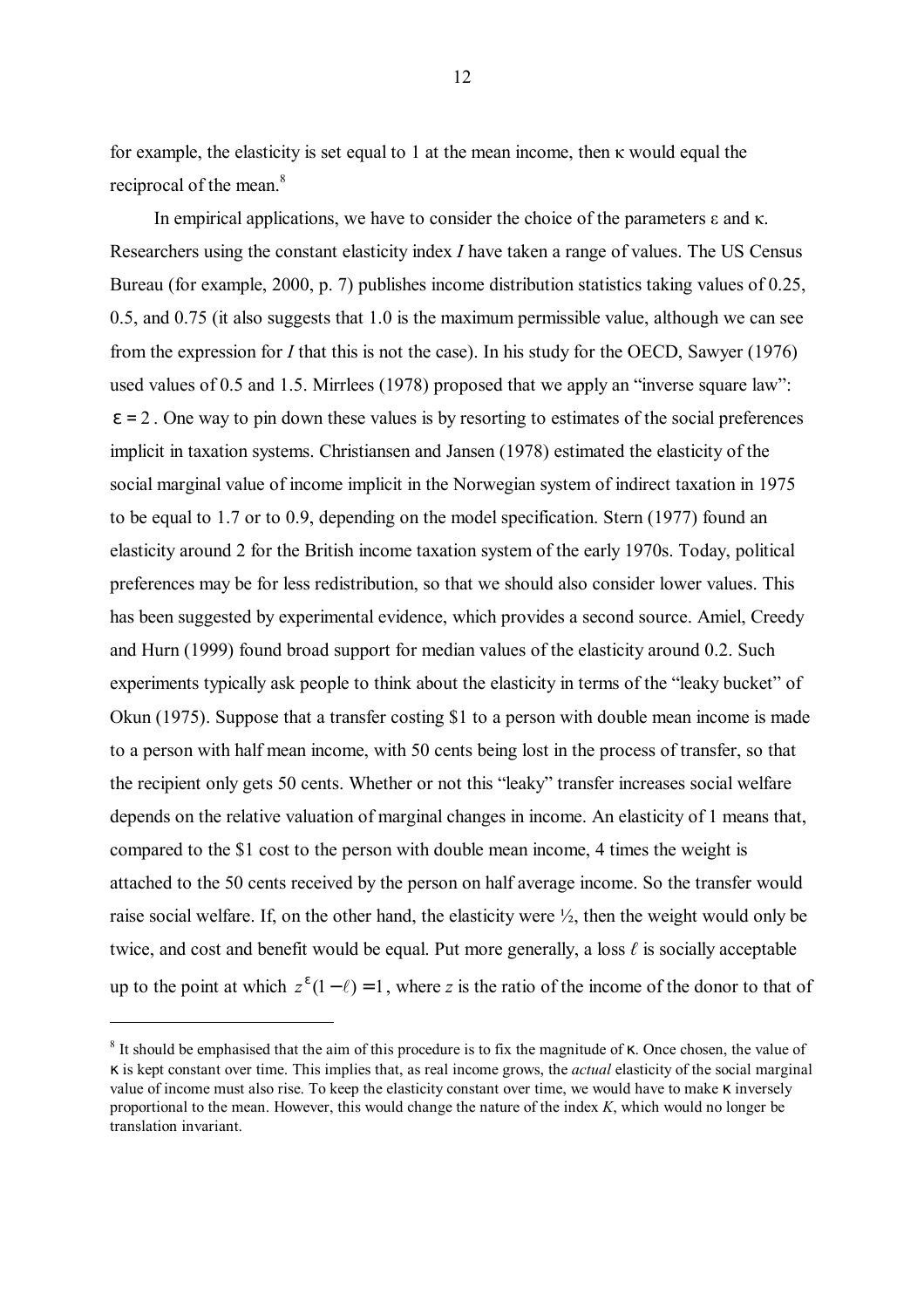the recipient. This mental experiment is helpful in thinking about the implications of different values of the elasticity of the social marginal value of income, and we consider it again in the next section.

### Applying parameterised measures to the world income distribution

In applying these measures to the world distribution, we have taken values for the elasticity in the interval [0.125, 2.0], which should cover a wide range of social preferences. As is clear from Figure 2, adopting different values for ε gives very different measures of the cost of world inequality, varying in 1992 from 10 per cent with  $\varepsilon = \frac{1}{8}$  to 74 per cent with  $\varepsilon = 2$ . But the time trend does not differ very much from that of the Gini coefficient, shown without markers. For the index  $K$ , we have assumed in Figure 3 that the values of the elasticity apply at the world median income in 1992, estimated from the BM data to be US \$1,712 at 1990 PPP. Here the cost of inequality is expressed absolutely, and the comparator is the absolute Gini coefficient, again shown without markers. The time path of the K index for elasticities of 1 and 2 is similar to that for the absolute Gini, and there is no great difference between the K index, shown by hollow symbols, and the corresponding absolute version of the I index. The time paths for the elasticity of ⅛ show more difference.

These findings suggest that, applied at a world scale, the major difference between the inequality indices  $I$  and  $K$  lies in expressing the cost of inequality in absolute terms. Of the two key stages identified earlier, it is the expression of cost that is crucial. The individual functional form plays less of a role.<sup>9</sup> But this is not necessarily the case if we consider a wider range of functional forms, to which we now turn.

#### 3. Sensitivity to different transfers

-

In our view, the functional forms considered so far do not allow sufficient flexibility when considering the world distribution. This may be seen if we return to the hypothetical leaky bucket experiment and the effect of transfers of income at different points in the world

<sup>&</sup>lt;sup>9</sup> The same considerations apply to the "centrist" index introduced by Kolm (1976), and to the intermediate indices considered by Bossert and Pfingsten (1990), Zoli (1999), Del Rio and Ruiz-Castillo (2000), and Zheng (2004). These alternatives are discussed in Atkinson and Brandolini (2004).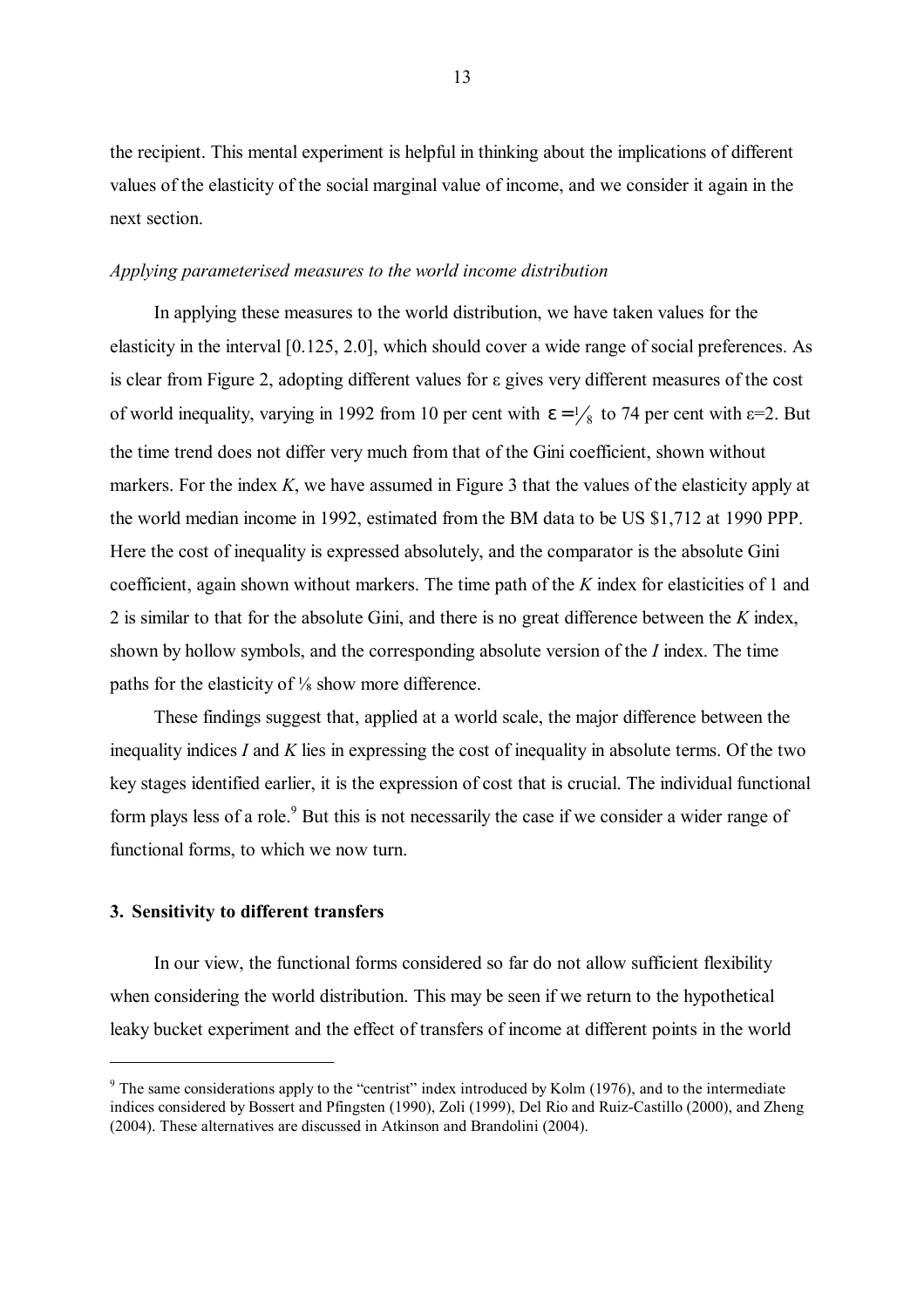distribution. The essential problem is that of devising a path for the social marginal valuation of income that treats appropriately both transfers within a rich country, such as the United States, and transfers between people in rich countries and the poor in poor countries.

Table 1 shows the location of a selection of different world citizens, or more accurately the means for decile groups, according to the BM data for 1992. In each case, income is expressed relative to the 1992 world median (US \$1,712 at 1990 PPP). Di denotes the i-th decile group, with D1 being the lowest, D10 the highest, so that the first line in Table 1 shows that the mean income for the first decile for 46 African countries (total population 357 million) is 0.15 of the world median. At the top, the average income for the top decile group in the United States in 1992 is some 40 times the world median.

Suppose that we now consider the individual social marginal valuation of income, expressed initially as an iso-elastic function of income,  $y^{-\epsilon}$ , so that the social valuation of an extra dollar accruing to a person with income y is  $2^{\epsilon}$  times that of an extra dollar accruing to a person with income 2y. The implied social marginal valuations of income, expressed as a ratio to the social marginal valuation of the median income, are shown for three different values of ε in Table 1. As envisaged in the "leaky bucket experiment", the value of ε determines the degree of loss that we are willing to accept when making a redistributive transfer. If we start with domestic redistribution in the United States, then, according to the BM data, the mean for D6 is four times the mean for D2. Then  $\varepsilon = 2$  implies that a transfer of \$1 from D6 to D2 would raise social welfare if all but  $1/4^2 = 1/16$  leaked away before reaching D2, i.e. a loss of up to 93.75 cents would be acceptable. This degree of leakage may appear too high. Put another way, the implied social marginal valuation for a person in D2 would be 16  $(=4^2)$  times that for a person in D6, and the implied marginal valuation for a person in D2 would be 196  $(=14^2)$ times that of a person in the US D10 (the mean income being 14 times). If we take  $\varepsilon = 1$ , then for a transfer of \$1 from D6 to D2, the maximum acceptable leakage is 75 cents, and the marginal valuation for a person in D2 would be 14 times that for a person in D10. If we take the central value used by the US Census Bureau ( $\varepsilon = \frac{1}{2}$ ), then the maximum acceptable leakage for a transfer of \$1 from D6 to D2 would fall to 50 cents, and the marginal valuation for a person in D2 would be  $3\frac{3}{4}$  times that for a person in D10.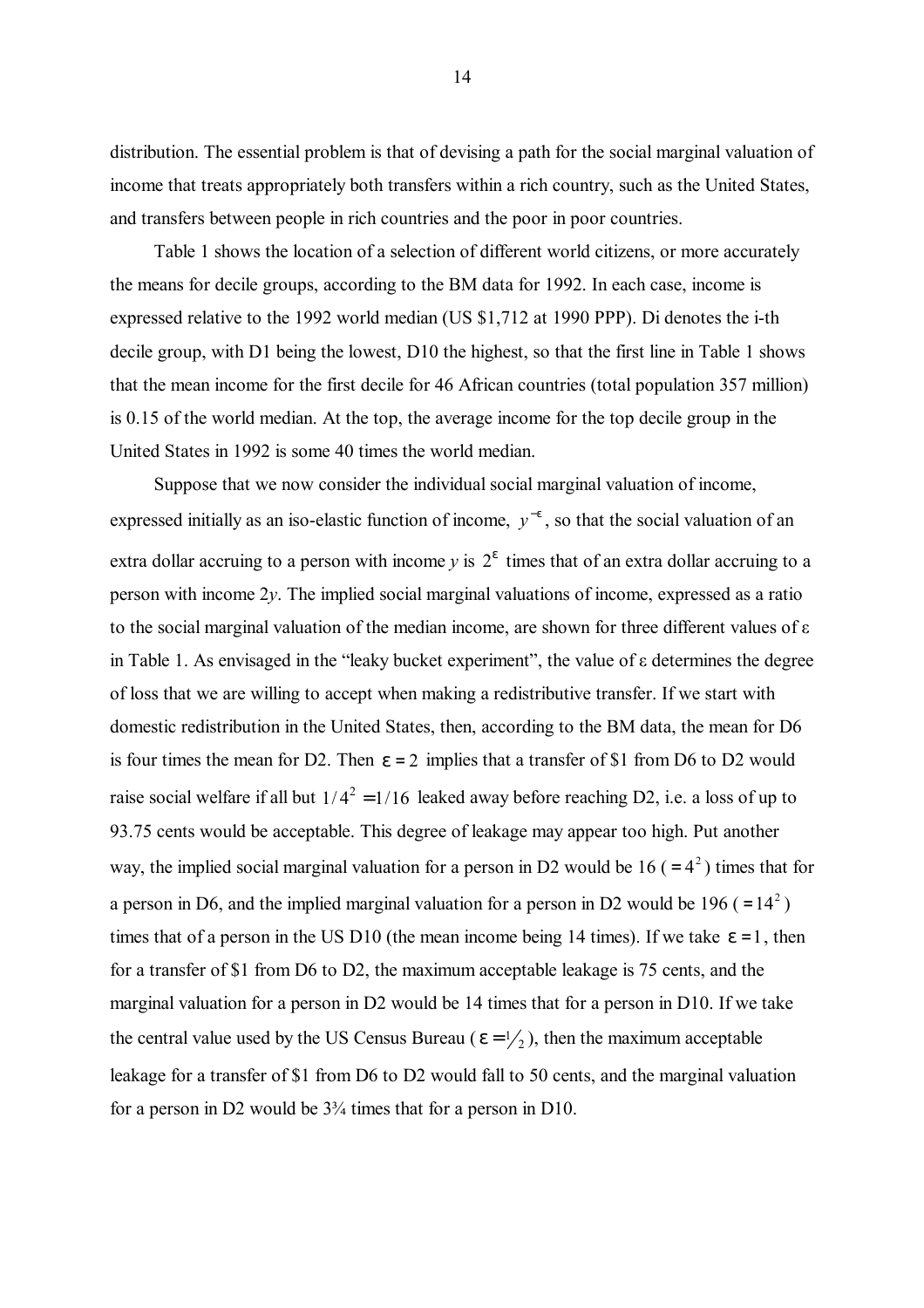How does this extend to the world scale? We can see from Table 1 that the average income of the top 10 per cent in the United States is some 140 times that of India D1. A value of  $\epsilon = \frac{1}{2}$  implies that a transfer of \$1 from the US D10 to India D1 would be acceptable if the loss is 92 cents or less: i.e. 8 cents are received. Would such a level of loss be acceptable? (It should be noted that we are abstracting here from the issues of agency: that the United States has less control over the leakages.) The social marginal valuation of income accruing to D1 in India is, with  $\epsilon = \frac{1}{2}$ , nearly 12 times that of a person in the US top 10 per cent. Some readers may feel that a lower value of  $\varepsilon$  should be applied. A value of  $\varepsilon = \frac{1}{4}$  implies that the social marginal valuation of income for a person in India D1 would become 3.44 times that of a person in the US D10; a value of  $\varepsilon = \frac{1}{8}$  implies that the marginal valuation would become 1.85 times, and that a loss of up to 46 cents would be acceptable.

However, we have to consider the implications of low values of ε for the evaluation of transfers from other countries to D1 in India. From Table 1, we can see that a relatively low income person in Western Europe, say Germany D2, may have an income 12.5 times that of a person in D1 in India. A value of  $\varepsilon = \frac{1}{8}$  would imply that the marginal valuation of income for D1 in India is only 1.37 times that for a person in D2 in Germany. This will strike many people as too low. Moreover, if we were to reduce ε to such low values, it would have implications for transfers within the United States. With  $\varepsilon = \frac{1}{8}$ , for example, a transfer would only be made from D10 to D2 if the leakage was less than 28 cents, which seems a limiting requirement. The marginal value of \$1 to a person in D2 is being treated as worth only 1.4 times \$1 to a person in D10. (It should be noted that a significant fraction of those in D2 are below the official US poverty line.) By adjusting the parameter to fit the world distribution, we are in effect squeezing the range of distributional weights applied within the United States. Or, if we adopt values more appropriate to the within-country situation, they imply a very wide range of marginal valuations on the global scale. With the inverse square law ( $\varepsilon$  = 2), for example, the marginal value of income to a person in the bottom decile in India is almost 20,000 times that to a person in the top decile in the United States.

The cause of these difficulties lies in the straitjacket imposed by the assumption of a constant elasticity. To quote Little and Mirrlees, "there is no particular reason why [the social marginal valuation] should fall at the same proportional rate at all consumption levels. Why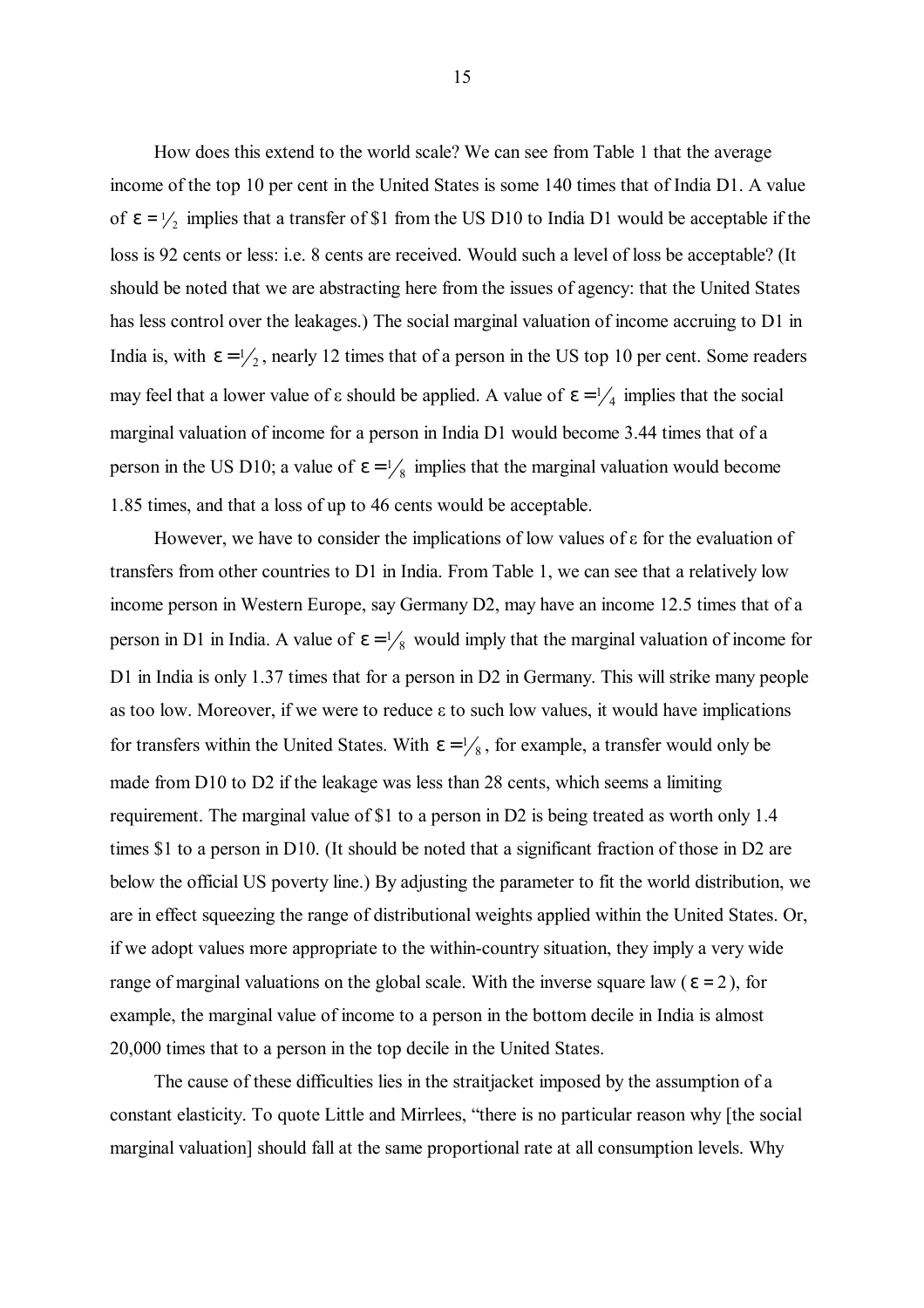should twice as much consumption deserve a quarter of the weight, whether consumption is low or high?" (1974, p. 240). As is argued by Anand and Sen (2000), there is a case for variable elasticity function such that the elasticity increases with income. As they note, this can be achieved by adopting the Kolm absolute index, K. Table 1 shows the marginal valuation of income implied by the Kolm index with an elasticity equal to ⅛ at the world median. This has a large effect on the marginal valuations within the United States: the marginal value of \$1 to a person in D2 becomes 90 times that to a person in D10. But it would have little effect on the marginal valuations of income for the person in D1 in India relative to that of a low income person in Western Europe: it would become 1.48 in place of 1.37. The use of the Kolm index is a relaxation of the constant elasticity assumption, but it does not allow us to reconcile both ends of the world distribution. The same consideration would apply were we to adopt the social welfare function proposed by Anand and Sen (2000) that combines the constant relative and constant absolute inequality versions.<sup>10</sup>

# The Gini coefficient

-

The Gini coefficient, possibly the most used among inequality indices, $11$  provides an insightful alternative. As seen above, the social marginal valuation implicit in the Gini coefficient depends on the income rank order, and is bounded above by 2 and below by zero. (In Table 1, this is approximated by the mean rank of all people in each decile group, calculated as the sum of the cumulative share of all groups poorer than the one indicated and half the population share of the group itself.) The Gini coefficient has another appealing property, which may be seen in Figure 4 (corresponding to Table 1). With the Gini index, the social marginal valuation of income declines above the 1992 world median in a fashion similar to the constant elasticity  $\varepsilon = 1$ , but differs at lower values. Initially the marginal valuation falls

<sup>&</sup>lt;sup>10</sup> They write social welfare as the mean over *i* of  $-y_i^{-\alpha}$  exp( $-y_i$ ), where  $\alpha$  and  $\gamma$  are non negative.

 $11$  In the survey by Anand and Segal (2008), the summary table of estimates of global inequality at PPP exchange rates contains 10 results with the Gini coefficient, 5 with the Theil entropy index, 5 with the second Theil measure  $(I$  with the parameter equal to 1), and 4 with the variance of logarithms.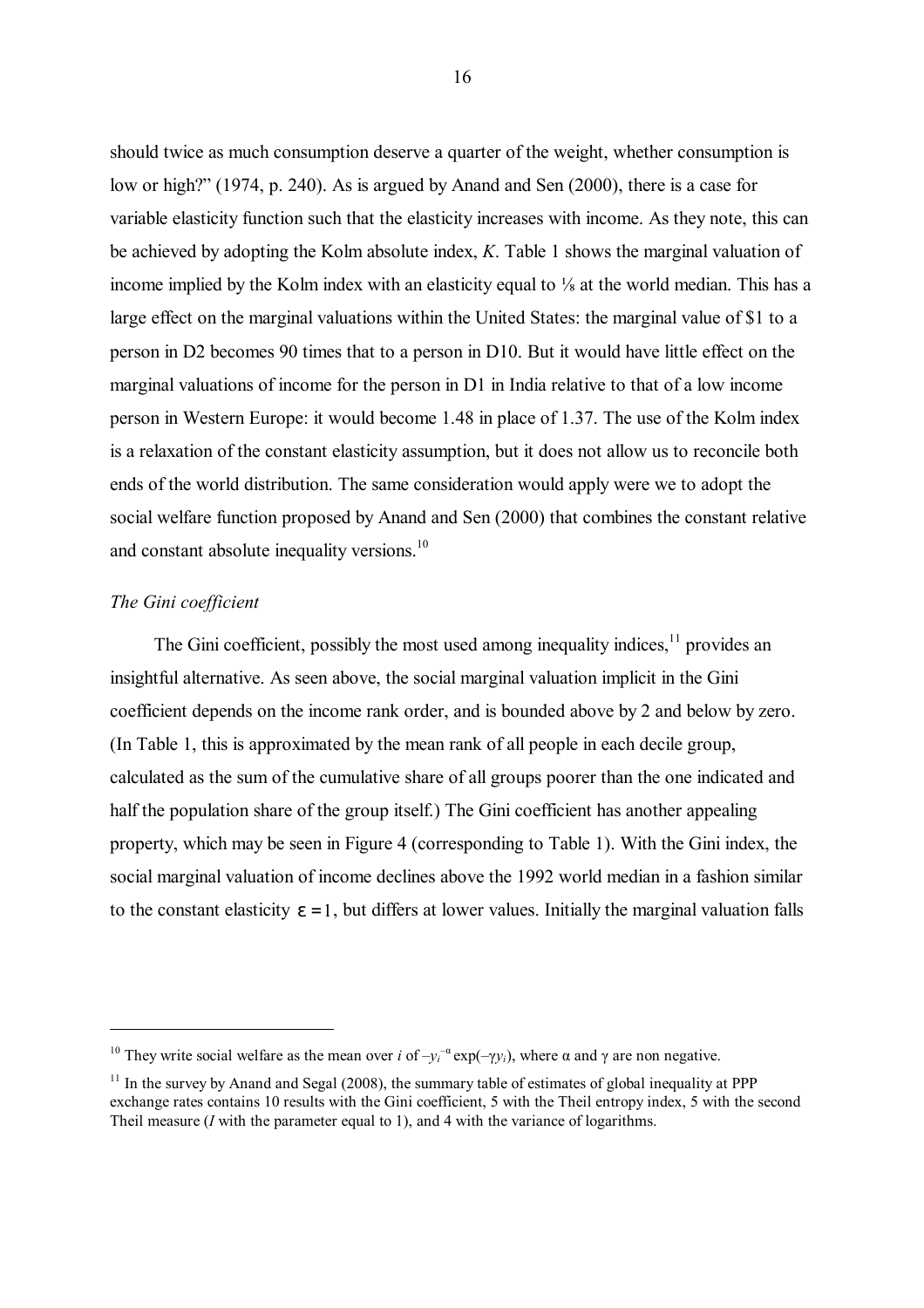slowly with income, but it then falls more sharply up to the mode.<sup>12</sup> This suggests that we may look for a functional form that has this "slow, quick, slow" property.

In spite of this property and its popularity, the Gini coefficient has two problems. The first is that, unlike the I and K measures, it is not additively separable in incomes. It lacks the property that the ratio of the social marginal valuations of income for two persons  $i$  and  $j$ depends only on their incomes. The significance may be seen from an example. Suppose that the European Union is considering a switch from a policy transferring \$1 to a person in Turkey D4 (under a programme for applicant countries) to a policy transferring \$1 to a person in India D1 (under its development programme). With the Gini weights, the social marginal valuation for India D1 is 1.97 times that for Turkey D4 (see Table 1). Between these two groups lie the bottom six decile income groups in China. If rapid development in China were to shift them above Turkey D4, the fall in the income ranking in the world population would cause the social marginal valuation for the Turkish decile group to rise from 0.962 to 1.218. As a result, the social marginal valuation for India D1 relative to Turkey D4 would fall by over a fifth to 1.55. Incomes in India and Turkey would have remained the same, but the attractiveness of the switch in policy would have been affected by development elsewhere. This is the argument for assuming additive separability.

The second problem with the Gini coefficient arises from its treatment of high incomes. It is going too far to say that it involves "spiteful egalitarianism" (Feldstein, 2005, p. 12),  $^{13}$  but it is true that the Gini weights do tend to zero very fast at the very top of the income scale, as can be seen from Table 1. It is not clear that the social marginal valuation for France D9 should

j

<sup>&</sup>lt;sup>12</sup> The kernel estimates of the world distribution of income by Bourguignon and Morrisson (2002, Figure 1) have a secondary mode, but the broad shapes are consistent with the statement in the text.

<sup>&</sup>lt;sup>13</sup> Feldstein imagined a situation in which "everyone reading this article received \$50 by some magical process that did not decrease the income or wealth of anyone else. Since we are an above-income group, national inequality would rise. Nevertheless, I think there are few who would reject bestowing this extra wealth on us all" (2005, p. 12). Yes, indeed a rise in social welfare is recorded as a result of Feldstein's magical process when evaluated according to the social welfare function corresponding to the Gini coefficient, which is  $\mu(1-G)$ . With the Gini coefficient the marginal valuation of income is never negative, and there is no rejection of the Pareto principle. Indeed, Sen (1976), in the article in which he demonstrates the  $\mu(1-G)$  formula, begins from an assumption of strict monotonicity, requiring in the case of a finite number of individuals that welfare be strictly increasing if there is an increase in the income of anyone.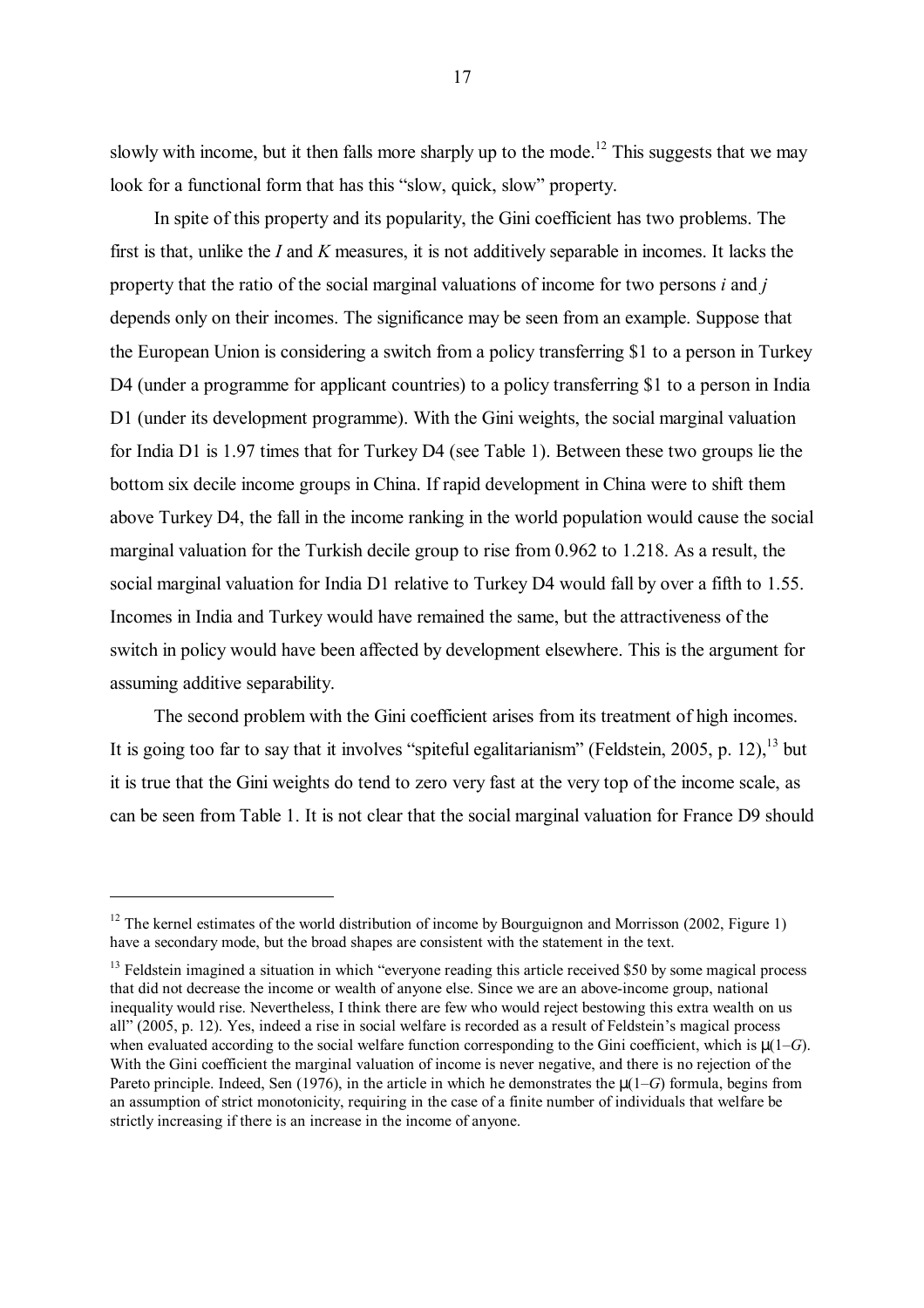be 2.14 times that for the US D9. We may want to allow for the possibility that the social marginal valuation remains strictly above a positive value as income tends to infinity.

### 4. Towards a new approach

The previous discussion provides the rationale that leads us to propose a new measure. The objective is to design a measure that combines the "slow, quick, slow" empirical property of the Gini coefficient with additive separability, while allowing for a strictly positive social marginal valuation of income at all income levels. The second motivation for devising a new measure goes back to the objective of integrating the analysis of poverty and inequality. This can be achieved by assigning to a particular income level the role of a poverty line, a feature not shown by any of the measures considered so far. The identification of a poverty threshold within the social welfare function helps us to show that concern about poverty may either be because incomes are unequally distributed and some people fall below the poverty line or because mean income is below the poverty line (or both). Put differently, poverty may occur even if everyone has the same income, if a society is globally poor. Clearly this depends on how the poverty line is defined. A society could not be globally poor if the poverty line were taken as some percentage (less than 100 per cent) of the mean income. In what follows, we consider a variety of approaches. That just described, often referred to as a "relative" poverty line may be contrasted with "absolute" poverty lines that are independent of mean income, although we should note that "absolute" poverty lines are not necessarily constant over time. As has been stressed by Sen (1983), a standard fixed in one evaluative space, such as that of capabilities, may imply a poverty line in terms of income that varies over time.

In order to achieve the objectives of greater flexibility and of integrating poverty and inequality, we need to introduce a number of parameters governing the form of the social welfare function. Readers may, quite understandably, resist being asked to consider a measure of inequality that requires them to think first about the values of different parameters. The popularity of the Gini coefficient is in part due to the fact that it requires no parameter be specified. However, this does not mean that there are no implicit value judgements underlying the Gini coefficient; we have just shown that its properties can be challenged. The virtue of parameterisation, as argued in Atkinson (1970), is that it forces the user to make explicit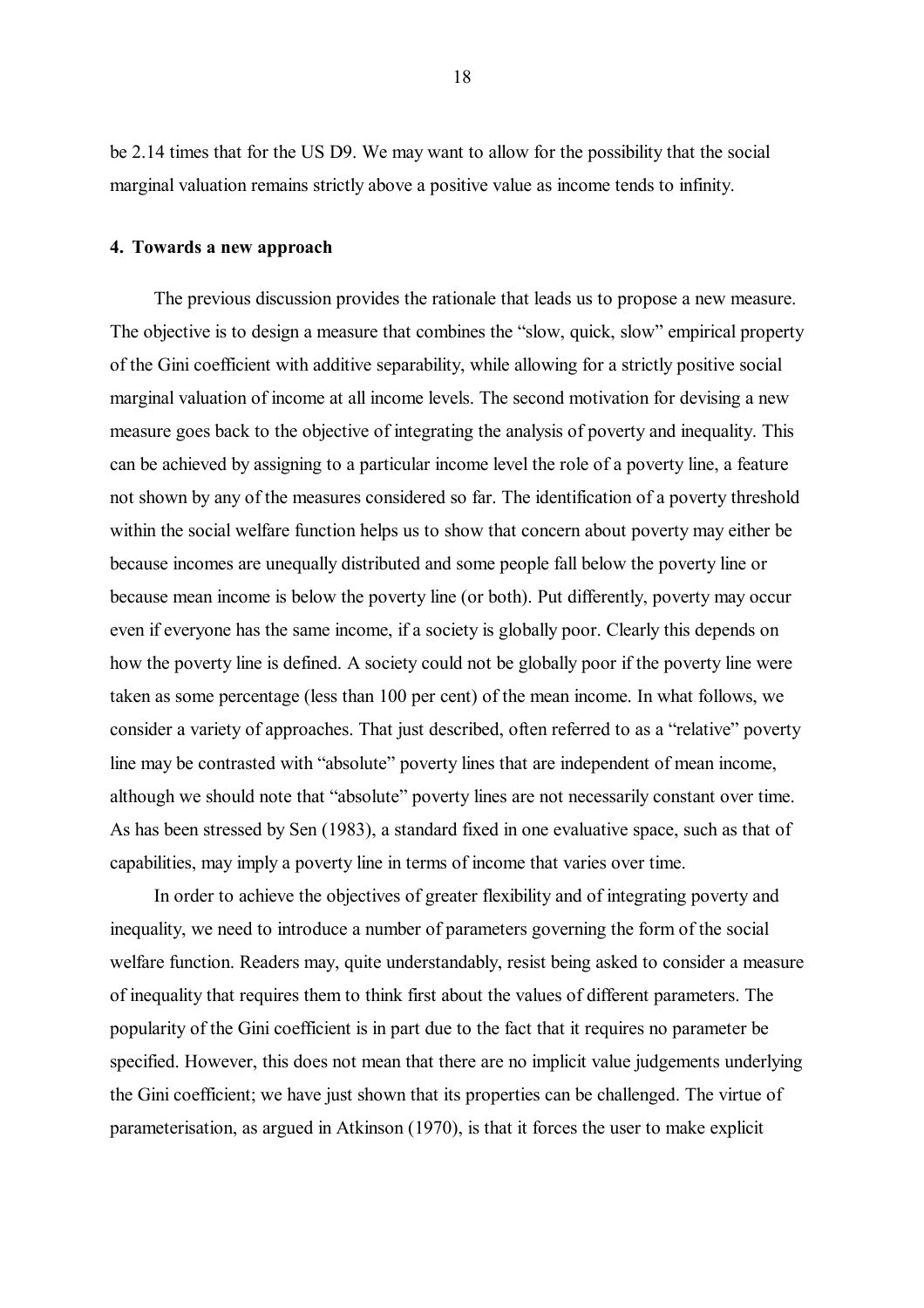choices about the instrument of evaluation and it allows readily for differences of view about the importance of redistribution.

We propose the following four-parameter measure of global social welfare:

$$
\Sigma = \frac{1}{n} \sum_{i} W_{i} \equiv \frac{1}{n} \sum_{i} \left\{ y_{i} - \frac{\lambda}{\beta} e^{\beta(\delta_{0} - \delta)} \ln \left[ 1 + e^{\beta(\delta - y_{i})} \right] \right\}
$$
(1)

where  $\beta$  is positive and has the dimension of 1/income,  $\delta_0$  and  $\delta$  have the dimension of income, and  $\lambda$  is a non-negative pure number. As a consequence, the expression  $\Sigma$  used to evaluate total world welfare has the dimension of income.<sup>14</sup>

 The specification of (1) embodies the two key steps described earlier – the shape of the individual function, and the calculation of the welfare cost – both of which involve assumptions. The first step is that we have adopted an exponential form that tilts the measure in direction of K rather than I. Indeed, as shown below, the Kolm measure may be seen in terms of a limiting case of (1). In this sense,  $\Sigma$  is an absolute measure.<sup>15</sup> The first element in (1) is the mean income, from which the second term capturing the unequal distribution of income, weighted by the parameter  $\lambda$ , is subtracted. In this sense, too,  $\Sigma$  is an absolute measure. Note that Σ can be negative.

How can the different parameters be interpreted? It is useful to begin with the first derivative:

$$
W_i' = \frac{1}{n} \left[ 1 + \lambda \frac{e^{\beta(\delta_0 - \delta)}}{1 + e^{\beta(y_i - \delta)}} \right]
$$
 (2)

As before, we ignore the divisor  $n$  and refer to the square bracket as the individual social marginal valuation of income for person *i*. There are four parameters in (1) and (2), but  $\delta_0$  only plays an instrumental role; unless explicitly signalled, we assume that  $\delta_0 = \delta$ , reducing to three the parameters that need to be chosen:  $β$ ,  $δ$  and  $λ$ .

-

<sup>&</sup>lt;sup>14</sup> The social welfare function is assumed to be defined over incomes, not individual utilities. We are not asserting that there exists a well-behaved utility function such that the private marginal valuation of income can be written in this form.

<sup>&</sup>lt;sup>15</sup> It would be an interesting extension to consider a version closer to the I measure. We are grateful to Peter Hammond for the suggestion that we seek to derive the  $K$  or  $I$  indices as a limiting case.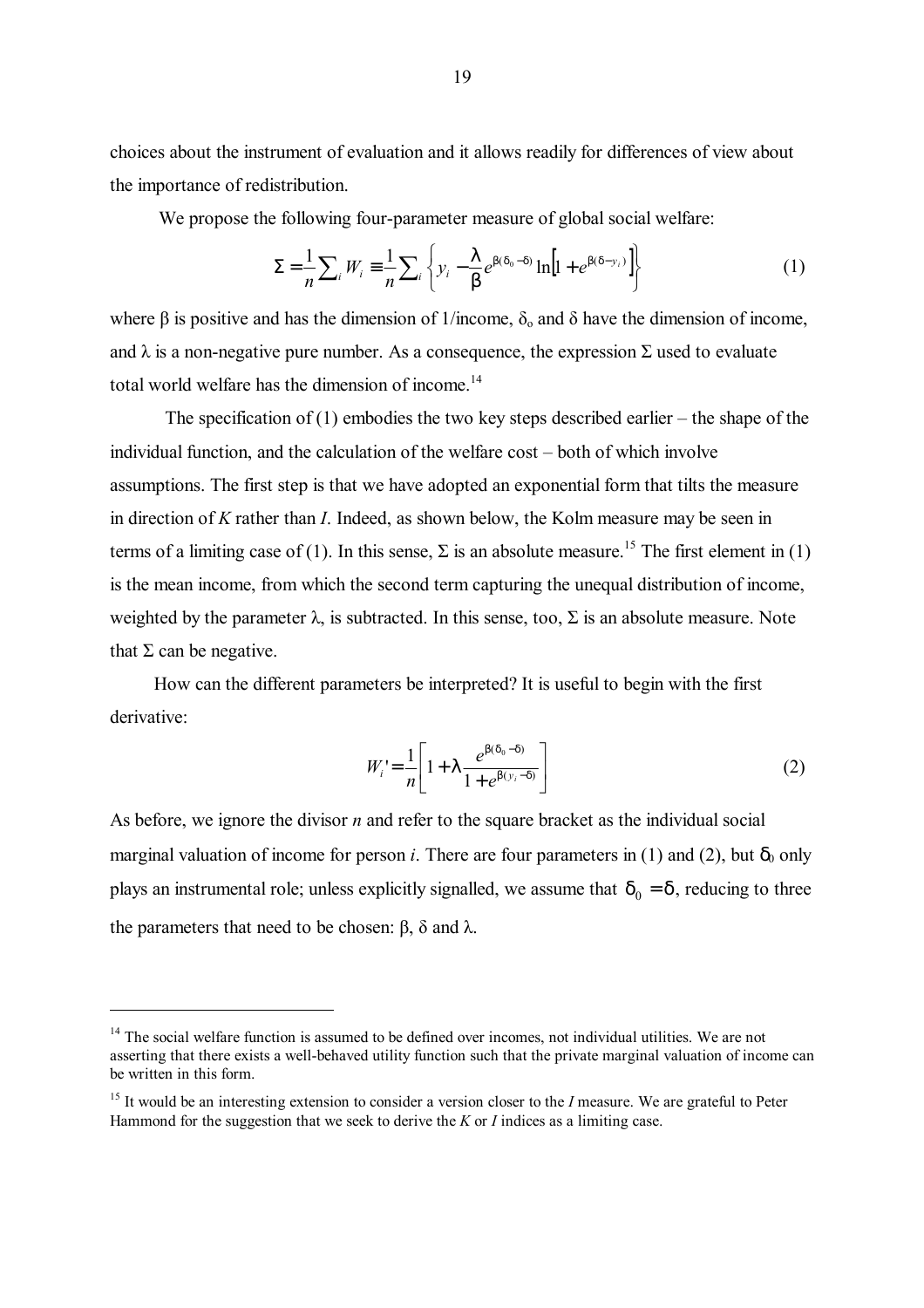The parameter  $\lambda$  captures the differing importance attached to distributional concerns. If no weight is attached to distribution, then one simply sets  $\lambda = 0$ , the social marginal valuation is everywhere 1, and that is the end of the story. The implications of different, nonzero, choices of  $\lambda$  may be seen from considering the fact that (with  $\delta_0 = \delta$ ), the social marginal valuation falls monotonically from  $[1 + \lambda/(1 + e^{-\beta \delta})]$  when  $y_i$  is 0 to 1 as  $y_i$  tends to infinity. The social marginal valuation of a person with zero income is at most  $(1 + \lambda)$  times that for the richest person, so that  $\lambda = 4$  corresponds to a maximum ratio of five, which implies a maximum socially acceptable loss of 80 per cent from a transfer from the richest to the poorest. We take this value of  $\lambda$  in the illustrations below, although, in the light of the large world income differences, this may be regarded as a conservative choice.

The two remaining parameters β and δ determine the nature of our concern for inequality and poverty. The specification (1) gives a special status to the income level  $\delta$  and one interpretation, taken up immediately below, is that of a poverty line. Other interpretations can however be given, and we show how variations in  $\delta$  allow the measure to adopt either a Kolmlike form or a Gini-like form. The parameter β determines the "angularity" of the measure, which has a natural interpretation in each of the cases, which we now discuss in turn. As in the following we focus not on incomes but on their ratios to the median  $m$ , the actual values of the parameters in the income space are  $\delta m$ ,  $\delta_0 m$  and  $\beta/m$ .

#### The poverty gap

For some people, our concern should be with poverty but not inequality. This position is exemplified by Feldstein: "I have no doubt about the appropriateness of transferring income to the very poor … the emphasis should be on eliminating poverty and not on the overall distribution of income or the general extent of inequality" (2005, p. 12). This position has been called "charitable conservatism" (Atkinson, 1990). One of the attractions of the measure proposed here is that it encapsulates the poverty gap if we set  $\delta$  as the poverty line, with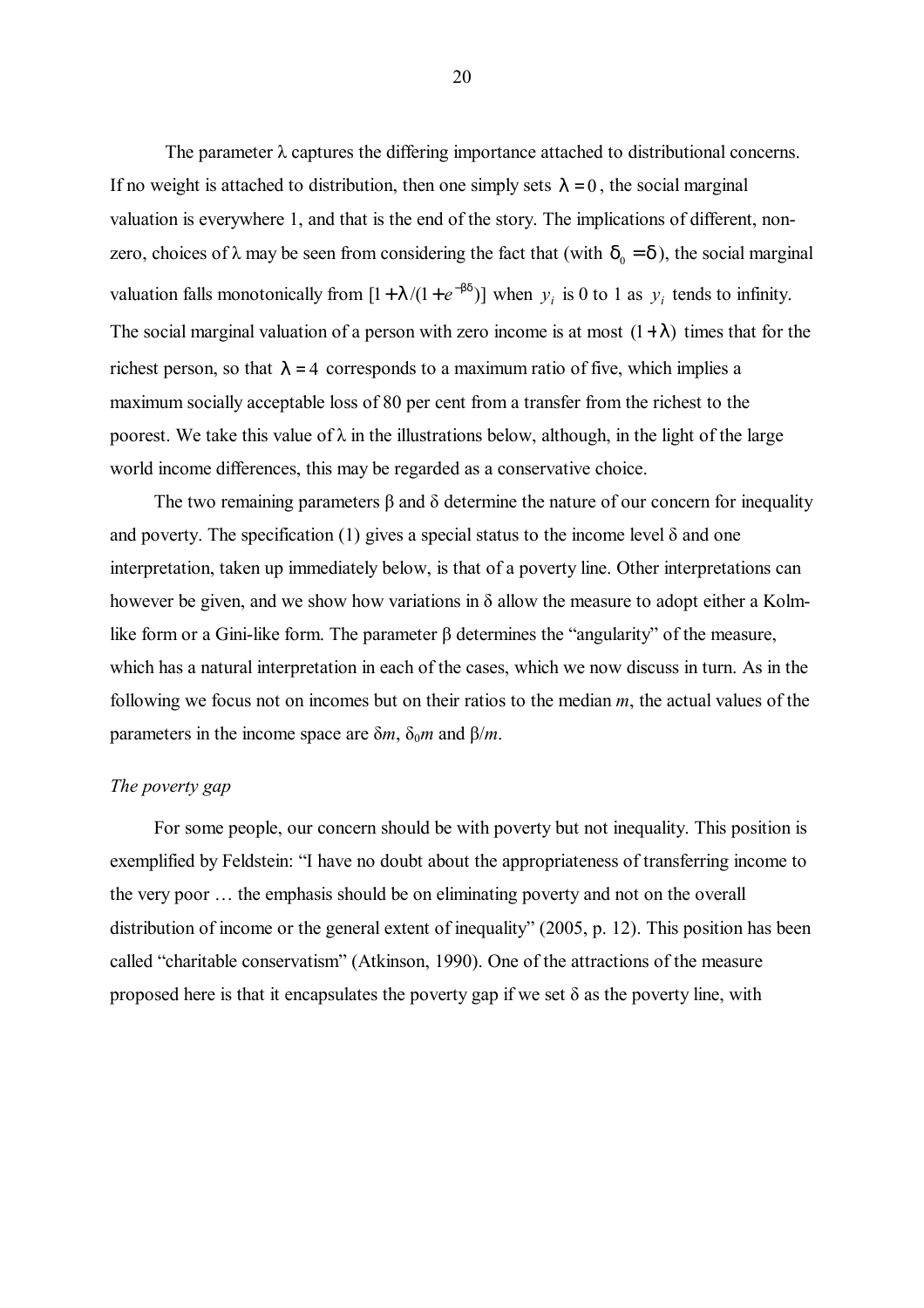$\delta_0 = \delta$ , and let β tend to infinity. Under these assumptions, the social welfare function (1) is becomes:<sup>16</sup>

$$
\Sigma_{\beta \to \infty, \delta_0 = \delta} = \frac{1}{n} \sum_{i} y_i - \lambda \frac{1}{n} \sum_{i} \max[0, (\delta - y_i)]
$$
 (1a)

Thus, world welfare is evaluated as the mean minus  $\lambda$  times the aggregate poverty gap per head of the total population.<sup>17</sup> As may be seen from (2), as  $\beta$  tends to infinity, with  $\delta_0 = \delta$ , the social marginal valuation equals  $(1 + \lambda)$  where income is below  $\delta$  and 1 where it is above  $\delta$ . Distributional concern is concentrated below the poverty line, to an extent that depends on  $\lambda$ . Where  $\lambda = 4$ , we are subtracting four times the poverty gap from national income: the multiplication by  $\lambda$  is a way of allowing for the concerns of those who feel that the small size of the poverty gap, expressed per head of the total population, understates its significance.

# A less angular version

-

With the poverty gap, the social marginal valuation is constant as a function of income when income is below the poverty line, falls like a stone at  $y = \delta$ , and is then again constant for all incomes above the poverty line. For some people, this is too abrupt. We may well want to taper the marginal valuation as we approach the poverty line, and to recognise that the needs of the "near-poor", just above the poverty line, are greater than those of people comfortably above. The 1991 modification to the Human Development Index (HDI) was based on the argument that "the idea of diminishing returns to income is now better captured by giving a progressively lower weight to income beyond the poverty cut-off point, rather than the

<sup>&</sup>lt;sup>16</sup> As β goes to infinity, if  $y_i \ge \delta$  the term  $(1/\beta) \ln[1+\exp(\beta(\delta-y_i))]$  in (1) tends to zero; if  $y_i < \delta$ , application of L'Hôpital's Rule allows the limit to be calculated as  $(\delta - y_i)$ .

<sup>&</sup>lt;sup>17</sup> Our formulation of the social welfare function in per capita terms implies that world welfare goes up, *ceteris* paribus, whenever the aggregate poverty gap grows less than the population. However, one could argue that what matters in the assessment of poverty is the amount of resources necessary to eliminate poverty, i.e. the absolute aggregate poverty gap, not its value per head. This corresponds to viewing world poverty as measured by the absolute number of the poor rather than their number relative to the total population. Which one of these two conceptions of poverty is chosen has important consequences for the interpretation of the evolution of poverty and welfare, as the absolute and per head aggregate poverty gaps need not move in the same direction. Chakravarty, Kanbur and Mukherjee (2006) attempt to put these two conceptions of poverty together by developing a family of poverty measures which avoid the population replication axiom.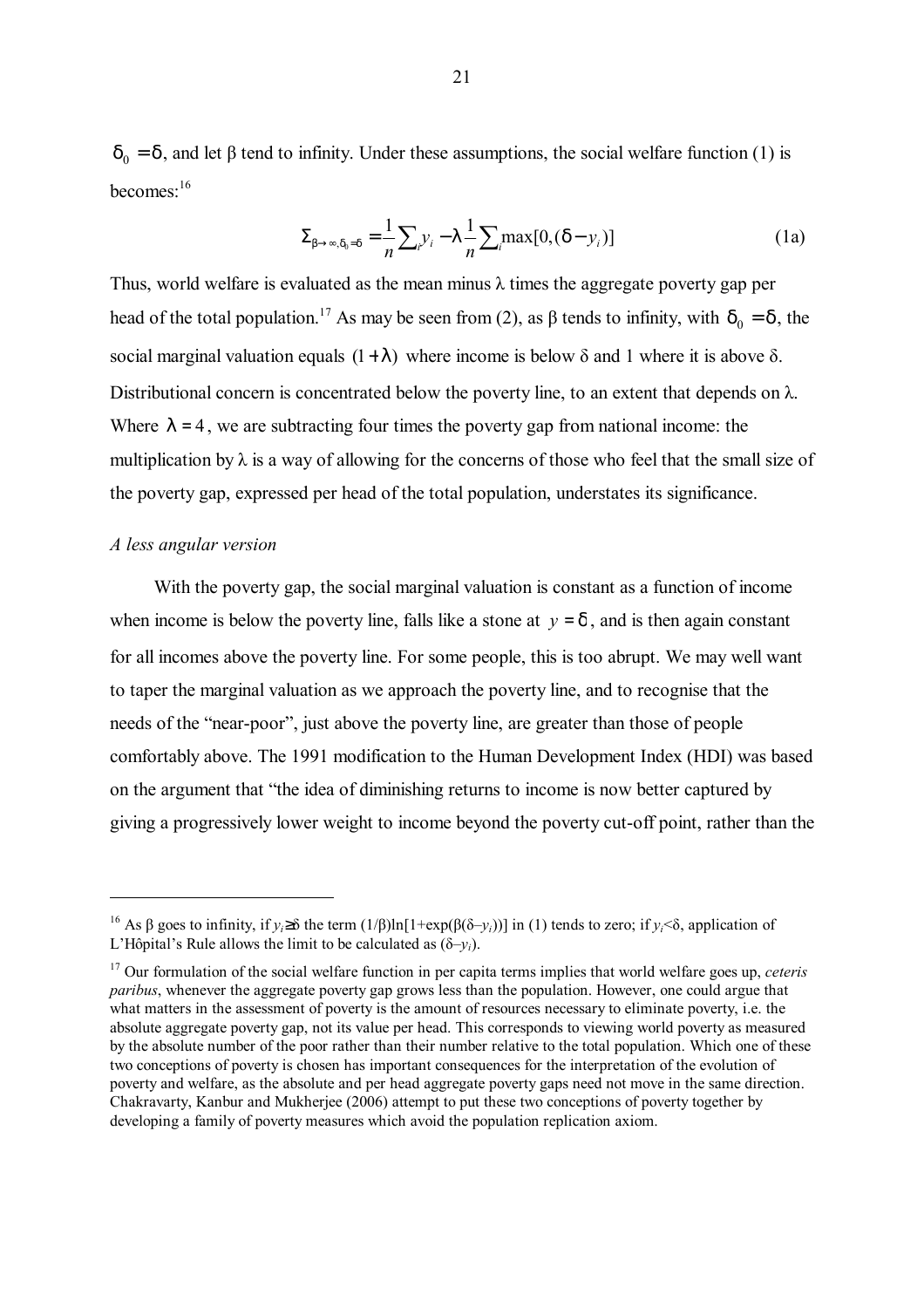zero weight previously given" (United Nations Development Programme, 1991, p. 15).<sup>18</sup> The HDI modification took the form of a fractional weight above the poverty line, but such a "less angular" version can also be achieved using (1) by retaining  $\delta$  (=  $\delta_0$ ) as the poverty line, and taking a finite value of β. With β finite, the social marginal valuation changes more smoothly around δ. This may be seen from the second derivative

$$
W_i'' = -\frac{1}{n} \left\{ \frac{\beta \lambda e^{\beta(\delta_0 - \delta)}}{[1 + e^{-\beta(y_i - \delta)}][1 + e^{\beta(y_i - \delta)}]} \right\}
$$
(3)

which has its minimum value (i.e. the steepest downward slope for the marginal valuation) at  $y_i = \delta$ . Both before and after  $y_i = \delta$  the slope is less. The value of  $\beta$  determines how sharply the social marginal valuation changes around the point of inflexion. This is illustrated in Figure 5, where we have taken the poverty line as 0.5. The marginal valuation at the poverty line is  $(1 + \lambda/2)$ , independent of β. All the curves relating to the new measure in Figure 5 pass through this point since we have taken a common value of  $\lambda = 4$ . (In order to facilitate comparison, the curves for the Kolm and the constant elasticity measures have been rescaled to go through this point as well.) The charitable conservative evaluation function is shown by the broken lines. With  $\beta = 12$ , the function is a "smoothed" version of the poverty gap, giving some additional weight to people above the poverty line, but the weight falls rapidly away: at the world median, the social marginal valuation is indistinguishable from that with the poverty gap. With  $\beta = 4$ , on the other hand, less significance is attached to the poverty line. Those with incomes up to three times the poverty line receive a perceptible additional weight, which is similar to that assigned to them by the (rescaled) constant elasticity index I with  $\varepsilon = 1$ ; for higher incomes, the social marginal valuation stabilises at 1, the lower bound for the new measure, while it keeps declining for the index I. With  $\beta = 4$ , those below the poverty line get lower weight, relative not only to the poverty gap version and the function with higher values of β but also to the constant elasticity measure.

-

<sup>&</sup>lt;sup>18</sup> We owe this quotation to Anand and Sen (2000), who present an extensive (and sympathetic) critique of the treatment of the social marginal valuation of income in successive versions of the HDI.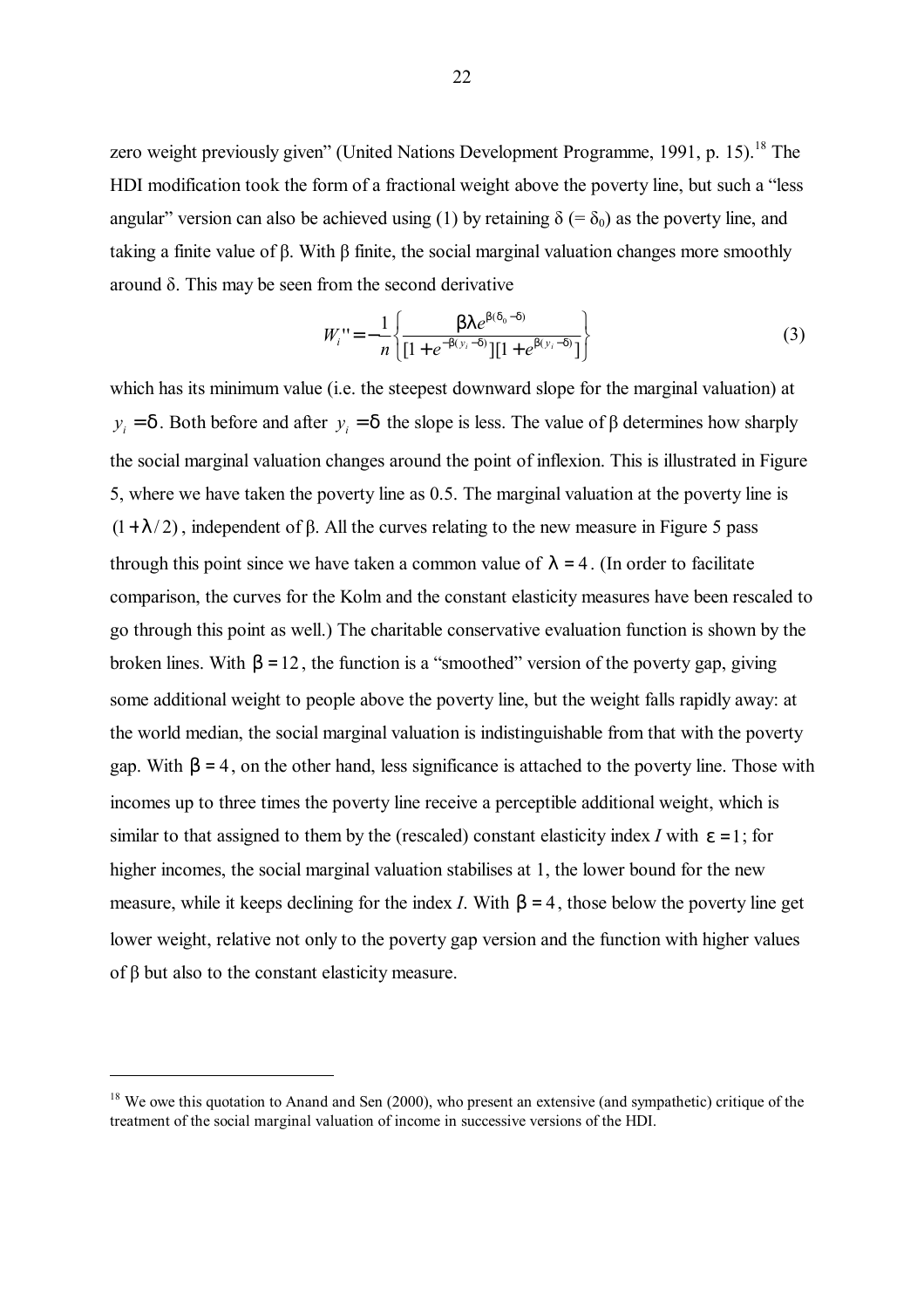# Towards an inequality measure

If we cease to regard  $\delta$  as the poverty line, the new measure can represent the views of those who are concerned with overall inequality. If we set  $\delta = 0$  (and  $\delta_0 = 0$ ), then there is no interior point of inflexion, and (with  $\lambda = 4$ ) the social marginal valuation of income has the form shown in Figure 6 by the three curves starting from the same value 3 (the social valuation at zero income is  $(1 + \lambda/2)$ ). The three curves are based on different values of β and illustrate different speeds of approach to the limiting value of 1: the greater β, the more rapidly the weight attributed to higher incomes converges to 1. For the range of incomes shown in Figure 6, the curve with the lowest value of β (0.5) has some similarity with the Kolm index with an elasticity of 1/5 at the median (after rescaling so that it also starts from 3 when income is nil).

There is indeed a close relation with the Kolm index. If we hold  $\delta_0 = 0$ , but allow  $\delta$  to tend to minus infinity, the individual social marginal valuation of income becomes  $(1 + \lambda e^{-\beta y_i})$ , which for large  $\lambda$  approaches the Kolm form with β corresponding to  $\kappa$  in equation (K). As δ tends to minus infinity, equation (1) becomes:

$$
\Sigma_{\delta \to -\infty, \delta_0 = 0} = \frac{1}{n} \sum_i y_i - \frac{\lambda}{\beta} \frac{1}{n} \sum_i e^{-\beta y_i}
$$
 (1b)

The separation of  $\delta_0$  and  $\delta$  is introduced to allow this limit to be taken. (The limit may be seen from (1) by regarding  $exp(\beta \delta)$  as the denominator, and applying L'Hôpital's Rule.) Arrival at a form similar to the Kolm index underlines the absolute rather than relative nature of our generalisation, but we should stress the difference remaining where  $\lambda$  is finite: as income goes to infinity, the social marginal valuation of income goes to zero in the case of the Kolm index while it approaches one with (1b). Thus, the social evaluation of an extra dollar accruing to the poorest person relative to an extra dollar accruing to the richest person approaches infinity with the Kolm index, while it is at most  $(1 + \lambda)$  with our formulation.

The similarity with the Kolm index is illustrated by the curves in the upper part of Figure 6. According to  $\Sigma$ , the elasticity with respect to income of the social marginal valuation of income, defined positively, is:

$$
\eta(y_i) = \frac{\lambda \beta e^{\beta(\delta_0 - \delta)} y_i}{[1 + e^{-\beta(y_i - \delta)}][1 + e^{\beta(y_i - \delta)} + \lambda e^{\beta(\delta_0 - \delta)}]}
$$
(4)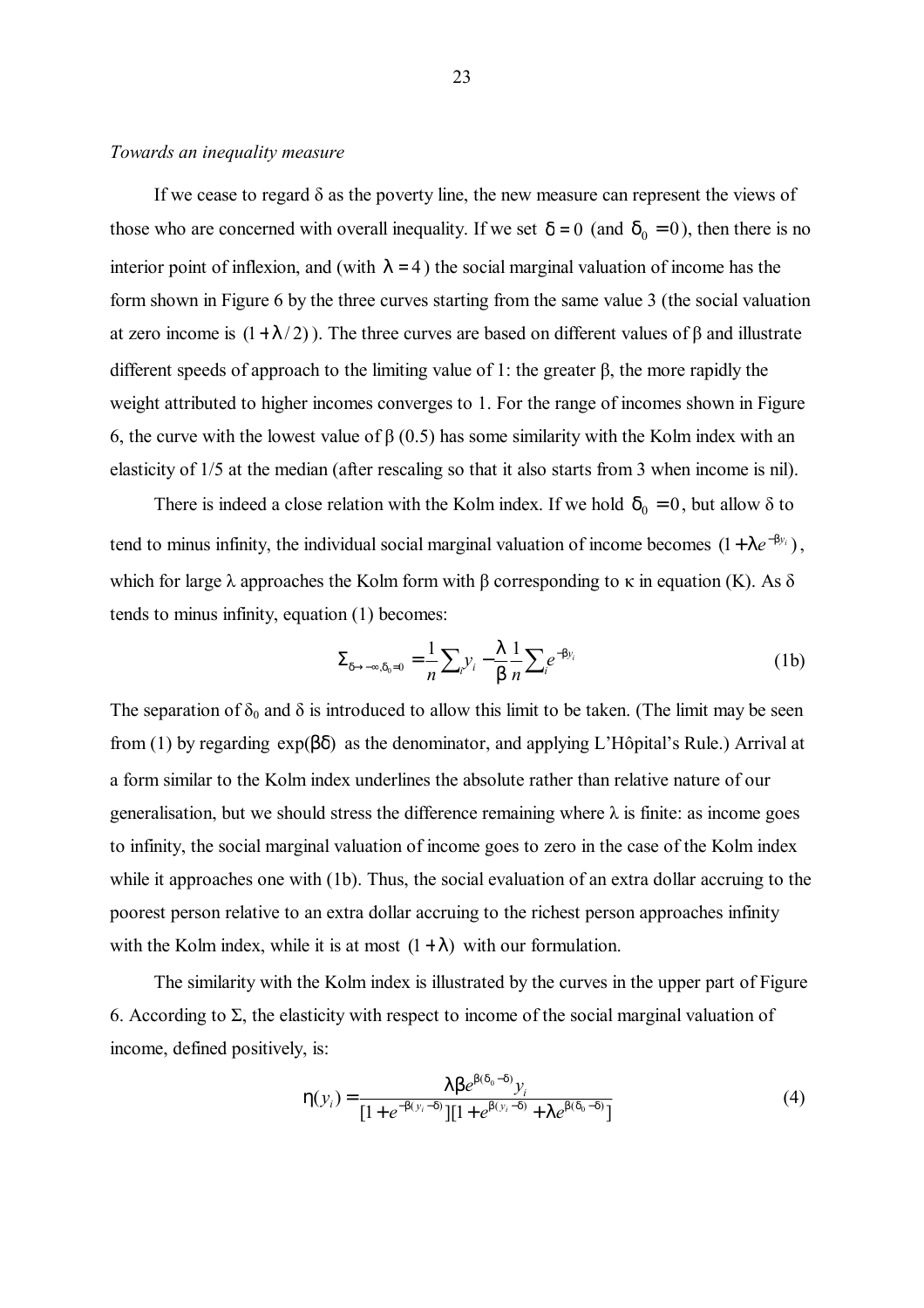The two curves in Figure 6 marked by crosses and squares virtually coincide, within the shown income range, with the continuous curves which correspond to the Kolm indices having the same elasticity at the median as given by (4), rescaled so to start from the same value at zero income. (The two curves would however depart from their Kolm counterparts at some higher level of income.)

### Slow, quick, slow

So far we have allowed  $\delta$  to vary downwards. If we allow  $\delta$  to be positive, then we obtain a measure with the "slow, quick, slow" property. This is illustrated in Figure 6 by setting  $\delta = 1$  (once again equal to  $\delta_0$ ) and  $\beta = 6$ . The key element is the behaviour of the second derivative of the social welfare function. From (3), it may be seen that the third derivative of the social welfare function proposed here is first negative (for  $y_i < \delta$ ) and then positive (for  $y_i > \delta$ ). The literature on transfer "sensitivity" (Atkinson, 1973; Kolm, 1976; Davies and Hoy, 1985) showed that the assumption that the third derivative is positive is equivalent to the "principle of diminishing transfers", or third order stochastic dominance. Suppose that the two people in the earlier leaky bucket experiment (person 1 poorer than person 2) are now each joined by a friend with income h above theirs, and that we simultaneously transfer \$1 from person's 1 friend to person 1, and \$1 from person 2 to his friend. In other words, there are two mean-preserving transfers of the same size, but in opposite directions. Then, the principle of diminishing transfers means that we attach more weight to the transfer affecting the poorer person, and that social welfare increases (see Shorrocks and Foster, 1987, for a more general treatment). With the social welfare function proposed here, this principle is assumed to apply at middle and higher incomes, above the point of inflexion δ. In contrast, over the initial range of incomes, up to δ, there is increasing sensitivity to transfers.

As in earlier sections, we can seek to calibrate the parameters by considering the elasticity of the social marginal valuation. As shown by (4), this varies with income. With  $\delta = \delta_0$ , the elasticity at the point of inflexion  $y_i = \delta$  is equal to  $\lambda \beta \delta / [2(2 + \lambda)]$ . In Figure 6,  $\lambda = 4$  and  $\beta = 6$ , so that the elasticity at  $\delta = 1$  is 2. In the example below, we construct a Ginilike measure by taking the point of inflexion at twice the world median income,  $\delta = 2$ , and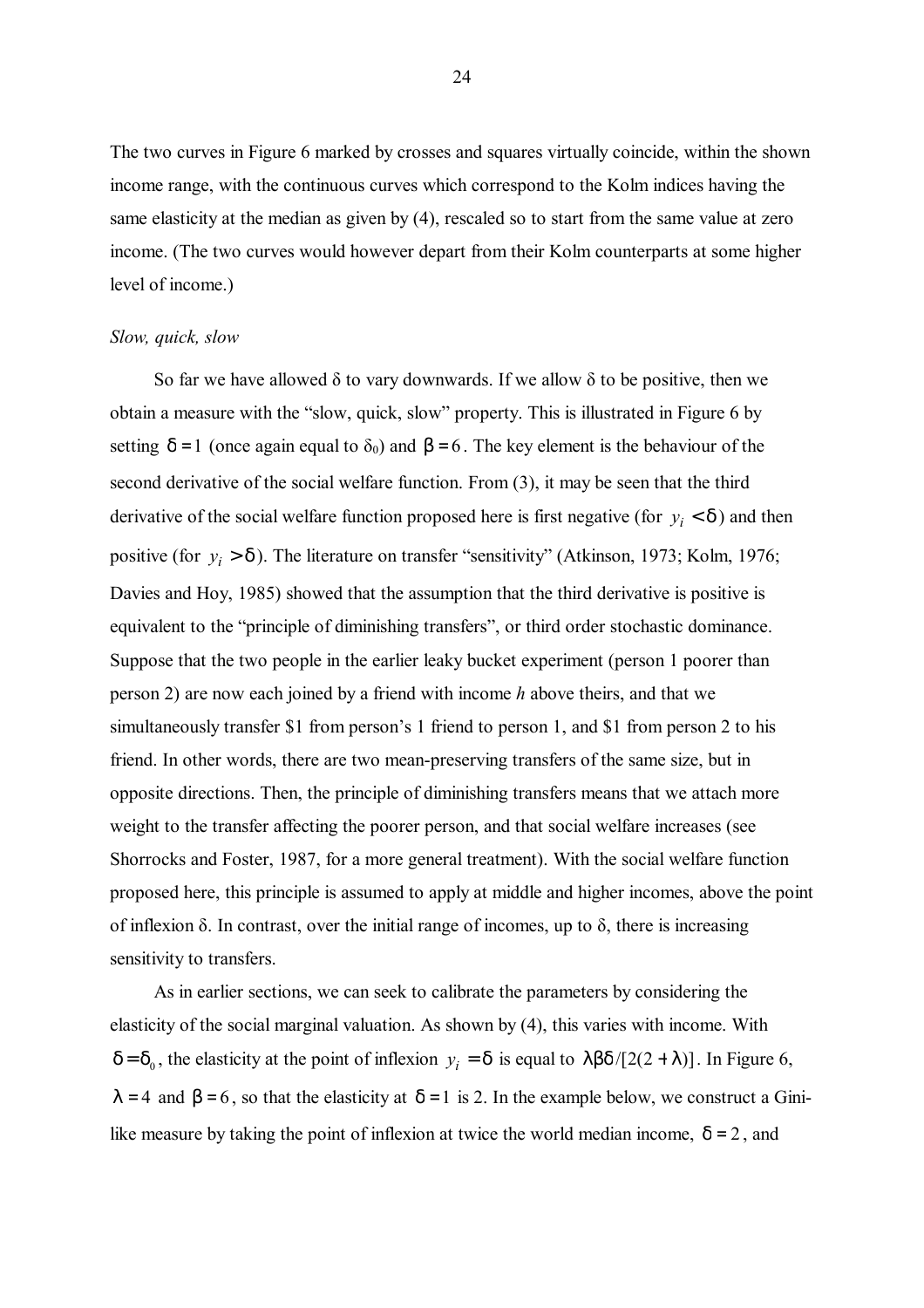setting  $\beta = 3$ ; this leaves the elasticity at the point of inflexion unchanged at 2, but gives a much lower elasticity of 0.11 at the median income. With higher values of  $\delta$ , the flatter, initial section applies over a wider range. Indeed, by letting  $\delta$  go to infinity, we obtain as a limiting case that of distributional indifference.

#### On the interpretation of the new measure

The new measure proposed here has been motivated as embodying a desired pattern of change in the social marginal valuation of income. But how is the new measure to be interpreted? Its interpretation may be aided by re-arranging the expression for social welfare. By adding and subtracting from (1) the term  $\frac{\lambda}{\alpha}e^{\beta(\delta_0-\delta)}\ln\left[1+e^{\beta(\delta-\mu)}\right],$ β  $\frac{\lambda}{\alpha}e^{\beta(\delta_0-\delta)}\ln[1+e^{\beta(\delta-\mu)}],$  we can treat social welfare as being made up of two components:

$$
\Sigma = \Sigma(\mu) - \sigma = \Sigma(\mu) - \left\{ \frac{\lambda}{\beta} e^{\beta(\delta_0 - \delta)} \frac{1}{n} \sum_{i} \ln \left[ \frac{1 + e^{\beta(\delta - y_i)}}{1 + e^{\beta(\delta - \mu)}} \right] \right\}
$$
(5)

The first term on the right hand side of (5),  $\Sigma(\mu)$  is the level of social welfare attained if everyone has an income equal to the mean  $\mu$ . In general, this level of social welfare is less than  $\mu$ , although it approaches  $\mu$  as the mean tends to infinity (with the poverty gap, it is equal to  $\mu$ once the mean passes the poverty line). This reflects the fact that it is a welfare measure, and that there are diminishing returns in the transformation of income into welfare. The second term, denoted by  $\sigma$ , represents the costs of income differences: it may be seen that the term reduces to zero where all incomes are equal to the mean.

The way in which our new measure differs from earlier approaches can be illustrated by taking the simple example in Figure 7. If there are two people, with incomes (measured on the horizontal axis) as shown, and mean  $\mu$ , the achieved level of social welfare is given by the point C (the midpoint). Welfare is measured on the vertical axis. The  $I$  and  $K$  measures proceed by calculating the equally-distributed equivalent income  $v_e$  (obtained by reading across horizontally from C to the point D), and the cost of inequality is the loss CD. Unlike the  $I$  and K social welfare functions, however, the new measure developed here has the same dimension as income. This implies that we can directly compare the level of welfare  $\Sigma$  with the mean income  $\mu$ , and there is no need to introduce the equally-distributed equivalent income. The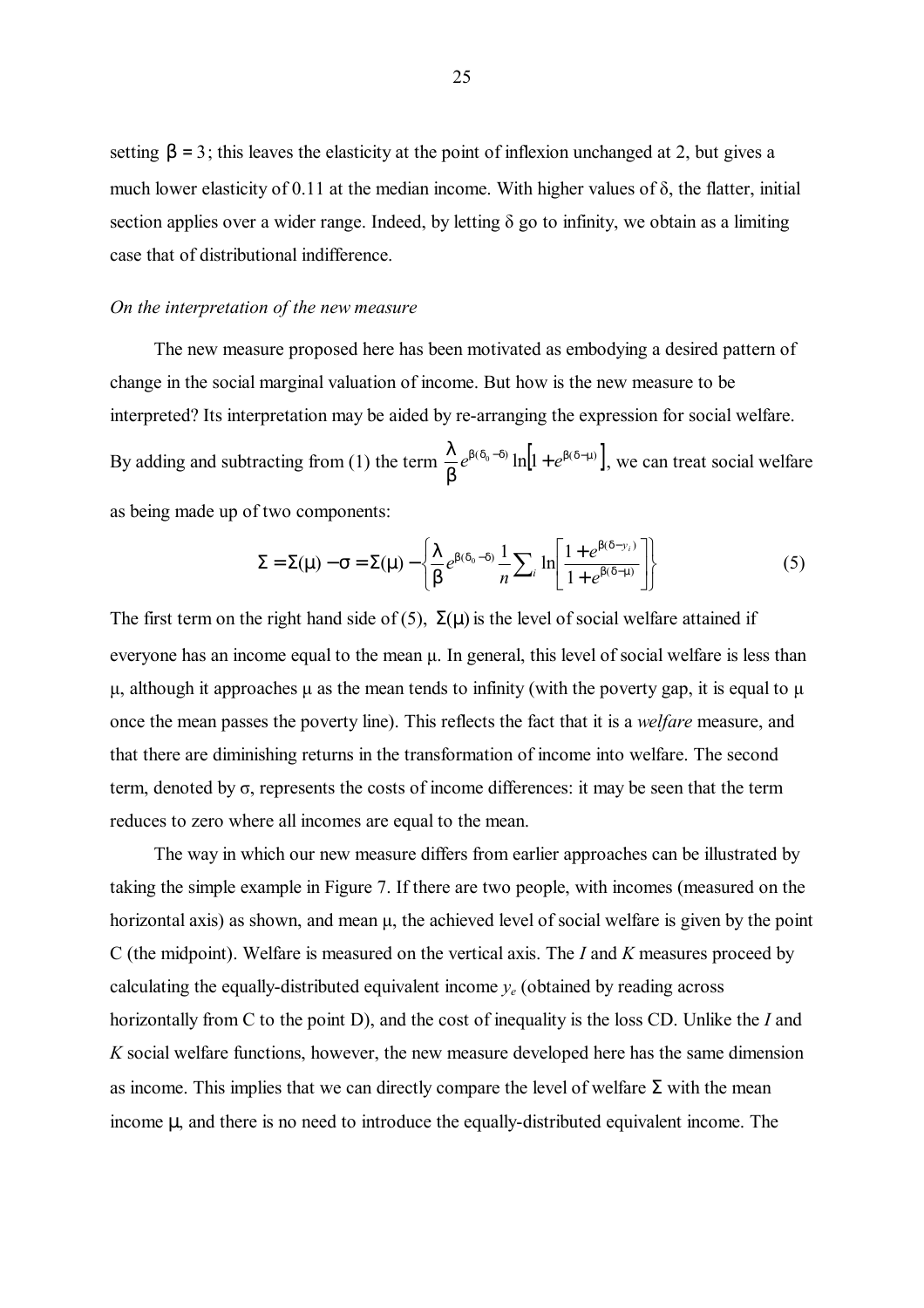overall difference between  $\mu$  and  $\Sigma$ , GC, is made up of two components, GF and FC: GF reflects the diminishing returns in the transformation of income into welfare, and shrinks as income grows; FC measures the cost of inequality, which is the second term in (5).

In the case of the poverty gap, the curve in Figure 7 becomes a kinked line, coinciding with the  $45^{\circ}$  line from the level  $\delta$  of the poverty income onwards. In this case, the distance GC is  $\lambda$  times the aggregate poverty gap per head. This gap consists, potentially, of two components, either of which may be zero. Where the mean income is above the poverty line, poverty is due entirely to the unequal distribution of income. If the mean income is below the poverty line, there can be both aggregate (corresponding to the difference between µ and  $\Sigma(\mu)$ ) and distributional poverty. There can remain aggregate poverty even where incomes are equalised. Indeed, if everyone has an income below the poverty line, then the component FC disappears even though income differences remain (since the poverty gap is unaffected by transfers of income among people below the poverty line). The problem of poverty can therefore be seen as a problem of distribution and/or a problem of the overall level of income. These observations highlight the crucial role played by  $\delta$ , when seen as the poverty line.  $\delta$  (and  $\delta_0$ ) could be defined as a fraction of mean income – a purely relative approach – that we do not explore here. On an absolute approach,  $\delta$  (and  $\delta_0$ ) is independent of mean income, but, as noted earlier, this does not imply that it should be kept constant over a long period of time. Where the underlying concern relates to a more fundamental space, such as the achievement of a level of functionings, the necessary level of income may be changing as a result of economic and social progress. We return to this issue in the next section.

In the general case, we are not concerned with the component GF, but only with the costs of inequality FC. With regard to the latter it is instructive to see how our measure departs from Kolm's absolute approach. The Kolm index K measures the costs of inequality as the absolute difference between the mean and the equally-distributed equivalent income:  $K = \mu - y_e^K$ . With expression (5), we express the cost of inequality as the difference between the social welfare at the mean  $\Sigma(\mu)$  and the social welfare for the actual income distribution  $\Sigma$ . As by definition the social welfare at the equally-distributed equivalent income equals  $\Sigma$ , we are basically taking  $\Sigma(\mu) - \Sigma(y_e)$  instead of  $\mu - y_e$  as the cost of the unequal distribution of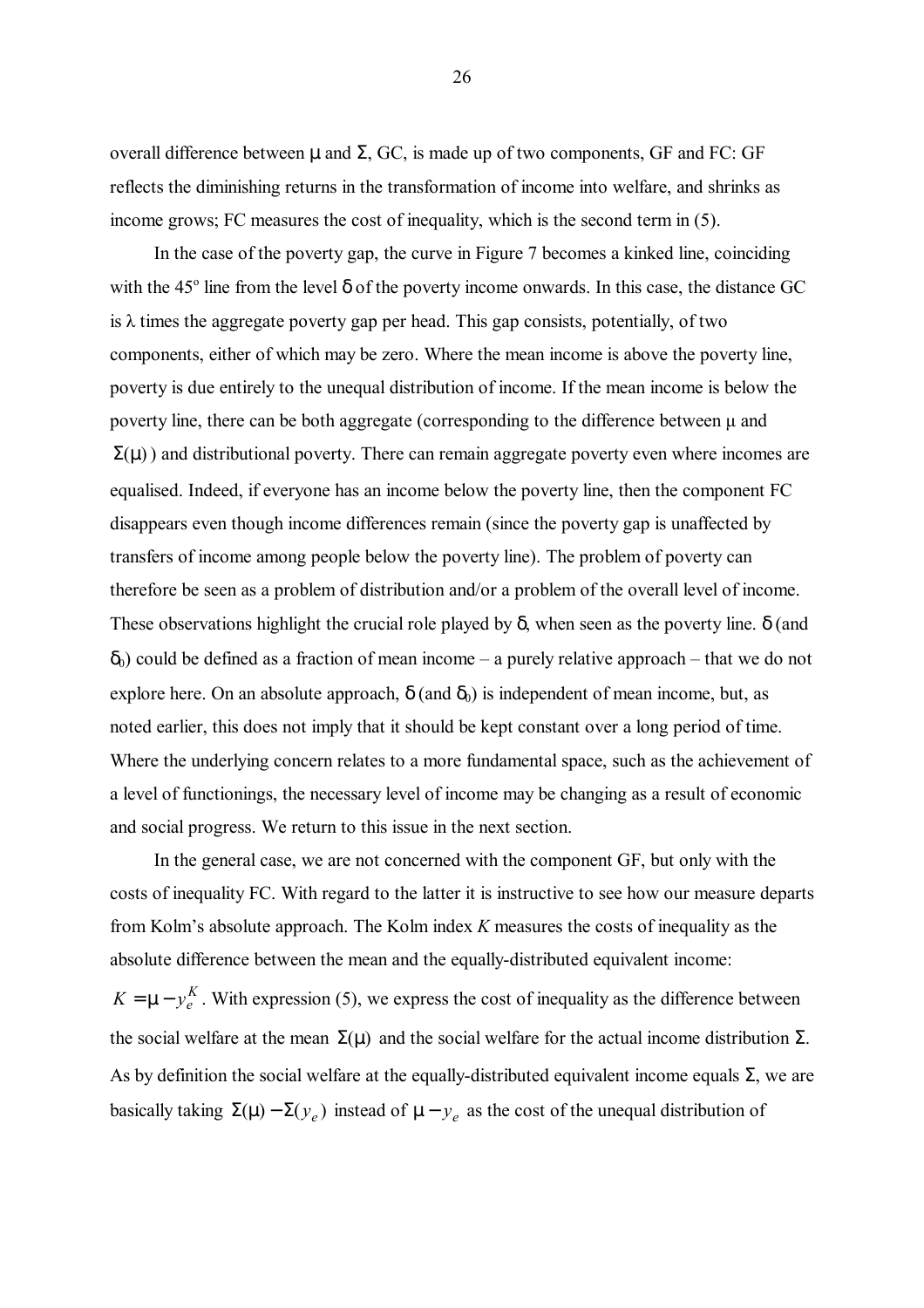income. For our Kolm-like measure defined by (1b), this term equals  $e^{-\beta \mu} (e^{\beta K} - 1) \lambda / \beta$ , where K is the Kolm index with  $\kappa = \beta$ . For given mean income the two measures generate the same ranking, but the cost of inequality defined here is smoothed out by a rise in mean income. Raising all incomes by \$1 leaves the Kolm index unchanged by construction but reduces the costs of inequality with our Kolm-like measure, and it does so at a decreasing rate as mean income rises: the richer the economy, the less an extra \$1 is worth.

Lastly, it is worth noting that our inequality measure  $\sigma$  is decomposable by population subgroups (see Cowell, 1980; Shorrocks, 1980):

$$
\sigma = \sum_{j} w_j \sigma_j + \frac{\lambda}{\beta} e^{\beta(\delta_0 - \delta)} \sum_{j} w_j \ln \left[ \frac{1 + e^{\beta(\delta - \mu_k)}}{1 + e^{\beta(\delta - \mu)}} \right]
$$
(6)

where subscript *j* refers to the *J* mutually exclusive subgroups of the population, and  $w_i$  is the population share of subgroup *j*. The first term on the right hand side of  $(6)$  is the population weighted average of within-group inequalities, while the second term is the between-group inequality, that is the inequality calculated after assuming that to each member in a group is attributed the group mean income. In the case of the poverty gap measure (1a), the decomposition is:

$$
\sigma_{\beta \to \infty, \delta_0 = \delta} = \sum_j w_j \sigma_j + \lambda \sum_j w_j \max[0, (\delta - \mu_j)] - \lambda \max[0, (\delta - \mu)] \tag{6a}
$$

When the overall mean is above the poverty line, the between-group component is  $\lambda$  times the weighted average of the aggregate poverty indicator, that is the difference  $(\delta - \mu_j)$  if positive; when the overall mean falls short of the poverty line, the aggregate poverty indicator must be subtracted from this sum. The decomposability property proves useful in the analysis of world income distribution to evaluate the contribution of a country, or a group of countries, to the evolution of global inequality.

#### Summary

Our aim in introducing the new measure has been to provide a more flexible approach to measuring inequality and poverty. This allows us to "blend" different concerns, rather than treat them as incommensurable. The price has been the introduction of four parameters – three, if we consider only those playing a substantive role – each of which has to be specified, but which allow us to encompass a variety of different positions regarding the first of the two key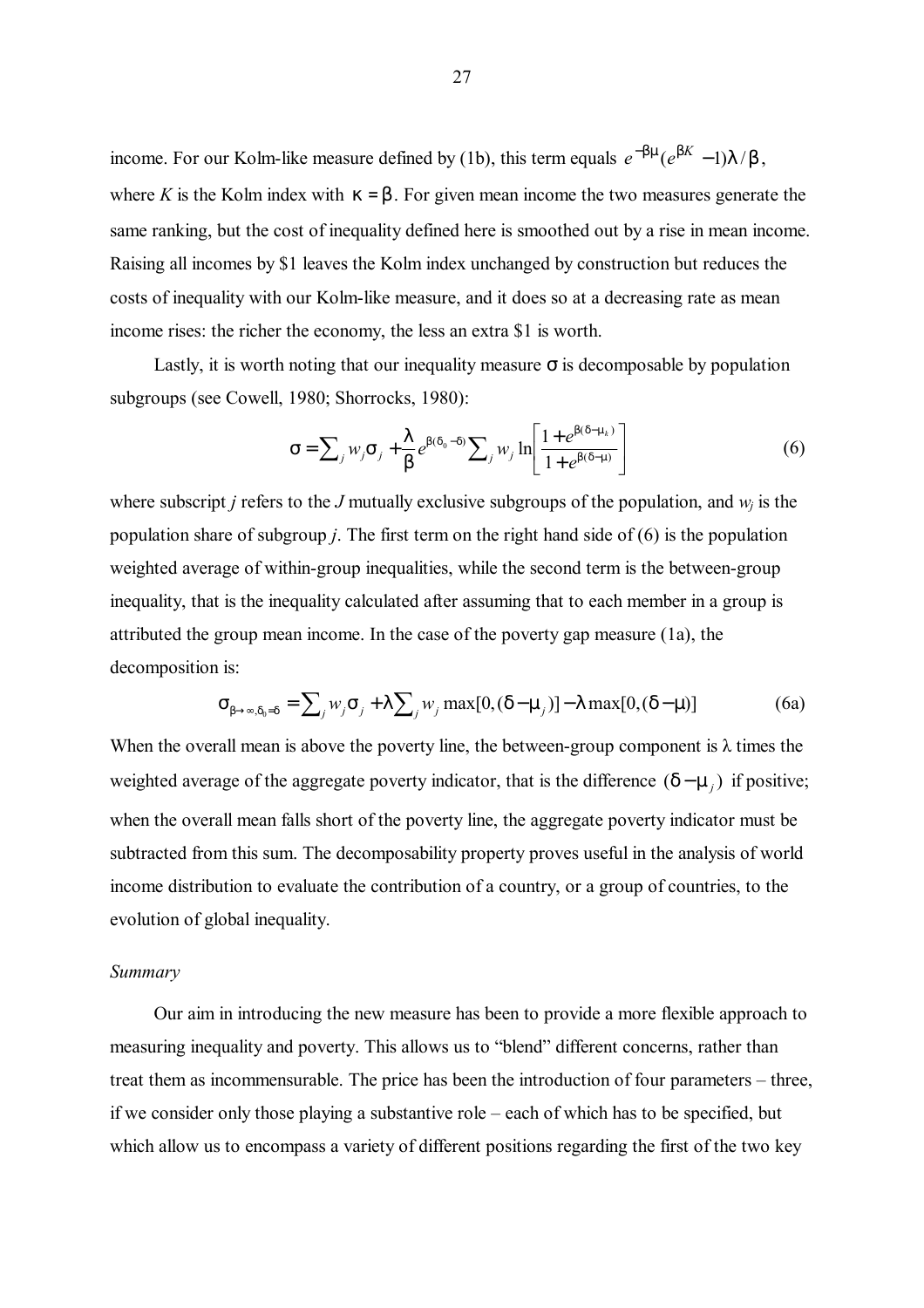steps in defining an inequality measure. This is illustrated in the next section in terms of four "alternatives". We begin with a version (Alternative 1) close to the poverty gap, where the primary focus is poverty, and then move to a measure (Alternative 2) centred on the poverty line but allowing a tapering for the near-poor. By varying the δ parameters, we can then consider inequality measures that resemble the Kolm type (Alternative 3) or the Gini type (Alternative 4). The parameter values are listed in the headings to the final four columns in Table 1 and the characterisation of the four alternatives is summarised graphically in Figure 8.

#### 5. The new approach applied to inequality among world citizens

We now apply the alternative measure suggested above to the evidence about world inequality. The pattern of the social marginal valuation of income is illustrated in the final four columns of Table 1, under the heading "Alternatives 1-4", where we have taken the maximum acceptable leakage to be 80 per cent ( $\lambda = 4$ ). The first two Alternatives take  $\delta$  as the poverty line, assumed to be half world median income in 1992, and set  $\delta_0$  equal to  $\delta$ . With Alternative 1, β has a high value, corresponding to the position of a person concerned about poverty but not about inequality (in the direction of the poverty gap version). The social marginal valuation of income falls sharply once the poverty line is reached, and is essentially constant above world median income. Alternative 2, with a smaller value of  $\beta$  (=4) corresponds to a less angular position. Below the poverty line, the social marginal valuation is lower than with Alternative 1, but it crosses at the poverty line. For incomes up to the world median, the weight attached to marginal income is at least 40 per cent higher than that attached to marginal income in the United States. In contrast, Alternatives 3 and 4 break the link between  $\delta$  and the poverty line, and tend towards measures of inequality. Letting  $\delta = -4$  (and  $\delta_0 = 0$ ) takes us in the direction of the Kolm index K. Alternative 4 goes in the opposite direction, setting  $\delta = \delta_0 = 2$  with  $\beta = 3$ , which generates a Gini-like inequality measure (but with additive separability and decomposability by population subgroups). As may be seen, the social marginal valuation falls first slowly and then more quickly: it exhibits first increasing and then decreasing sensitivity to transfers. The difference in transfer sensitivity is particularly important when we consider the world scale of incomes. As may be seen from Table 1, individual countries may lie largely within the increasing or the decreasing phase. Even so, Alternative 4 is consistent with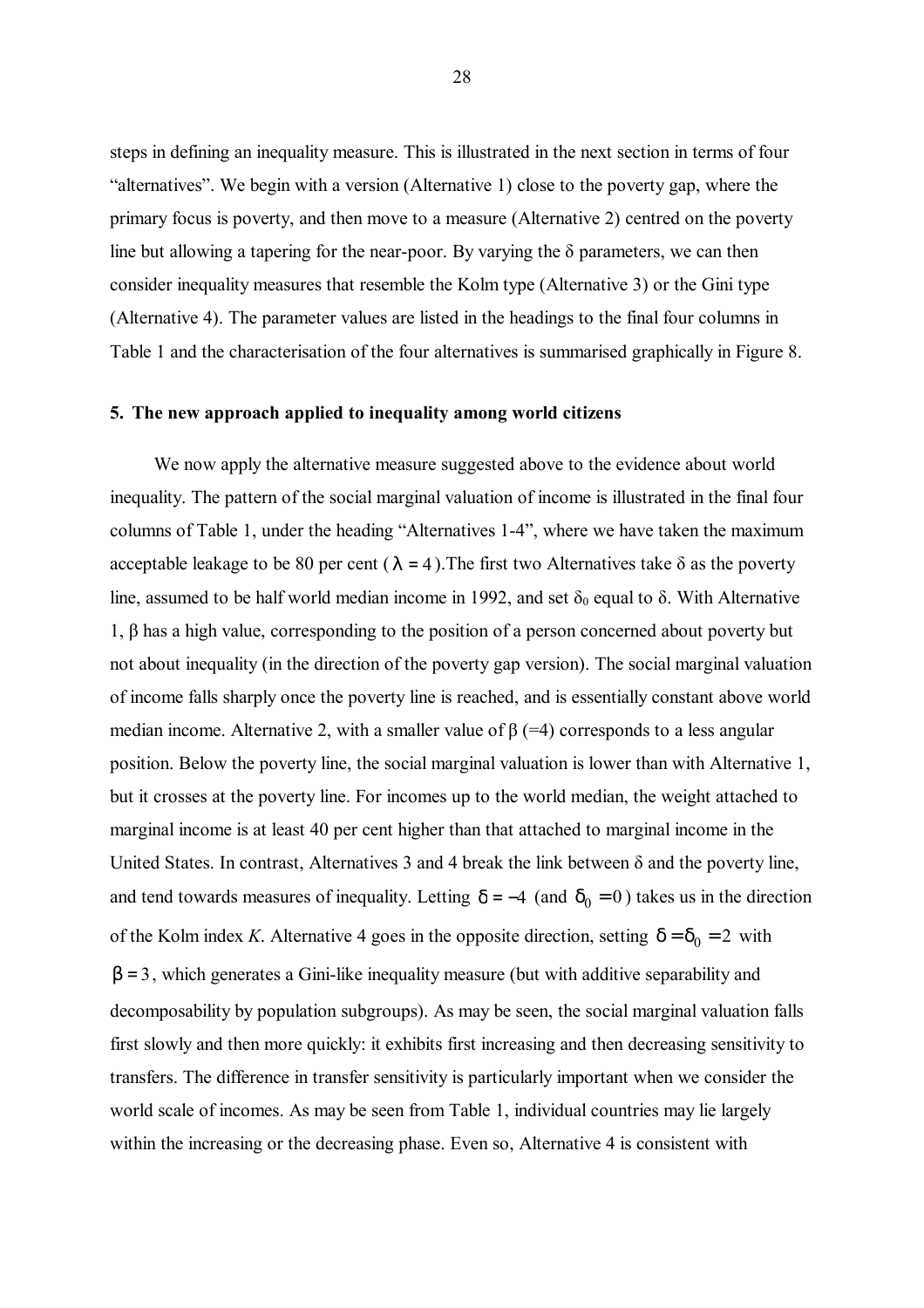substantial redistribution within the United States: the social marginal valuation for D1 is more than three times that for the US median.

These four Alternative measures are applied to the world income estimates of the BM database. Figure 9 shows the evolution of world social welfare from 1820 to 1992, where, as in equation (1), welfare has the dimension of per capita income, and we express its value as a percentage of the world median income in 1992. As noted earlier, welfare may be negative, and this was the case for all four alternatives until the beginning of the twentieth century. In the case of the poverty line measures, we are applying a contemporary (1992) standard, so that it is scarcely surprising that the earlier values are so low, but the inequality measures are also absolute in the sense that we described in the previous section. This applies not only to Alternative 3, approaching the Kolm index, but also to the Gini-like Alternative 4. Indeed the Gini-like measure is initially off the scale. All four measures indicate a considerable improvement over the period, driven by the growth of mean income (the thick top line). However, while the upward tendency was similar, the rates of increase in social welfare differed from those in mean income. For example, the (absolute) annual increase in mean income between 1980 and 1992 was double that between 1890 and 1910, but the rise in social welfare using the Gini-like index was only a quarter higher. Distributionally-adjusted income, as with our social welfare measure, may give a rather different picture of different historical periods.

The absolute cost of inequality  $\sigma$  is given in Figure 10, again expressed as a percentage of the 1992 world median, so that a value of 100 corresponds to a cost of US \$1,712 per person. There are six panels in Figure 10: one for each of the four Alternatives considered, and one each for the poverty gap measures defined in (1a) with  $\delta$  set at 0.5 and 1 (referred to as Alternatives 5 and 6). Notice that these latter two values correspond to the \$1 a day and \$2 a day poverty lines, respectively, as defined by Bourguignon and Morrisson (2002). In all six panels of Figure 10 the continuous lines correspond to the total cost of inequality, while the dashed lines indicate the within-country inequality, that is the population-weighted average of inequality calculated within the 33 countries or groups of countries included in the BM database. With Alternative 1, whose parameters lead in the direction of the poverty gap, we see that the cost due to inequality rises until 1890, and then declines, more rapidly after the Second World War. The time path with the less angular version represented by Alternative 2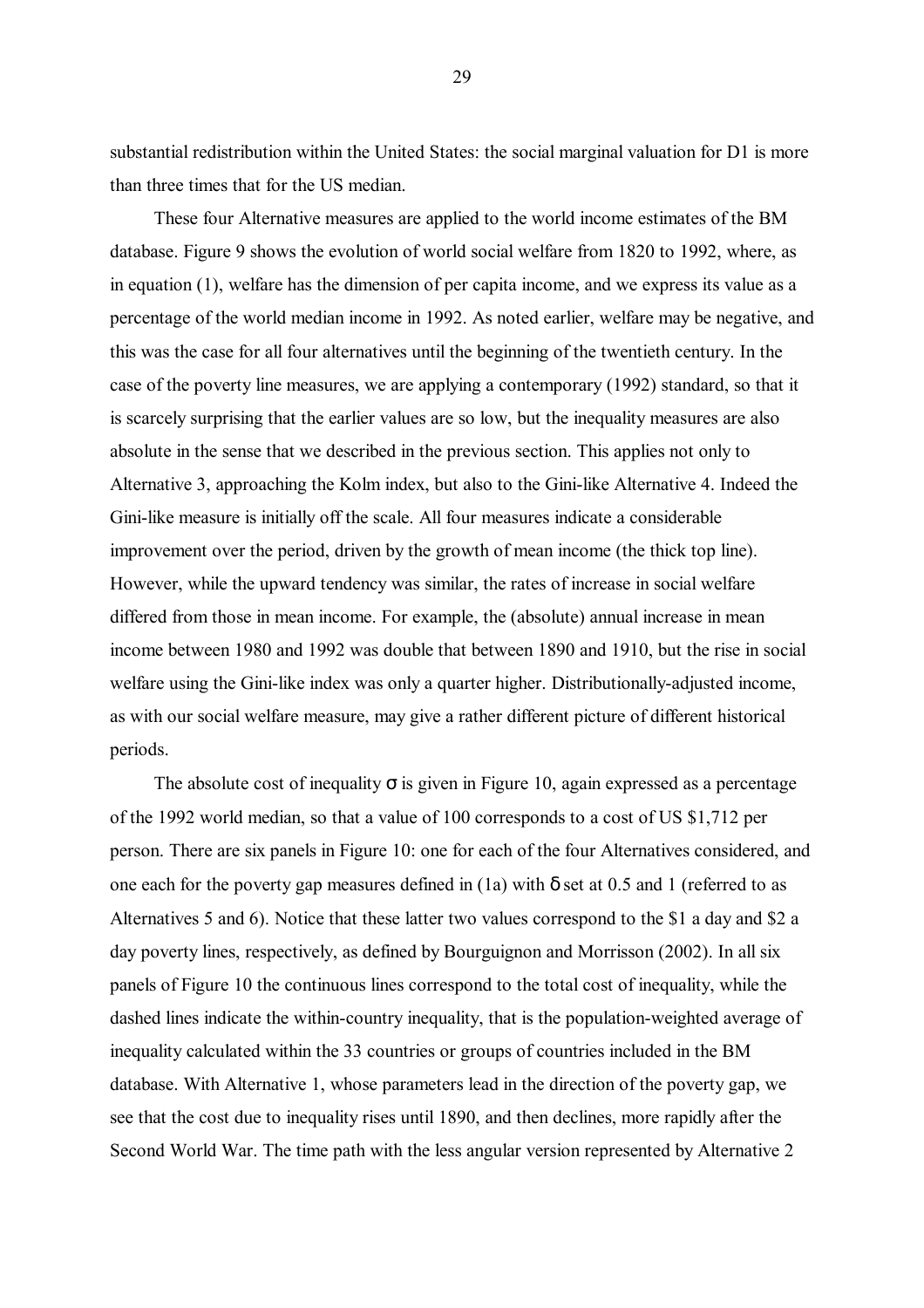and the Kolm-like version represented by Alternative 3 also have an inverse-U shape, but the peak cost of inequality is reached much later, in 1950. In contrast, with the Gini-like measure the cost due to inequality increases steadily, very rapidly between 1950 and 1970, and reaches a peak in 1980. (It should be reminded that the Gini-like measure is not the same as the Gini coefficient: the social marginal valuation of income received by one person does not depend on what is happening elsewhere in the distribution.) Thus, the two inequality versions of our measure, the Kolm-like and the Gini-like, move in opposite directions after 1950. If we compare the two poverty gap measures represented by Alternatives 5 and 6 with Alternatives 1 and 2, we find that they all share the same inverse-U shape, in particular the steep downward trend since 1950, though they differ in the time of the turning point as well as in the size of the change. With the \$1 a day poverty line, the turning point was 1870; with the \$2 a day line, it is in the twentieth century.

For all six Alternatives, the cost due to inequality within each country grouping is far more stable than the total, suggesting that the secular variation of the total cost is largely driven by changing income differences across countries. Notice, however, how a significant rise of within-country inequality from 1970 to 1992 offset the international convergence in mean incomes. The less angular poverty measure and the Kolm-like inequality measure level off, and the \$2 a day poverty gap and the Gini-like inequality measure show a rise.

The results described above assume that the cost is measured in absolute terms. Figure 11 shows that some differences arise if the cost is measured as a proportion of mean income. The peaks with the less angular version (Alternative 2) and with the Kolm-like measure (Alternative 3) come earlier – towards the end of the nineteenth century. The relative cost due to inequality with the Gini-like measure also reaches its maximum earlier, in 1960, and then falls thereafter. But the differences are nothing like as striking as those we found in the case of the standard measures with which we started the paper.

These evaluations are based on a value of δ kept constant across the whole period 1820- 1992. In the two poverty line cases, δ is assumed to be half the world median income in 1992. This value sets a very high standard: in 1820 only western European countries, the United States and Argentina-Chile enjoyed a mean income in excess of  $\delta$ . It is reasonable to wonder how our results would change, should we relax this extreme absolutist hypothesis by varying the poverty standard over time in relation to economic and social progress. We therefore show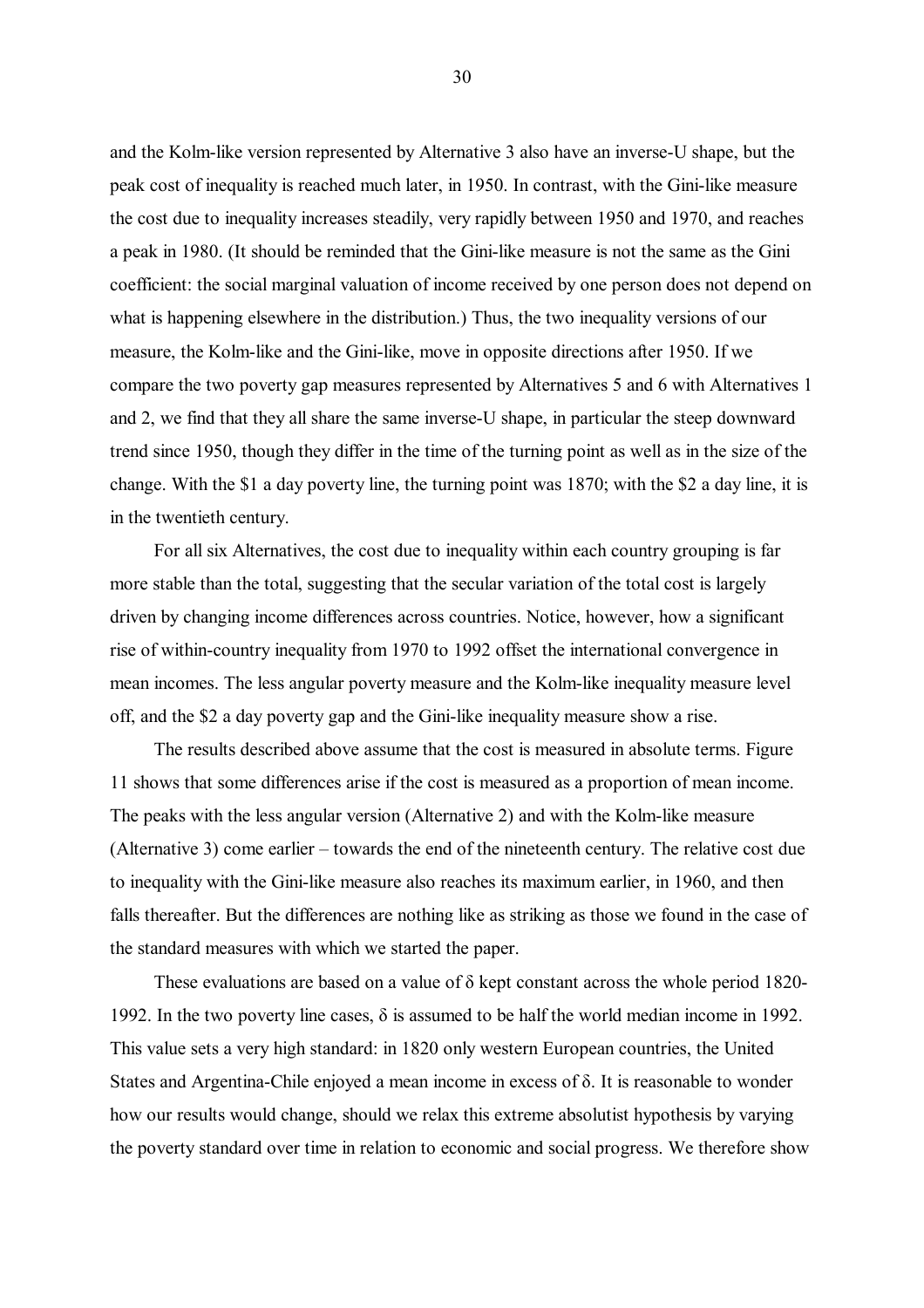in Figure 12 the consequences of recomputing our measure retaining the value of  $\delta$  for 1992, but assuming that it grew over time as the median world income. This amounts to applying the values indicated in Table 1 to the median income in each year, rather than to the median income in 1992, but it should be stressed that we are not assuming that the poverty line is proportionate to median, or mean, incomes; rather we are taking the increase in median income as a reference point. The (externally-derived) time-variation in  $\delta$  may involve a faster or slower rate of growth. All other parameters are kept unchanged. As shown in Figure 12, under a timevarying δ the secular pattern of world income inequality looks considerably different from the one reported earlier for all poverty-type measures, both Alternatives 1 and 2, and Alternatives 5 and 6: the inverse-U shape turns into a steadily ascending trend, which only flattens out after 1980. The impact is instead barely visible on the two inequality-type measures, except for the upward trend of the Gini-like measure, now continuing even after 1970. Assuming a timevarying δ affects also the within-country component, which tends to account for a much larger share of the overall inequality: in Alternatives 1 and 5 it almost wipes out the between-country component.

To sum up, contrary to what is suggested by the earlier analysis using the standard inequality indices, the conclusions do depend very much on distributional judgments.

## 6. Conclusions

The effects of "globalisation" on world income inequality have been much debated in recent years. In the literature, as noted by Anand and Segal, "no consensus emerges concerning the direction of change in global inequality in the last twenty to thirty years" (2008, p. 61). Some commentators have stressed the impressive growth performance of some emerging economies, like China, India and other countries in South East Asia, and have concluded that world inequality and poverty must have decreased. Others have countered that these impressive rates of growth have not yet translated into absolute increases of size comparable to that of developed economies, given the very different levels of GDP per head. Thus, world income gaps must have risen. In this paper, we have argued that – before we can make such judgments – we need to re-examine the foundations of inequality measurement. The sheer scale of global income differences means, in our view, that we cannot simply carry over the tools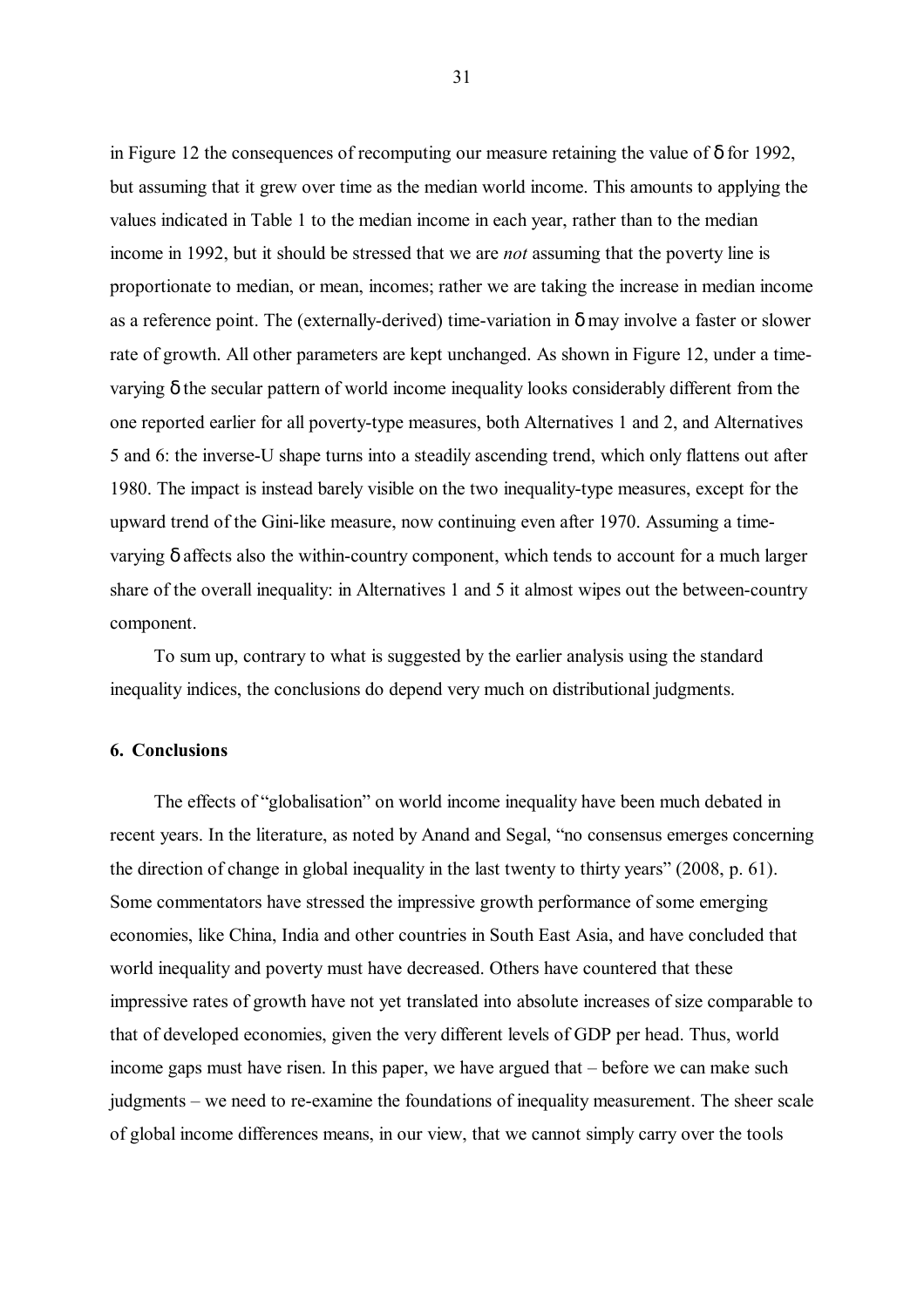applied to inequality measurement at a domestic level. In the discourse about global justice, we have to consider both poverty and inequality and their inter-relation, and we have to consider the different meanings of "absolute" and "relative".

Differences of view about the evolution of world inequality and poverty stem in part from differences as to how they should be measured. Adopting for the purposes of this paper a welfarist approach (without endorsing this as the only possible approach), we have sought to provide a framework for considering the cost of world inequality and poverty that encompasses different types of concern.<sup>19</sup> In part, these differences of view are presentational: whether the cost is expressed in absolute terms or relative to mean incomes. This may make a rhetorical difference, but otherwise seems inessential. Our first findings, in Section 2, suggested that the differences in conclusions regarding changes in world inequality could be largely attributed to how the cost is expressed. However, we argued in Section 3 that the existing measures of inequality impose too tight constraints on the way in which the social marginal valuation varies with income; moreover they provide no ready means to integrate the analysis of poverty and inequality.

In order to encompass the extent of global income differences and to allow for concerns about poverty as well as inequality, we proposed in Section 4 a new parameterised measure of global social welfare. This measure has, in a sense explained, an absolute structure (and it would be interesting to consider the parallel, relative measure), but it is sufficiently flexible to include a variety of different value systems and to incorporate a poverty line. By including several approaches within a single measure, we can not only understand better their interrelation but also obtain measures that "blend" different concerns. People differ, for example, in the relative importance they attach to poverty and inequality. This difference appears fundamental, but can be embedded within the new measure proposed here. Letting one of the key parameters increase allows the measure to take on a poverty gap form, whereas lower values permit a less angular version of the poverty gap, tapering the measure for the near-poor.

-

<sup>&</sup>lt;sup>19</sup> The new measure has applications outside the present field. In a paper presented at the Conference in honour of Claude Henry in Paris in December 2006, one of us (ABA) discussed the implications of the functional form for the choice of social discount rate in measuring the costs of global warming. Adoption of a non-constant elasticity form seems an evident way of resolving some of the disagreements in this area.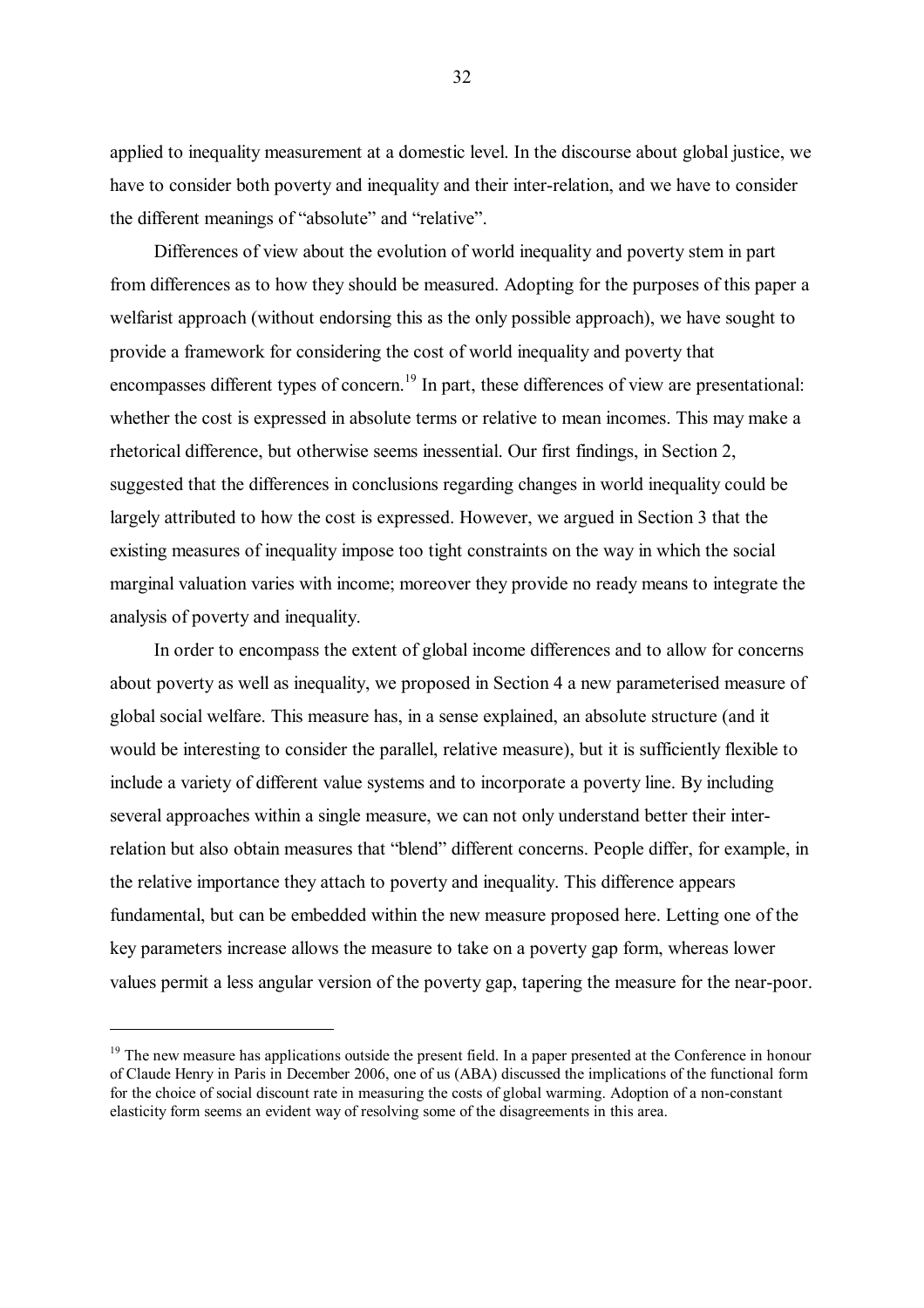If we allow other parameters to vary, we can introduce more general concerns about inequality. These may follow the pattern of standard welfare-based measures, with declining sensitivity to transfers as we move up the income scale. Or, they may exhibit first increasing and then decreasing sensitivity to transfers, mimicking the Gini coefficient but with the property of additive separability (and subgroup decomposability). The new measure can accommodate a constant poverty line or one varying over time in relation to economic and social development, an alternative that has considerable consequences for the interpretation of the evolution of the world income distribution. Finally, we can vary the overall weight attached to distributional issues. A person may, for example, be concerned about poverty but not attach a great deal of weight to this consideration, relative to the size of the cake. Or a person may feel that, in the context of world poverty, little weight should be attached to additional income attached to those at the very top of the distribution. Stated more pragmatically, the new measure can exhibit a willingness to redistribute within rich countries without magnifying to an implausible degree the willingness to make transfers across the whole spectrum of world incomes.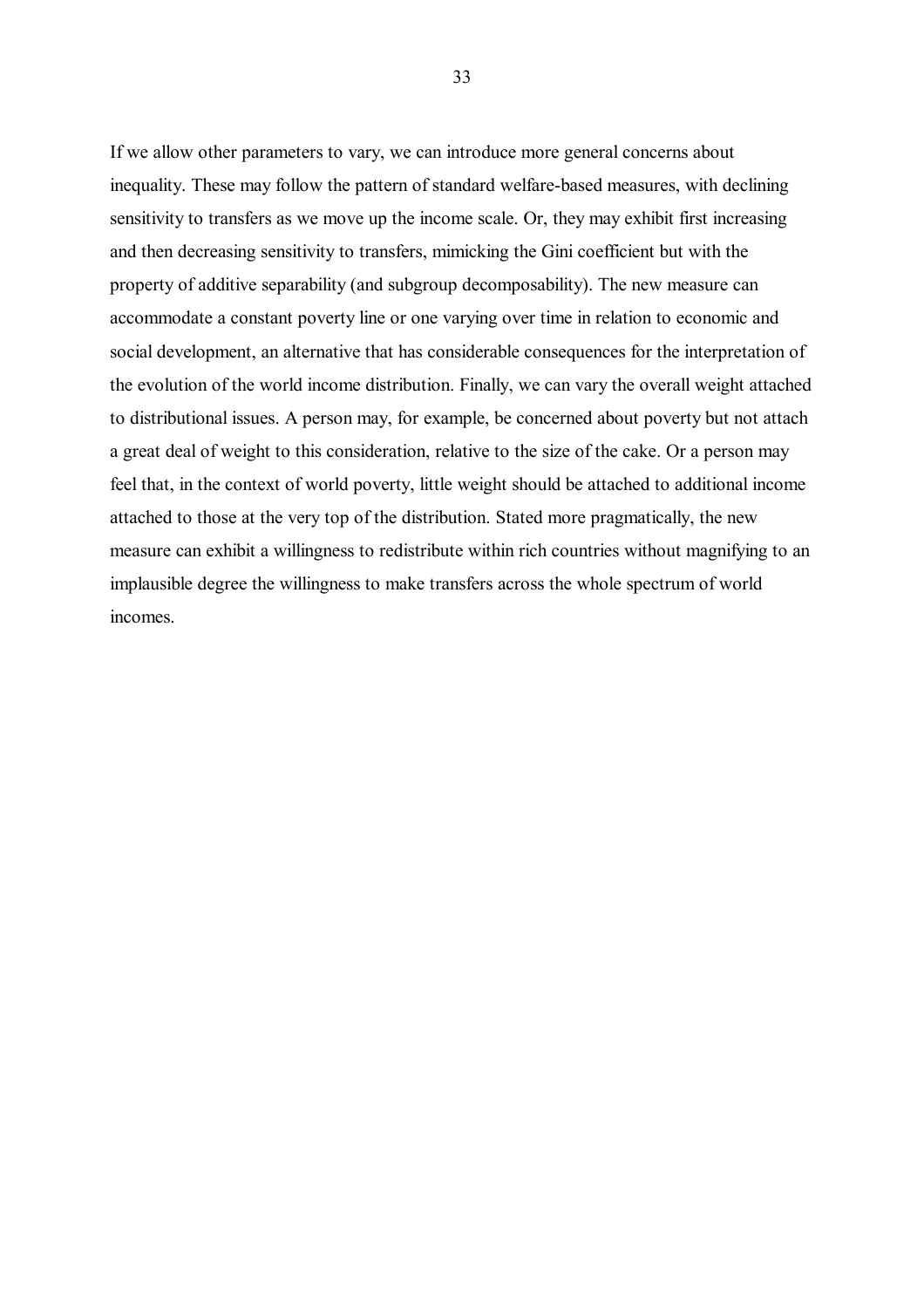| п. |  |  |  |
|----|--|--|--|
|----|--|--|--|

World incomes in 1992 expressed relative to the world median and social marginal valuation of income

| relative to<br>world<br>Gini<br>Constant Constant Constant<br>Kolm<br>Alterna-<br>median<br>index<br>coeffi-<br>tive 1<br>elasticity<br>elasticity<br>elasticity<br>$\varepsilon = 2$<br>$\varepsilon = 1$<br>$\varepsilon = 1/8$<br>elasticity<br>cient(1) | Alterna-<br>Alterna-<br>tive 3<br>tive 2                                                                                                       | Alterna-<br>tive 4                                                      |
|-------------------------------------------------------------------------------------------------------------------------------------------------------------------------------------------------------------------------------------------------------------|------------------------------------------------------------------------------------------------------------------------------------------------|-------------------------------------------------------------------------|
|                                                                                                                                                                                                                                                             |                                                                                                                                                |                                                                         |
| Direction<br>$\kappa m = 1/8$<br>of pov-<br>at world<br>erty gap<br>median<br>$\lambda = 4$<br>$\beta=12$<br>$\delta = \delta_0 = 0.5$                                                                                                                      | Less<br>angular<br>of Kolm<br>$\lambda = 4$ $\beta = 4$<br>$\lambda=4$ $\beta=2$<br>$\delta = \delta_0 = 0.5$<br>$\delta = -4$<br>$\delta_0=0$ | Direction Gini-like<br>$\lambda=4$ $\beta=3$<br>$\delta = \delta_0 = 2$ |
| 46 African countries D1<br>44.444<br>6.667<br>1.268<br>1.988<br>4.893<br>0.15<br>1.112                                                                                                                                                                      | 2.850<br>2.571                                                                                                                                 | 1.036                                                                   |
| 0.20<br>1.223<br>Nigeria D2<br>25.000<br>5.000<br>1.105<br>1.968<br>4.846                                                                                                                                                                                   | 2.759<br>2.388                                                                                                                                 | 1.036                                                                   |
| 0.28<br>12.755<br>3.571<br>1.172<br>1.094<br>1.892<br>4.687<br>India D1                                                                                                                                                                                     | 2.592<br>2.131                                                                                                                                 | 1.035                                                                   |
| 0.34<br>Philippines-Thailand D1<br>8.651<br>2.941<br>1.144<br>1.086<br>1.760<br>4.445                                                                                                                                                                       | 2.451<br>1.963                                                                                                                                 | 1.034                                                                   |
| 0.40<br>Indonesia D1<br>6.250<br>2.500<br>1.121<br>1.078<br>1.711<br>4.034                                                                                                                                                                                  | 2.299<br>1.815                                                                                                                                 | 1.033                                                                   |
| 0.48<br>2.083<br>1.096<br>Mexico D1<br>4.340<br>1.067<br>1.578<br>3.207                                                                                                                                                                                     | 2.086<br>1.642                                                                                                                                 | 1.031                                                                   |
| 0.59<br>2.873<br>1.695<br>1.053<br>1.371<br>1.994<br>Philippines-Thailand D3<br>1.068                                                                                                                                                                       | 1.790<br>1.446                                                                                                                                 | 1.028                                                                   |
| 0.68<br>Russia D1<br>1.471<br>1.294<br>1.400<br>2.163<br>1.049<br>1.041                                                                                                                                                                                     | 1.564<br>1.315                                                                                                                                 | 1.024                                                                   |
| 1.211<br>0.76<br>China D5<br>1.731<br>1.316<br>1.035<br>1.030<br>1.158                                                                                                                                                                                      | 1.384<br>1.216                                                                                                                                 | 1.020                                                                   |
| 0.80<br>1.028<br>1.096<br>Indonesia D3<br>1.563<br>1.250<br>1.025<br>1.162                                                                                                                                                                                  | 1.304<br>1.173                                                                                                                                 | 1.017                                                                   |
| 1.031<br>0.88<br>Egypt D4<br>1.291<br>1.136<br>1.016<br>1.015<br>1.059                                                                                                                                                                                      | 1.163<br>1.095                                                                                                                                 | 1.012                                                                   |
| 0.999<br>1.01<br>0.980<br>0.990<br>0.999<br>0.999<br>0.995<br>North Africa D4                                                                                                                                                                               | 0.989<br>0.993                                                                                                                                 | 0.999                                                                   |
| 1.11<br>0.812<br>0.901<br>0.987<br>0.962<br>0.993<br>Turkey D4<br>0.986                                                                                                                                                                                     | 0.894<br>0.931                                                                                                                                 | 0.986                                                                   |
| 1.27<br>0.620<br>0.787<br>0.971<br>37 Latin American countries D7<br>0.967<br>0.866<br>0.991                                                                                                                                                                | 0.853<br>0.796                                                                                                                                 | 0.956                                                                   |
| 1.40<br>0.510<br>0.714<br>0.959<br>0.807<br>0.990<br>45 Asian countries D6<br>0.951                                                                                                                                                                         | 0.749<br>0.807                                                                                                                                 | 0.921                                                                   |
| 1.49<br>0.951<br>0.990<br>Mexico D5<br>0.450<br>0.671<br>0.941<br>0.759                                                                                                                                                                                     | 0.728<br>0.781                                                                                                                                 | 0.891                                                                   |
| 1.57<br>0.406<br>0.637<br>0.945<br>0.931<br>0.737<br>0.990<br>Portugal-Spain D1                                                                                                                                                                             | 0.714<br>0.761                                                                                                                                 | 0.860                                                                   |
| 0.595<br>1.68<br>0.354<br>0.937<br>0.919<br>0.709<br>0.990<br>Poland D4                                                                                                                                                                                     | 0.701<br>0.739                                                                                                                                 | 0.809                                                                   |
| 1.76<br>US D1<br>0.323<br>0.568<br>0.932<br>0.909<br>0.681<br>0.990                                                                                                                                                                                         | 0.695<br>0.726                                                                                                                                 | 0.767                                                                   |
| 0.250<br>0.917<br>0.882<br>0.990<br>2.00<br>Brazil D7<br>0.500<br>0.602                                                                                                                                                                                     | 0.684<br>0.696                                                                                                                                 | 0.624                                                                   |
| 2.36<br>0.424<br>0.898<br>0.844<br>0.516<br>0.990<br>0.180<br>Germany D1                                                                                                                                                                                    | 0.679<br>0.672                                                                                                                                 | 0.419                                                                   |
| 0.802<br>2.77<br>0.361<br>0.880<br>0.472<br>0.990<br>US D <sub>2</sub><br>0.130                                                                                                                                                                             | 0.677<br>0.659                                                                                                                                 | 0.283                                                                   |
| 0.990<br>3.03<br>0.109<br>0.330<br>0.871<br>0.776<br>0.425<br>Italy D <sub>2</sub>                                                                                                                                                                          | 0.677<br>0.655                                                                                                                                 | 0.244                                                                   |
| 3.44<br>0.085<br>0.291<br>0.857<br>0.737<br>0.402<br>0.990<br>Germany D2                                                                                                                                                                                    | 0.677<br>0.651                                                                                                                                 | 0.219                                                                   |
| 7.02<br>0.020<br>0.784<br>0.471<br>0.238<br>0.990<br>0.142<br>Italy D5                                                                                                                                                                                      | 0.677<br>0.649                                                                                                                                 | 0.208                                                                   |
| US D5<br>9.19<br>0.012<br>0.109<br>0.758<br>0.359<br>0.164<br>0.990                                                                                                                                                                                         | 0.677<br>0.649                                                                                                                                 | 0.208                                                                   |
| 0.750<br>0.324<br>0.149<br>0.990<br>10.01<br>Germany D7<br>0.010<br>0.100                                                                                                                                                                                   | 0.677<br>0.649                                                                                                                                 | 0.208                                                                   |
| 0.008<br>0.090<br>0.740<br>0.284<br>0.131<br>0.990<br>11.08<br>US D6                                                                                                                                                                                        | 0.677<br>0.649                                                                                                                                 | 0.208                                                                   |
| 0.714<br>14.79<br>0.005<br>0.068<br>0.178<br>0.069<br>0.990<br>France D9                                                                                                                                                                                    | 0.677<br>0.649                                                                                                                                 | 0.208                                                                   |
| 0.990<br>20.66<br>US D9<br>0.002<br>0.048<br>0.685<br>0.086<br>0.032                                                                                                                                                                                        | 0.677<br>0.649                                                                                                                                 | 0.208                                                                   |
| 38.79<br><b>US D10</b><br>0.001<br>0.026<br>0.633<br>0.009<br>0.005<br>0.990                                                                                                                                                                                | 0.677<br>0.649                                                                                                                                 | 0.208                                                                   |

Source: authors' elaboration on the BM database..

(1) As income refers to the mean income of each decile group (as a ratio to the world median), in the expression for the social marginal valuation of income the term  $(2i-1)/n$  represents the mean rank of all people in the decile group and is calculated as the sum of the cumulative share of all groups poorer than the one indicated and half the population share of the group itself.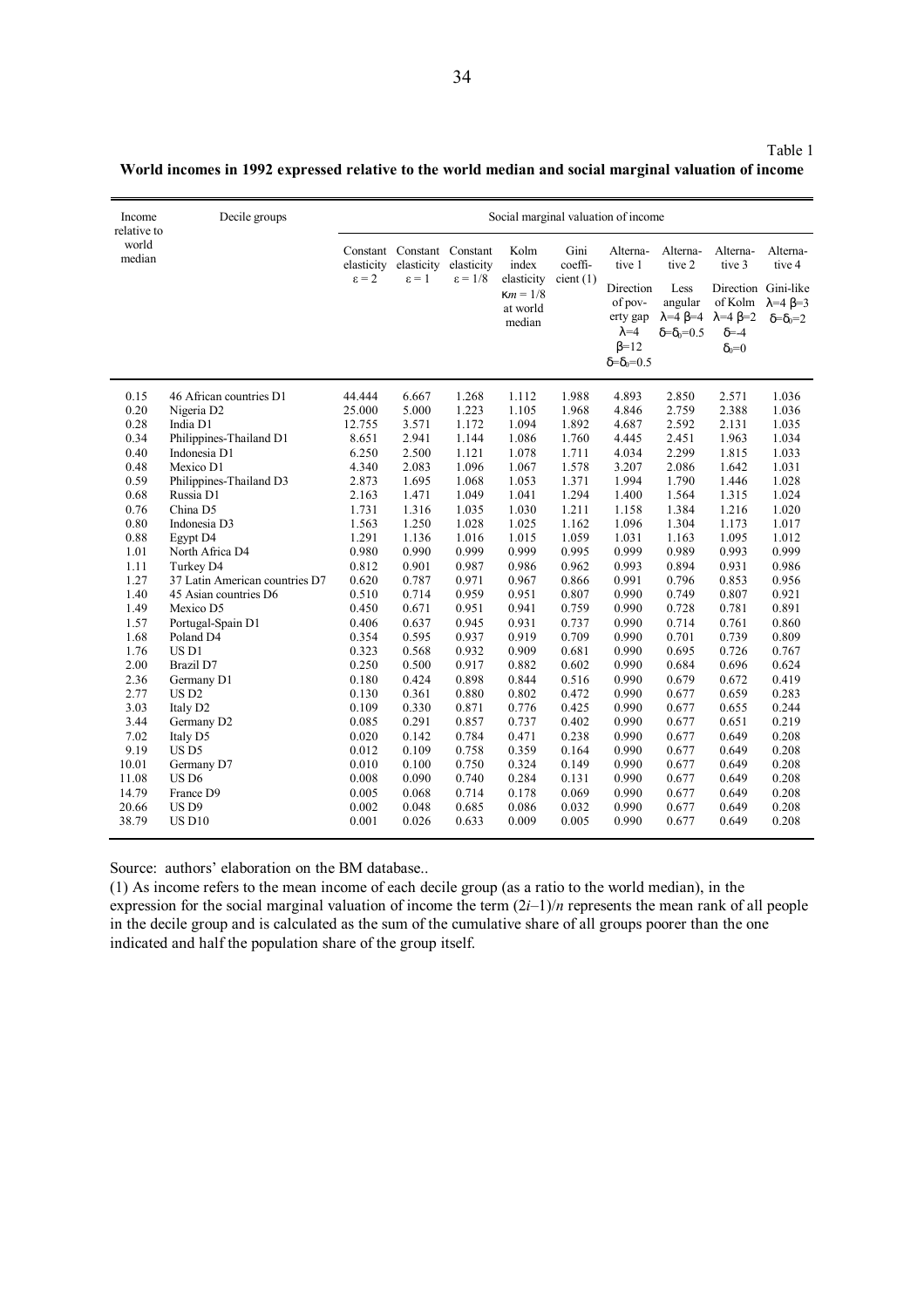



Source: authors' elaboration on the BM database..





Source: authors' elaboration on the BM database..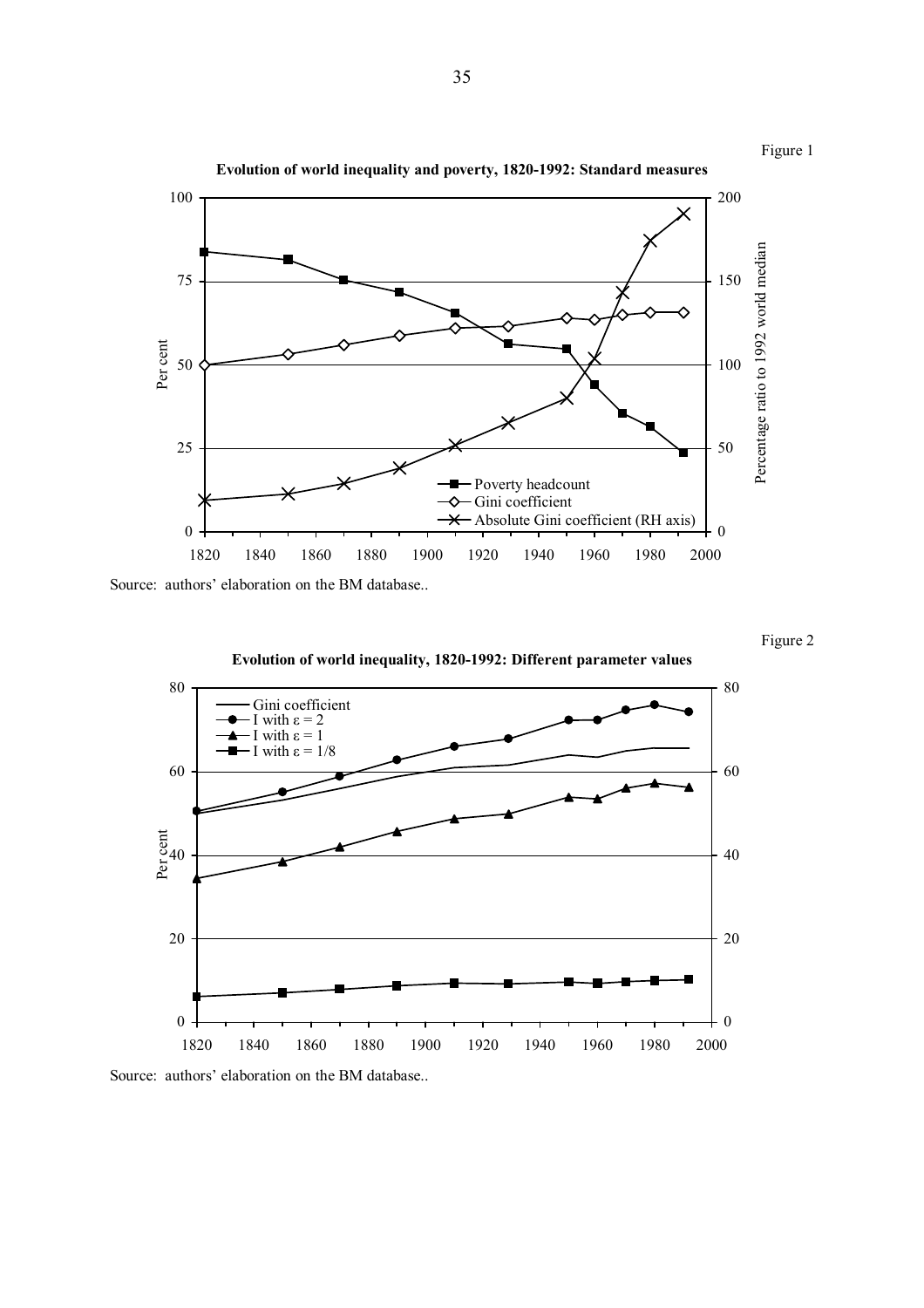

Evolution of world inequality, 1820-1992: Absolute measures



Source: authors' elaboration on the BM database.. The elasticity of the index K is computed at the 1992 world median.

Social marginal valuation of income



Source: authors' elaboration on the BM database.. All values of the social marginal valuation of income are normalised by the value it takes at the world median.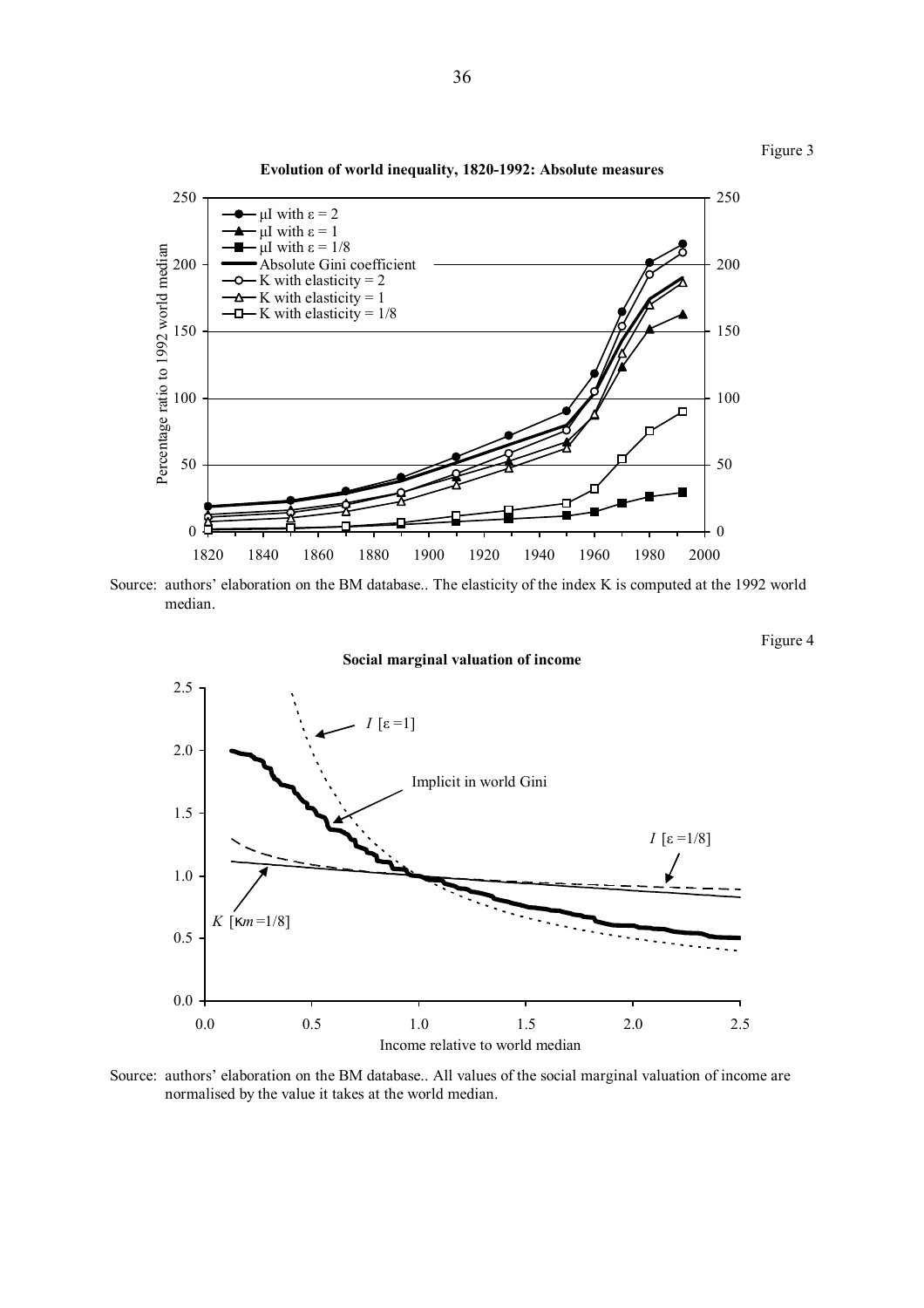

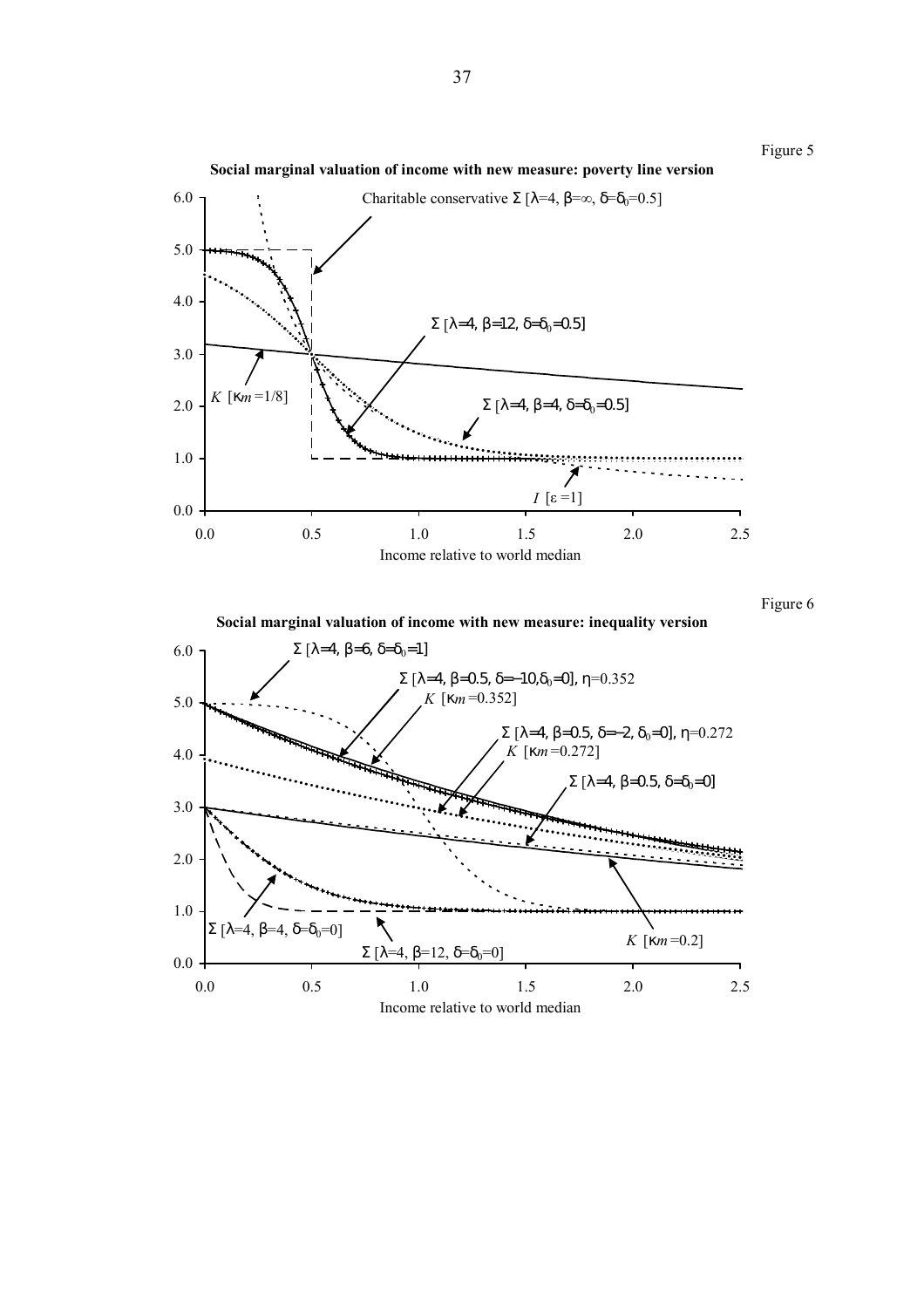

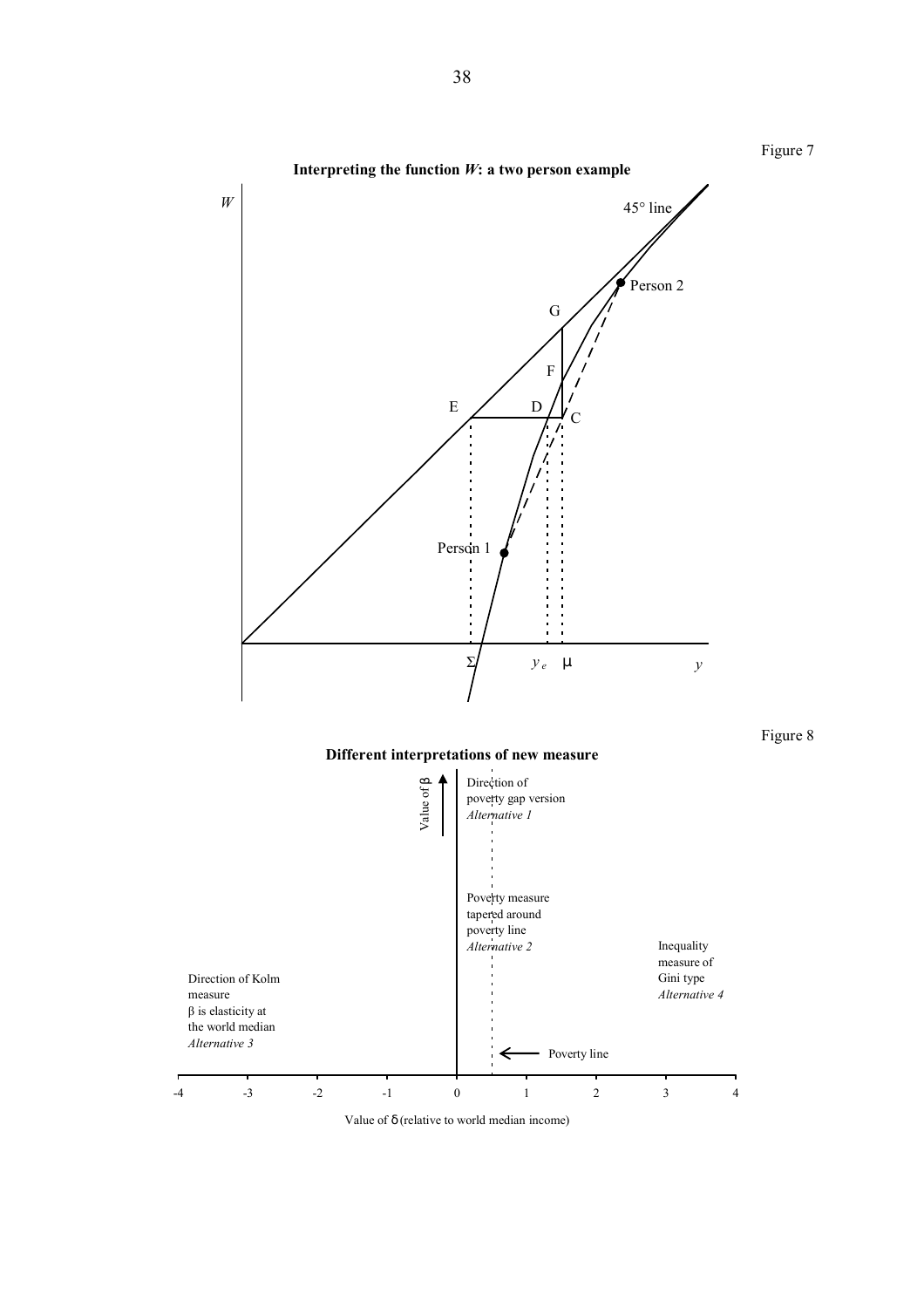



Source: authors' elaboration on the BM database..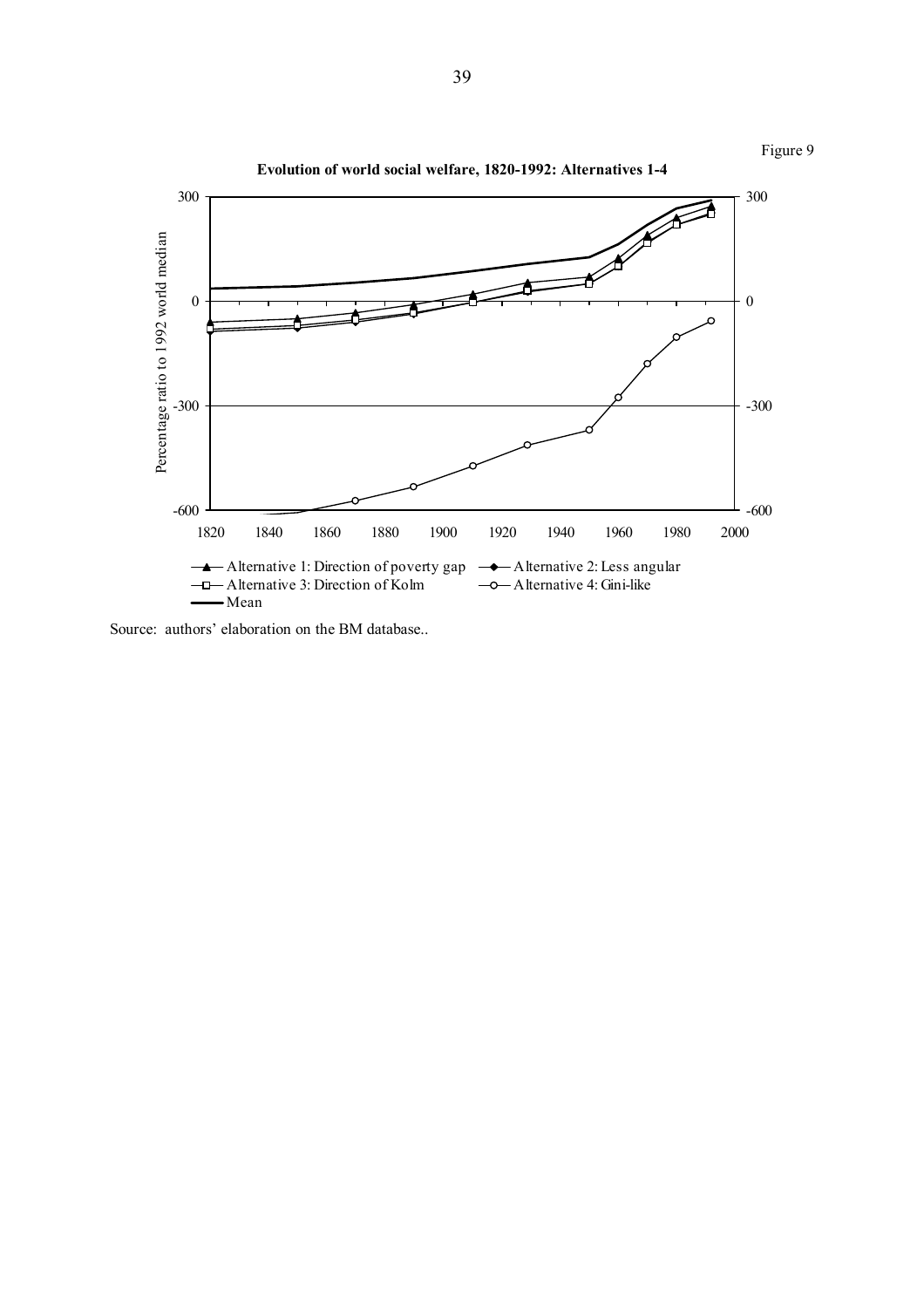

Evolution of the absolute cost of world inequality, 1820-1992: Alternatives 1-4

Source: authors' elaboration on the BM database..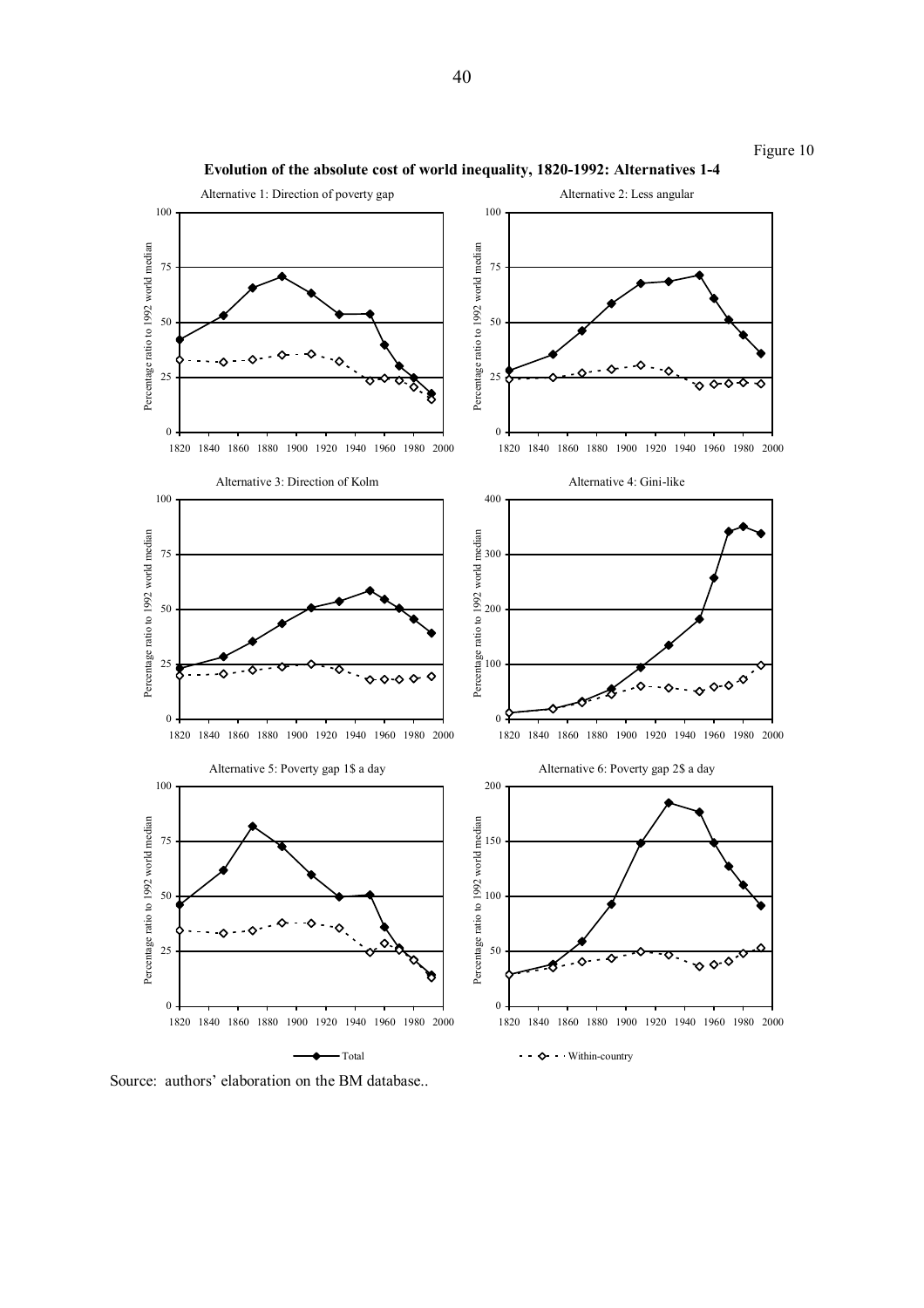

Evolution of the relative cost of world inequality, 1820-1992: Alternatives 1-4

Source: authors' elaboration on the BM database..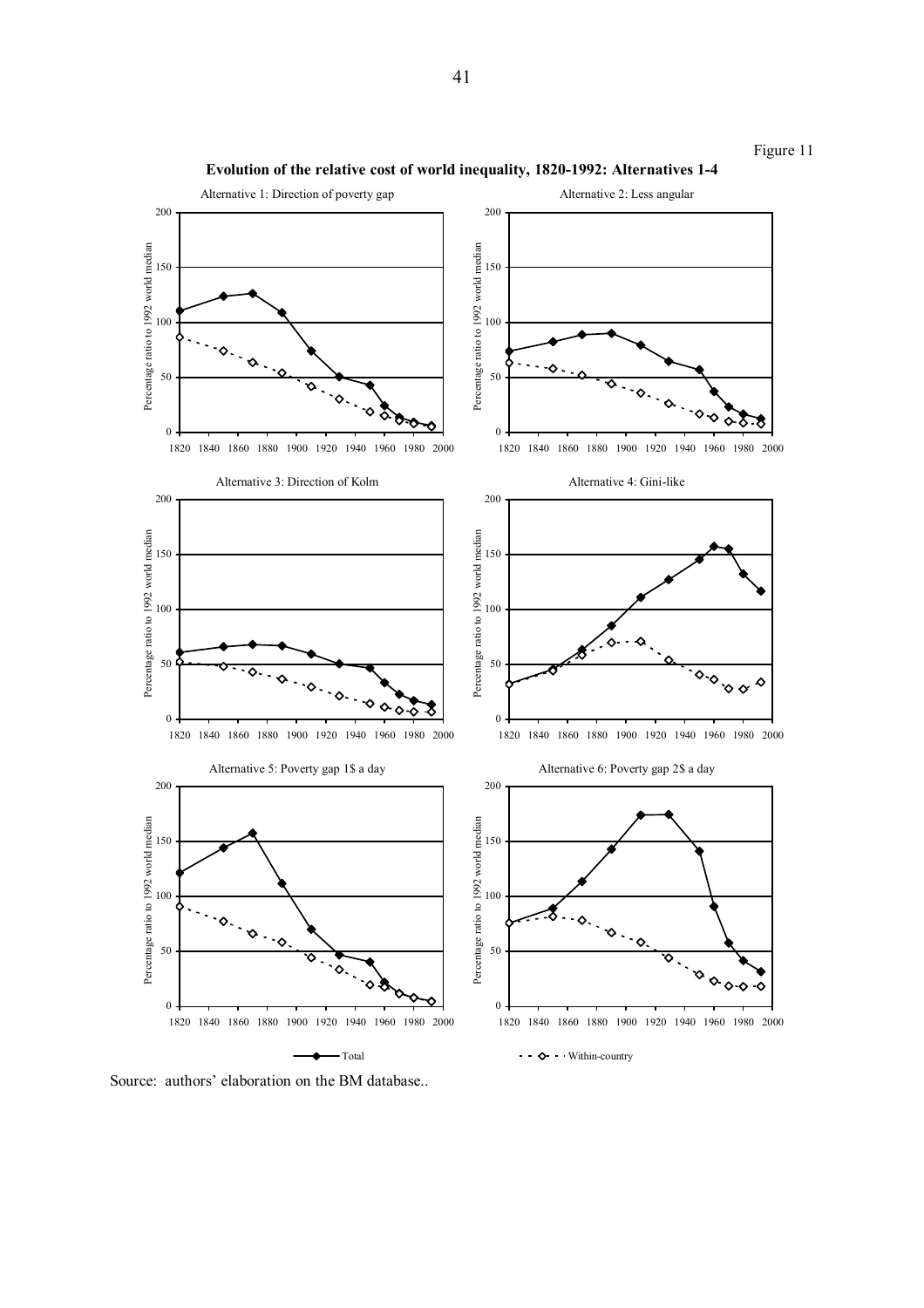

Evolution of the absolute cost of world inequality, 1820-1992: Alternatives 1-4, time-variable δ

Source: authors' elaboration on the BM database..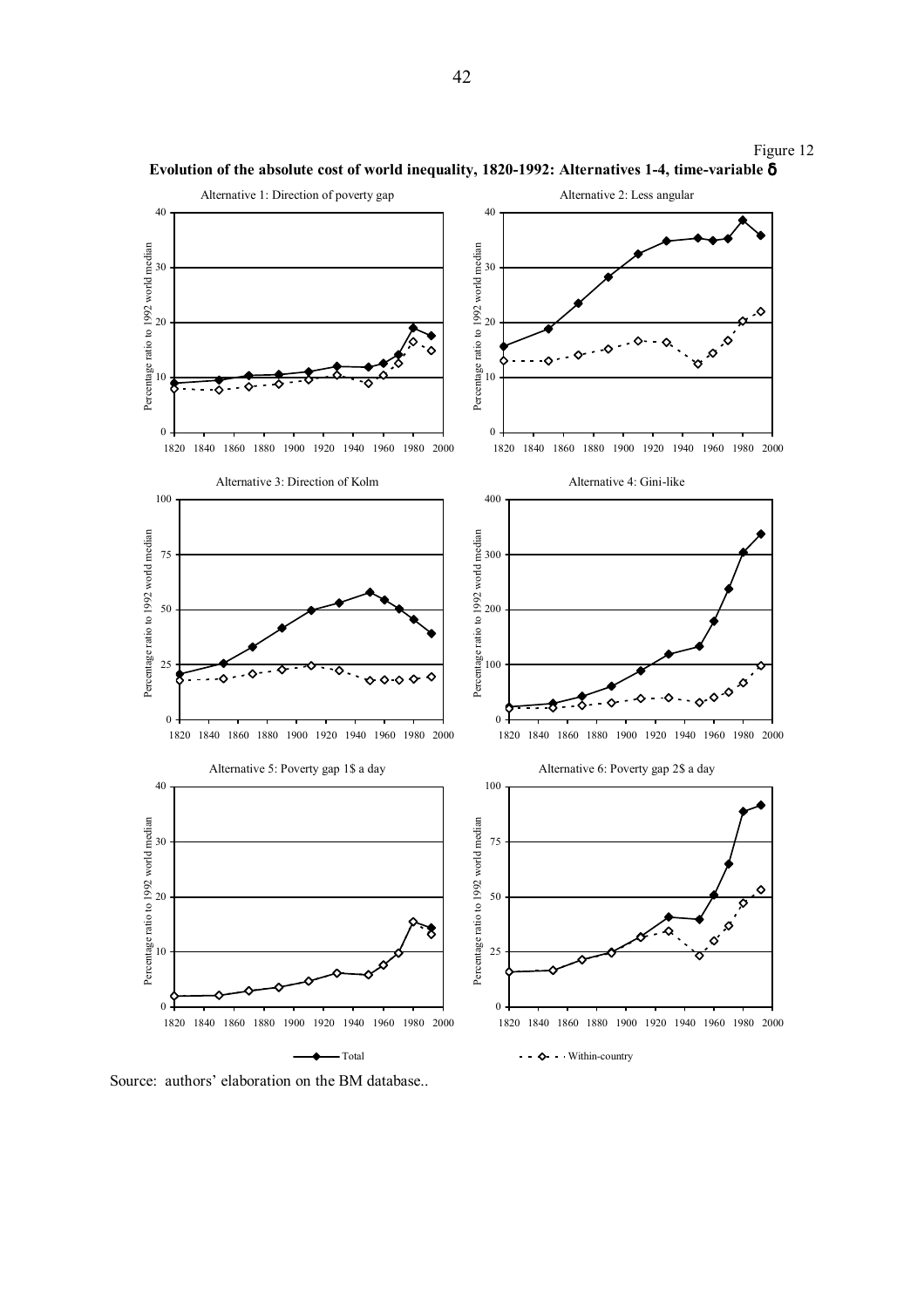#### **References**

- Amiel, Y., J. Creedy and S. Hurn (1999). "Measuring Attitudes Towards Inequality". Scandinavian Journal of Economics, 101, pp. 83-96.
- Anand, S., and P. Segal (2008). "What do We Know about Global Income Inequality?". Journal of Economic Literature, 46, pp. 57-94.
- Anand, S., and A. Sen (2000). "The Income Component of the Human Development Index". Journal of Human Development, 1, pp. 83-106.
- Atkinson, A. B. (1970). "On the Measurement of Inequality". Journal of Economic Theory, 2, pp. 244-263.
- Atkinson, A. B. (1973). "More on the Measurement of Inequality". Mimeo. Published in 2008 in Journal of Economic Inequality, 6, pp. 277-283.
- Atkinson, A. B. (1990). "Public Economics and the Economic Public". European Economic Review, 34, pp. 225-248.
- Atkinson, A. B., and F. Bourguignon (1999). "Poverty and Inclusion from a World Perspective". In Conseil d'Analyse Économique and The World Bank, Governance, Equity and Global Markets. Proceedings of the Annual Bank Conference on Development Economics in Europe, June 21-23 1999, pp. 179-192. Paris: La documentation Française.
- Atkinson, A. B., and A. Brandolini (2001). "Promise and Pitfalls in the Use of 'Secondary' Data-Sets: Income Inequality in OECD Countries as a Case Study". Journal of Economic Literature, 39, pp. 771-799.
- Atkinson, A. B., and A. Brandolini (2004). "Global World Income Inequality: Absolute, Relative or Intermediate?". Paper presented at the  $28<sup>th</sup>$  General Conference of the International Association for Research in Income and Wealth, Cork, 22-28 August 2004. Available at: http://www.iariw.org/papers/2004/brand.pdf.
- Bhagwati, J. (2004). In Defense of Globalization. Oxford University Press, Oxford.
- Bhalla, S. S. (2002). Imagine There's No Country. Poverty, Inequality, and Growth in the Era of Globalization. Washington, D.C.: Institute for International Economics.
- Blackorby, C., and D. Donaldson (1978). "Measures of Relative Equality and Their Meaning in Terms of Social Welfare". Journal of Economic Theory, 18, pp. 59-80.
- Blackorby, C., and D. Donaldson (1980). "A Theoretical Treatment of Indices of Absolute Inequality". International Economic Review, 21, pp. 107-136.
- Bossert, W., and A. Pfingsten (1990). "Intermediate Inequality: Concepts, Indices, and Welfare Implications". Mathematical Social Sciences, 19, pp. 117-134.
- Bourguignon, F., and C. Morrisson (2002). "Inequality Among World Citizens: 1820-1992". American Economic Review, 92, pp. 727-744. Data available at: <www.delta.ens.fr/  $XIX$
- Bourguignon, F., V. Levin and D. Rosenblatt (2006). "Global Redistribution of Income". World Bank Policy Research Working Paper 3961.
- Chakravarty, S. R., R. Kanbur and D. Mukherjee (2006). "Population Growth and Poverty Measurement". Social Choice and Welfare, 26, pp. 471-483.
- Chotikapanich, D., D. S. P. Rao and R. Valenzuela (1997). "Global and Regional Inequality in the Distribution of Income: Estimation with Limited and Incomplete Data". Empirical Economics, 22, pp. 533-546.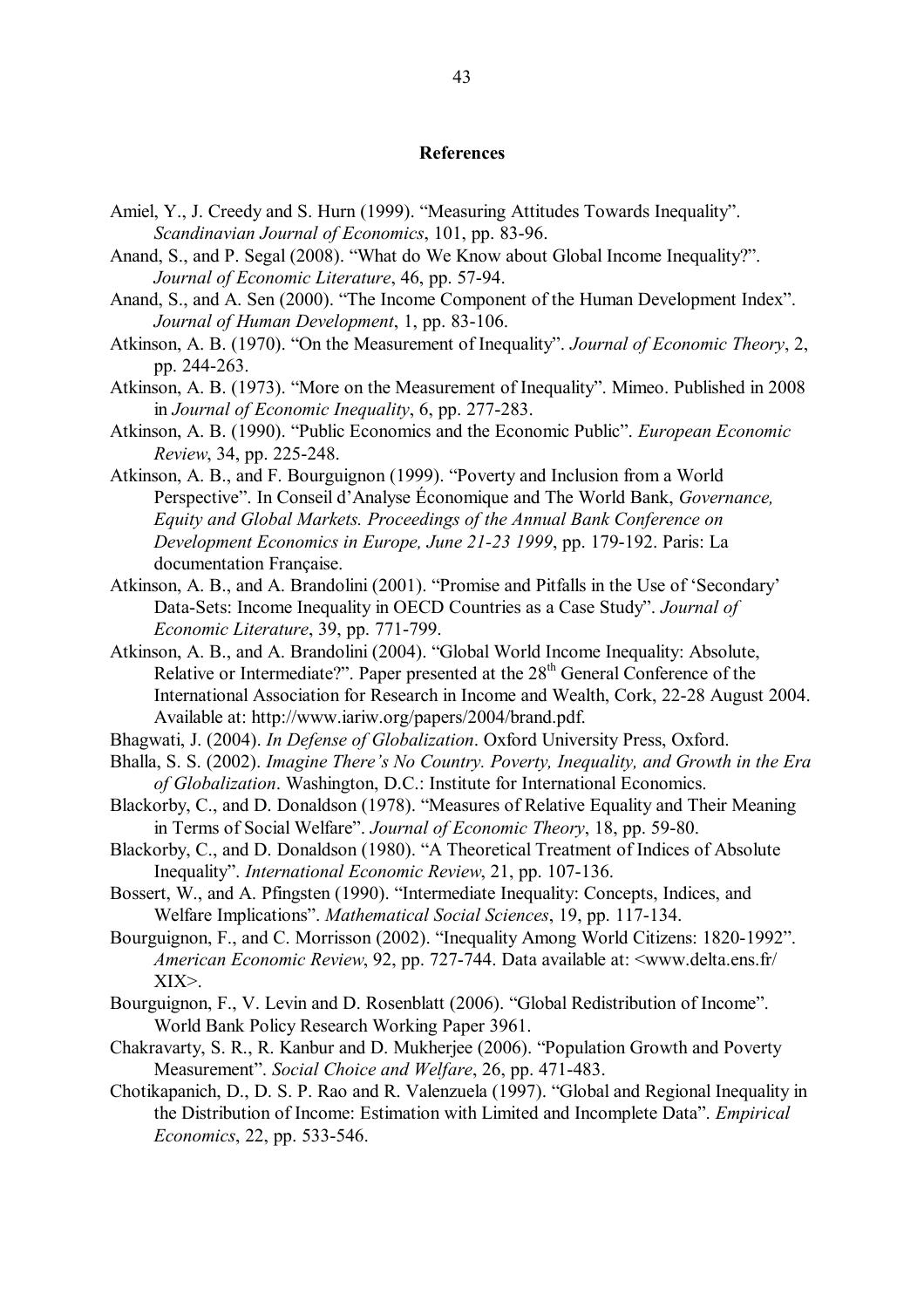- Christiansen, V., and E. S. Jansen (1978). "Implicit Social Preferences in the Norwegian System of Indirect Taxation", Journal of Public Economics, 10, pp. 217-245.
- Cowell, F. A. (1980). "On the Structure of Additive Inequality Measures". Review of Economic Studies, 47, pp. 521-531.
- Davies, J. B., and M. Hoy (1985). "Comparing Income Distributions under Aversion to Downside Inequality". Mimeo.
- Deaton, A. (2005). "Measuring Poverty in a Growing World (Or Measuring Growth in a Poor World)". Review of Economics and Statistics, 87, pp. 1-19.
- Del Río, C., and J. Ruiz-Castillo (2000). "Intermediate Inequality and Welfare". Social Choice and Welfare, 17, pp. 223-239.
- Del Río, C., and J. Ruiz-Castillo (2001). "Intermediate Inequality and Welfare: The Case of Spain, 1980-81 to 1990-91". Review of Income and Wealth, 47, pp. 221-237.
- Dollar, D., and A. Kraay (2002). "Growth is Good for the Poor". Journal of Economic Growth, 7, pp. 195-225.
- Dowrick, S., and M. Akmal (2005). "Contradictory Trends in Global Income Inequality: A Tale of Two Biases". Review of Income and Wealth, 51, pp. 201-229.
- Feldstein, M. S. (2005). "Rethinking Social Insurance". American Economic Review, 95, pp. 1-24.
- Fields, G. (2006). "Should Poverty and Inequality Measures be Combined?". In A. de Janvry and R. Kanbur (eds.), Poverty, Inequality and Development. Essays in Honor of Erik Thorbecke, pp. 67-74. New York: Springer.
- Firebaugh, G. (2003). The New Geography of Global Income Inequality. Cambridge, MA: Harvard University Press.
- Foster, J. E. (1998). "Absolute versus relative poverty". American Economic Review, 88, pp. 335-341.
- Gottschalk, P., and T.M. Smeeding (1997). "Cross-National Comparisons of Earnings and Income Inequality". Journal of Economic Literature, 35, pp. 633-687.
- Kanbur, R. (2008). "Globalization, Growth, and Distribution: Framing the Questions". Commission on Growth and Development, Working Paper, No. 5.
- Kolm, S.-C. (1969). "The Optimal Production of Social Justice". In J. Margolis and H. Guitton (eds.), Public Economics. An Analysis of Public Production and Consumption and Their Relations to the Private Sectors, pp. 145-200. London: Macmillan.
- Kolm, S.-C. (1976). "Unequal Inequalities. I". Journal of Economic Theory, 12, pp. 416-442.
- Little, I. M. D., and J. A. Mirrlees (1974). Project Appraisal and Planning for Developing Countries. London: Heinemann.
- Livi Bacci, M. (2001). "Remarks in the Roundtable: 'Lotta alla povertà nell'economia globale: un confronto sul World Development Report 2000/2001, Attacking Poverty, della Banca Mondiale"<sup>2</sup>. *OA - La questione agraria*, No. 2, pp. 113-116.
- Maddison, A. (1995). Monitoring the World Economy. Paris: Organisation for Economic Cooperation and Development.
- Maddison, A. (2003). The World Economy: Historical Statistics. Paris: Organisation for Economic Co-operation and Development.
- Milanovic, B. (2002). "True World Income Distribution, 1988 and 1993: First Calculation based on Household Surveys Alone". Economic Journal, 112, pp. 51-92.
- Mirrlees, J. A. (1978). "Social Benefit-Cost Analysis and the Distribution of Income". World Development, 6, pp. 131-138.